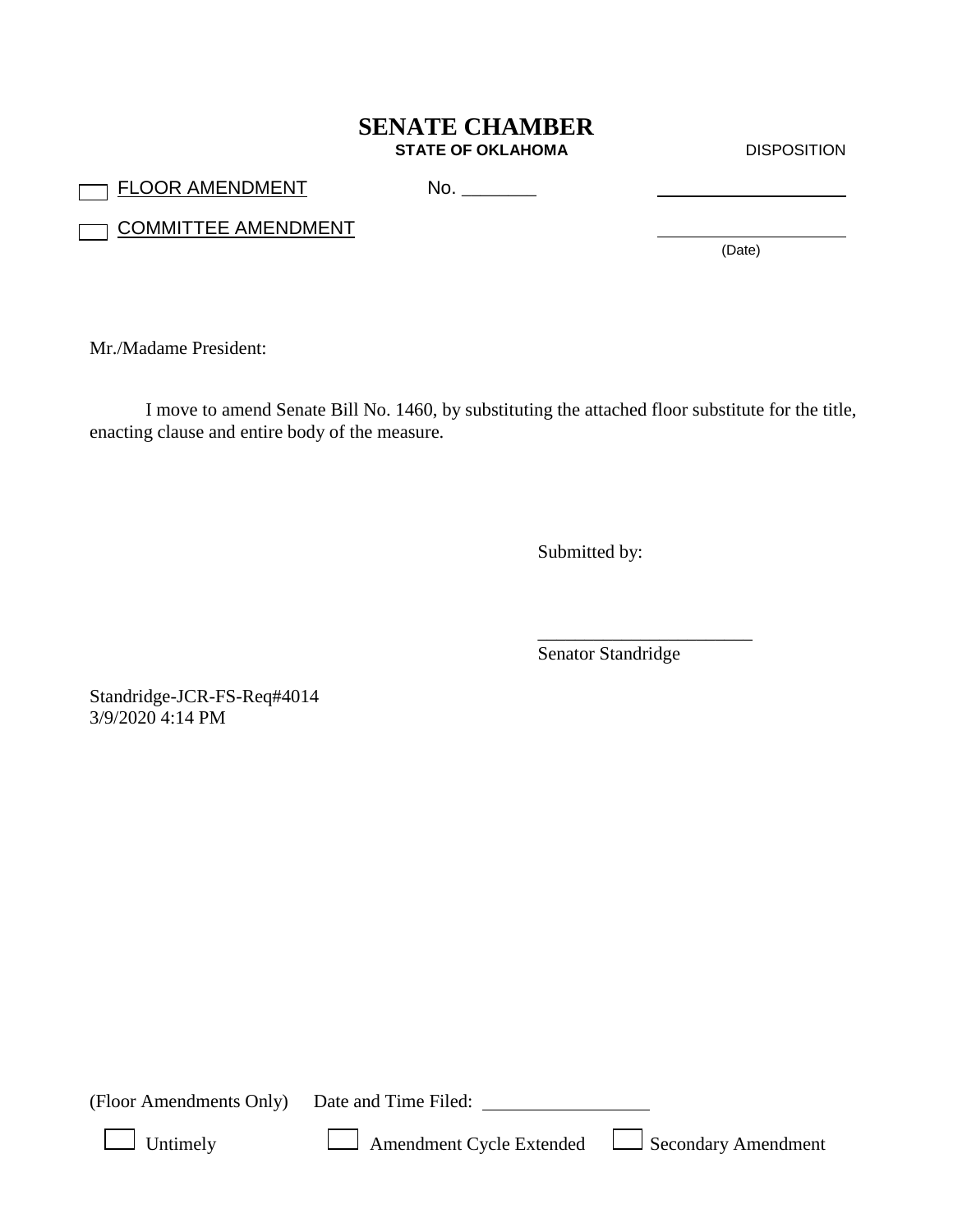| $\mathbf 1$ | STATE OF OKLAHOMA                                                                                       |
|-------------|---------------------------------------------------------------------------------------------------------|
| 2           | 2nd Session of the 57th Legislature (2020)                                                              |
| 3           | FLOOR SUBSTITUTE                                                                                        |
| 4           | <b>FOR</b><br>SENATE BILL NO. 1460<br>By: Standridge of the Senate                                      |
| 5           | and                                                                                                     |
| 6           | Osburn of the House                                                                                     |
| 7           |                                                                                                         |
| 8           |                                                                                                         |
| 9           | FLOOR SUBSTITUTE                                                                                        |
| 10          | [ Oklahoma Vehicle License and Registration Act -<br>certificates of title - secured party lienholder - |
| 11          | codification - effective date ]                                                                         |
| 12          |                                                                                                         |
| 13          |                                                                                                         |
| 14          | BE IT ENACTED BY THE PEOPLE OF THE STATE OF OKLAHOMA:                                                   |
| 15          | SECTION 1.<br>NEW LAW A new section of law to be codified                                               |
| 16          | in the Oklahoma Statutes as Section 1105A of Title 47, unless there                                     |
| 17          | is created a duplication in numbering, reads as follows:                                                |
| 18          | On or before July 1, 2021, the Oklahoma Tax Commission shall                                            |
| 19          | implement a program for mandatory electronic filing, storage and                                        |
| 20          | delivery of motor vehicle certificates of title and associated                                          |
| 21          | The Tax Commission shall designate a vendor, subject to the<br>liens.                                   |
| 22          | provisions of The Oklahoma Central Purchasing Act, to provide                                           |
| 23          | necessary hardware, software and services to motor license agents                                       |
| 24          | who shall provide an electronic filing, storage and delivery system                                     |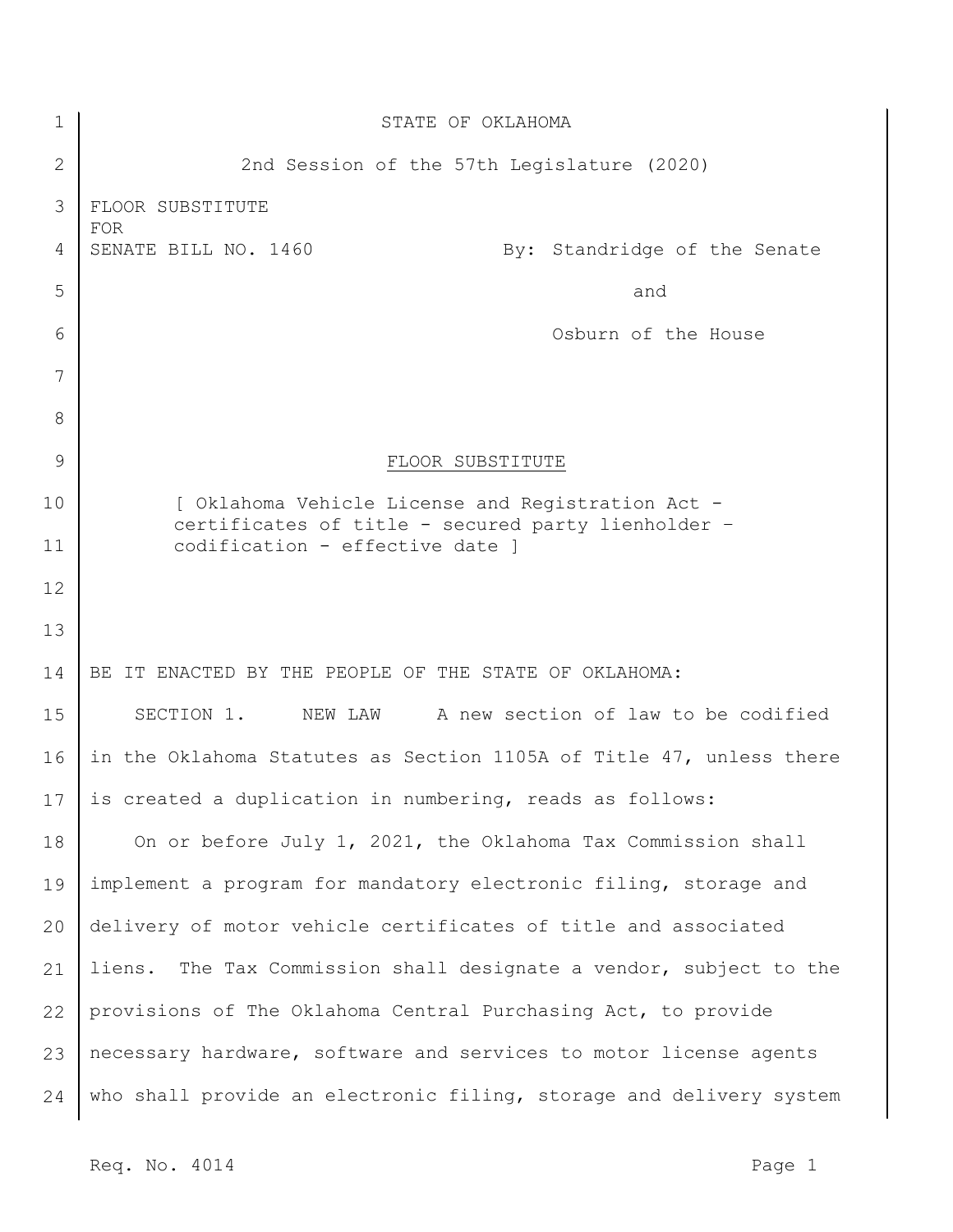1 2 3 4 5 6 7 8 9 to be used by all applicants for a certificate of title and for filing a lien pursuant to the procedures prescribed by the Oklahoma Tax Commission. The provisions of this section shall apply to applications for certificates of title and liens filed on or after July 1, 2021. Any documents created, stored or delivered under the electronic system shall be considered valid including any signatures which are generated electronically or contained on a scanned copy. The Tax Commission shall promulgate rules to implement the provisions of this section.

10 11 12 SECTION 2. AMENDATORY 47 O.S. 2011, Section 1102, as last amended by Section 1, Chapter 57, O.S.L. 2016 (47 O.S. Supp. 2019, Section 1102), is amended to read as follows:

13 14 Section 1102. As used in the Oklahoma Vehicle License and Registration Act:

15 16 17 1. "All-terrain vehicle" means a vehicle manufactured and used exclusively for off-highway use traveling on four or more nonhighway tires, and being fifty (50) inches or less in width;

18 19 20 21 22 2. "Carrying capacity" means the carrying capacity of a vehicle as determined or declared in tons of cargo or payload by the owner; provided, that such declared capacity shall not be less than the minimum tonnage capacity fixed, listed or advertised by the manufacturer of any vehicle;

- 23
- 24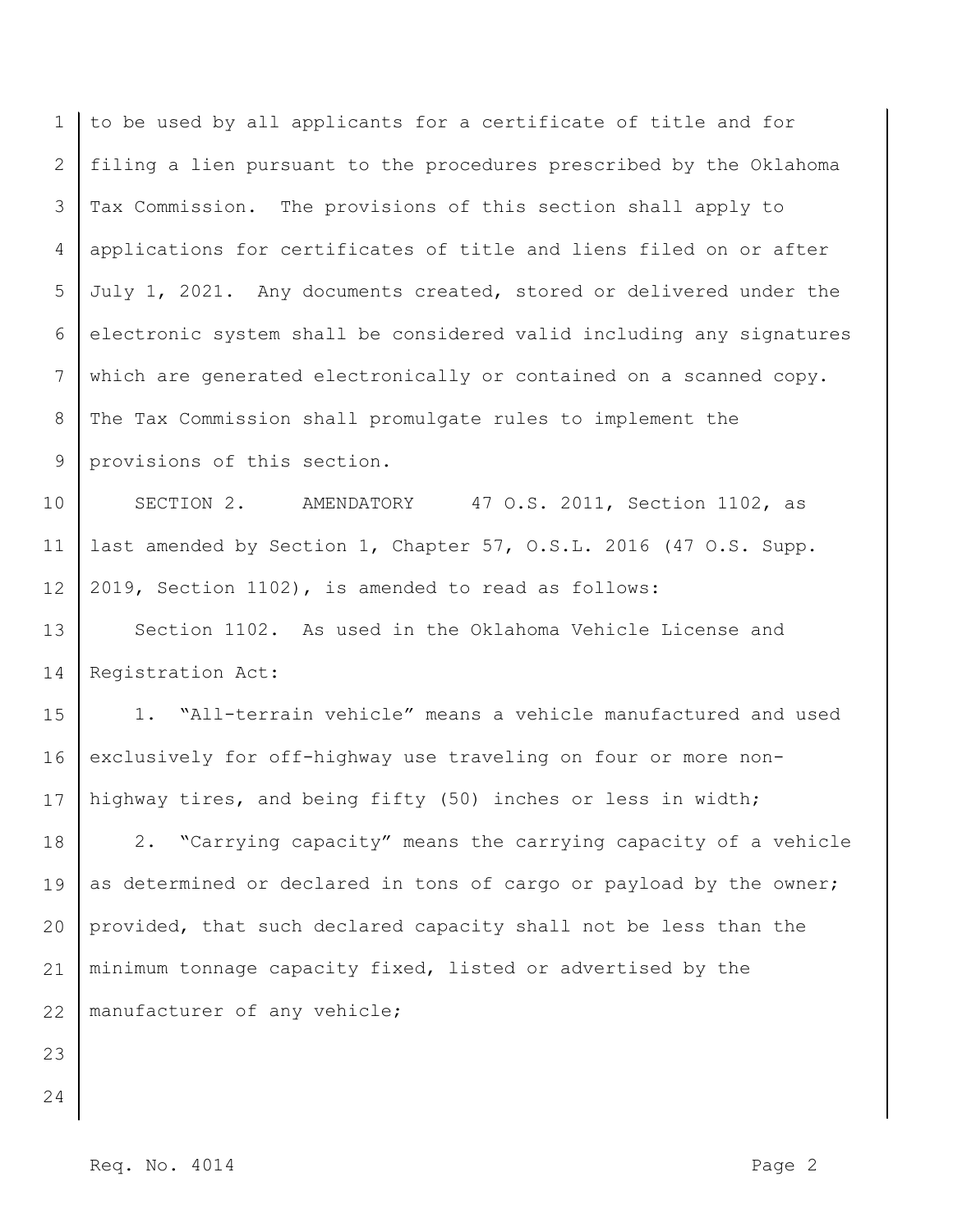1 2 3 3. "Certificate of title" means a document which is proof of legal ownership of a motor vehicle as described and provided for in Section 1105 of this title;

4 5 6 7 8 9 10 11 12 13 14 4. "Chips and oil" or the term "road oil and crushed rock" means, with respect to materials authorized for use in the surfacing of roads or highways in this title or in any equivalent statute pertaining to road or highway surfacing in the State of Oklahoma, any asphaltic materials. Wherever chips and oil or road oil and crushed rock are authorized for use in the surfacing of roads or highways in this state, whether by the Department of Transportation, or by the county commissioners, or other road building authority subject to the Oklahoma Vehicle License and Registration Act, asphaltic materials are also authorized for use in such surfacing and construction;

15 16 17 18 19 5. "Combined laden weight" means the weight of a truck or station wagon and its cargo or payload transported thereon, or the weight of a truck or truck-tractor plus the weight of any trailers or semitrailers together with the cargo or payload transported thereon;

20 21 22 23 6. "Commercial trailer" means any trailer, as defined in Section 1-180 of this title, or semitrailer, as defined in Section 1-162 of this title, when such trailer or semitrailer is used primarily for business or commercial purposes;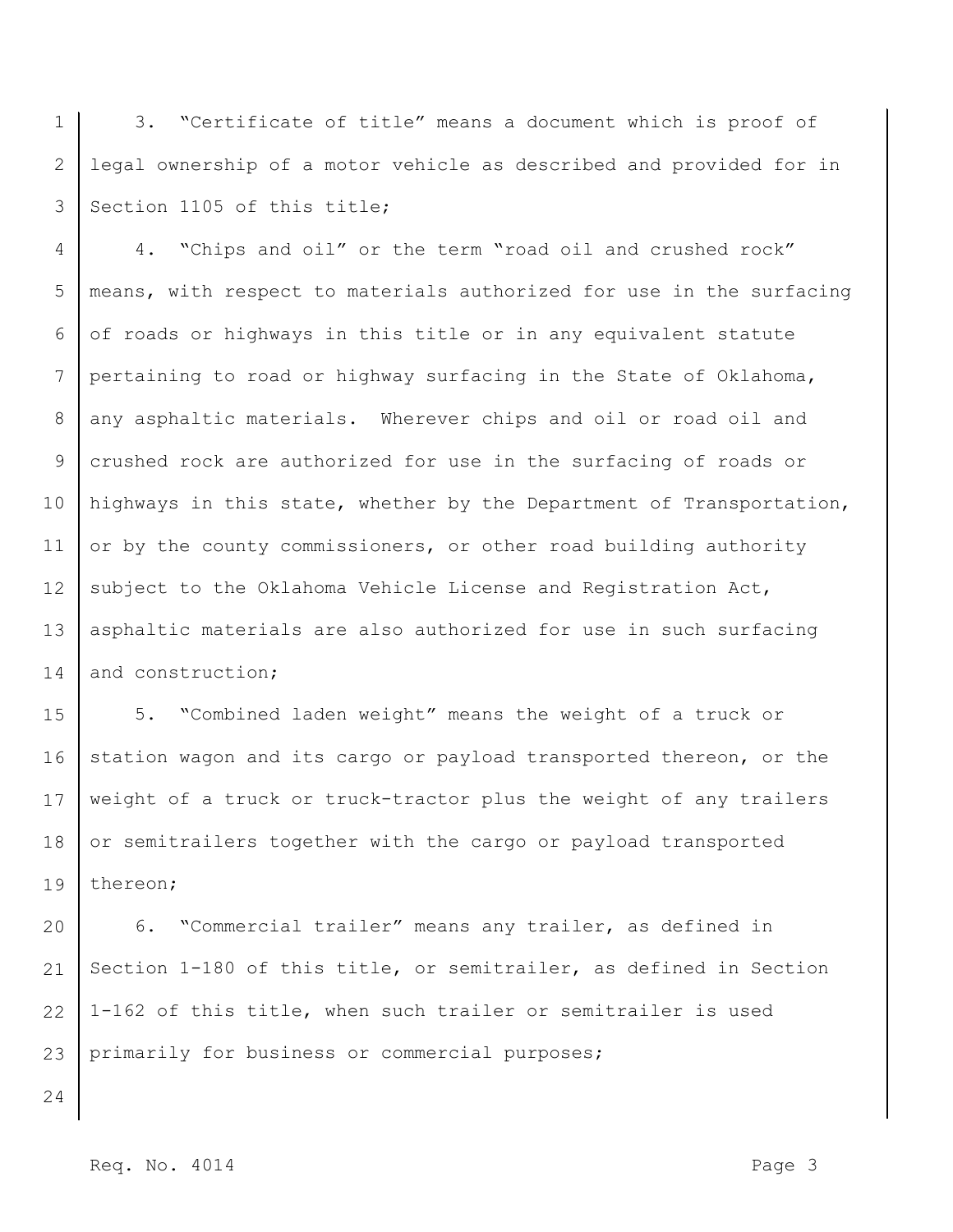1 2 3 7. "Commercial trailer dealer" means any person, firm or corporation engaged in the business of selling any new and unused, or used, or both new and used commercial trailers;

4 5 6 7 8 9 10 11 12 13 14 8. "Commercial vehicle" means any vehicle over eight thousand (8,000) pounds combined laden weight used primarily for business or commercial purposes. Each motor vehicle being registered pursuant to the provisions of this section shall have the name of the commercial establishment or the words "Commercial Vehicle" permanently and prominently displayed upon the outside of the vehicle in letters not less than two (2) inches high. Such letters shall be in sharp contrast to the background and shall be of sufficient shape and color as to be readily legible during daylight hours, from a distance of fifty (50) feet while the vehicle is not in motion;

15 16 9. "Commission" or "Tax Commission" means the Oklahoma Tax Commission;

17 18 19 20 21 22 23 10. "Construction machinery" means machines or devices drawn as trailers which are designed and used for construction, tree trimming and waste maintenance projects, which derive no revenue from the transportation of persons or property, whose use of the highway is only incidental and which are not mounted or affixed to another vehicle; provided, construction machinery shall not include implements of husbandry as defined in Section 1-125 of this title;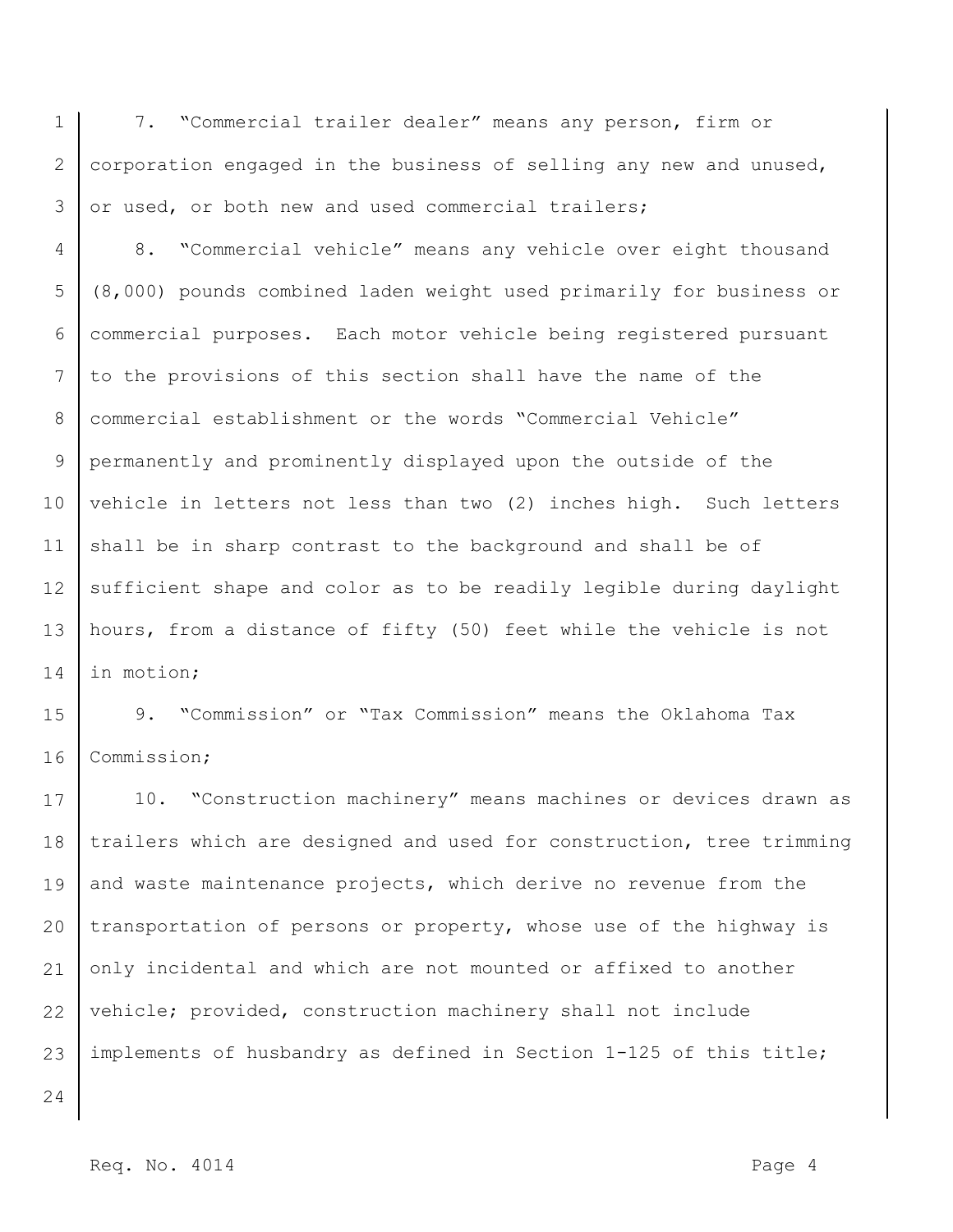1 2 3 4 5 6 7 8 9 10 11 12 13 14 15 16 17 18 19 20 21 22 23 24 11. "Dealer" means any person, firm, association, corporation or trust who sells, solicits or advertises the sale of new and unused motor vehicles and holds a bona fide contract or franchise in effect with a manufacturer or distributor of a particular make of new or unused motor vehicle or vehicles for the sale of same; 12. "Deliver" means, with respect to a certificate of title or lien, either the physical delivery of a paper document or the electronic delivery of a document in an electronic format; 13. "Electronic format" means an electronic or digital format or medium of any document, record or other information; 12. 14. "Mini-truck" means a foreign-manufactured import or domestic-manufactured vehicle powered by an internal combustion engine with a piston or rotor displacement of one thousand cubic centimeters (1,000 cu cm) or less, which is sixty-seven (67) inches or less in width, with an unladen dry weight of three thousand four hundred (3,400) pounds or less, traveling on four or more tires, having a top speed of approximately fifty-five (55) miles per hour, equipped with a bed or compartment for hauling, and having an enclosed passenger cab; 13. 15. "Interstate commerce" means any commerce moving between any place in a state and any place in another state or between places in the same state through another state; 14. 16. "Laden weight" means the combined weight of a vehicle when fully equipped for use and the cargo or payload transported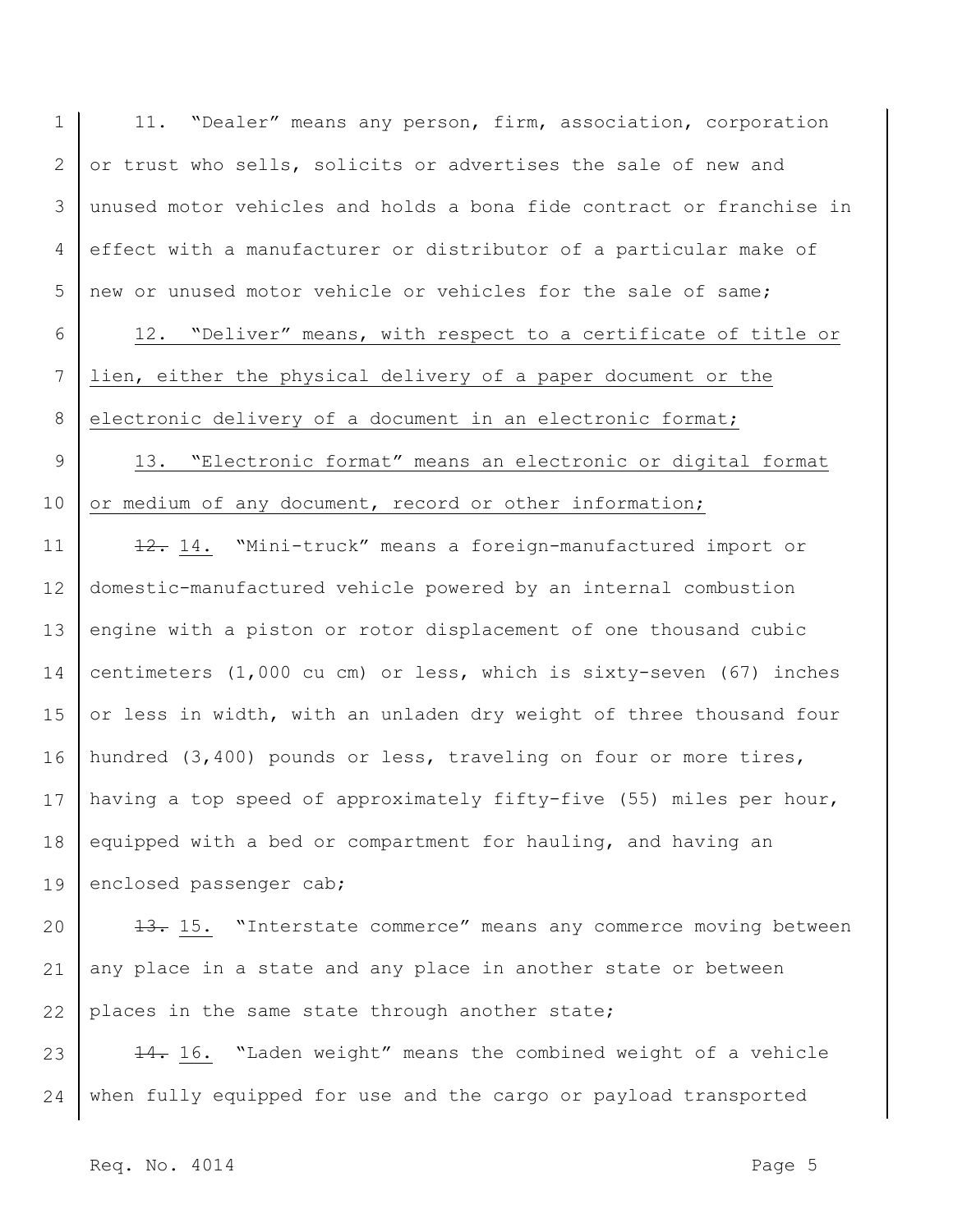1 2 3 thereon; provided, that in no event shall the laden weight be less than the unladen weight of the vehicle fully equipped for use, plus the manufacturer's rated carrying capacity;

4 5 6 15. 17. "Local authorities" means every county, municipality or local board or body having authority to adopt police regulations under the Constitution and laws of this state;

7 8 9 10 11 12 13 14 16. 18. "Low-speed electrical vehicle" means any four-wheeled electrical vehicle that is powered by an electric motor that draws current from rechargeable storage batteries or other sources of electrical current and whose top speed is greater than twenty (20) miles per hour but not greater than twenty-five (25) miles per hour and is manufactured in compliance with the National Highway Traffic Safety Administration standards for low-speed vehicles in 49 C.F.R. 571.500;

15 16 17 18 19 20 21 17. 19. "Manufactured home" means a residential dwelling built in accordance with the National Manufactured Housing Construction and Safety Standards Act of 1974, 42 U.S.C., Section 5401 et seq., and rules promulgated pursuant thereto and the rules promulgated by the Oklahoma Used Motor Vehicle and Parts Commission pursuant to Section 582 of this title. Manufactured home shall not mean a park model recreational vehicle as defined in this section;

22 23 24 18. 20. "Manufactured home dealer" means any person, firm or corporation engaged in the business of selling any new and unused, or used, or both new and used manufactured homes. Such information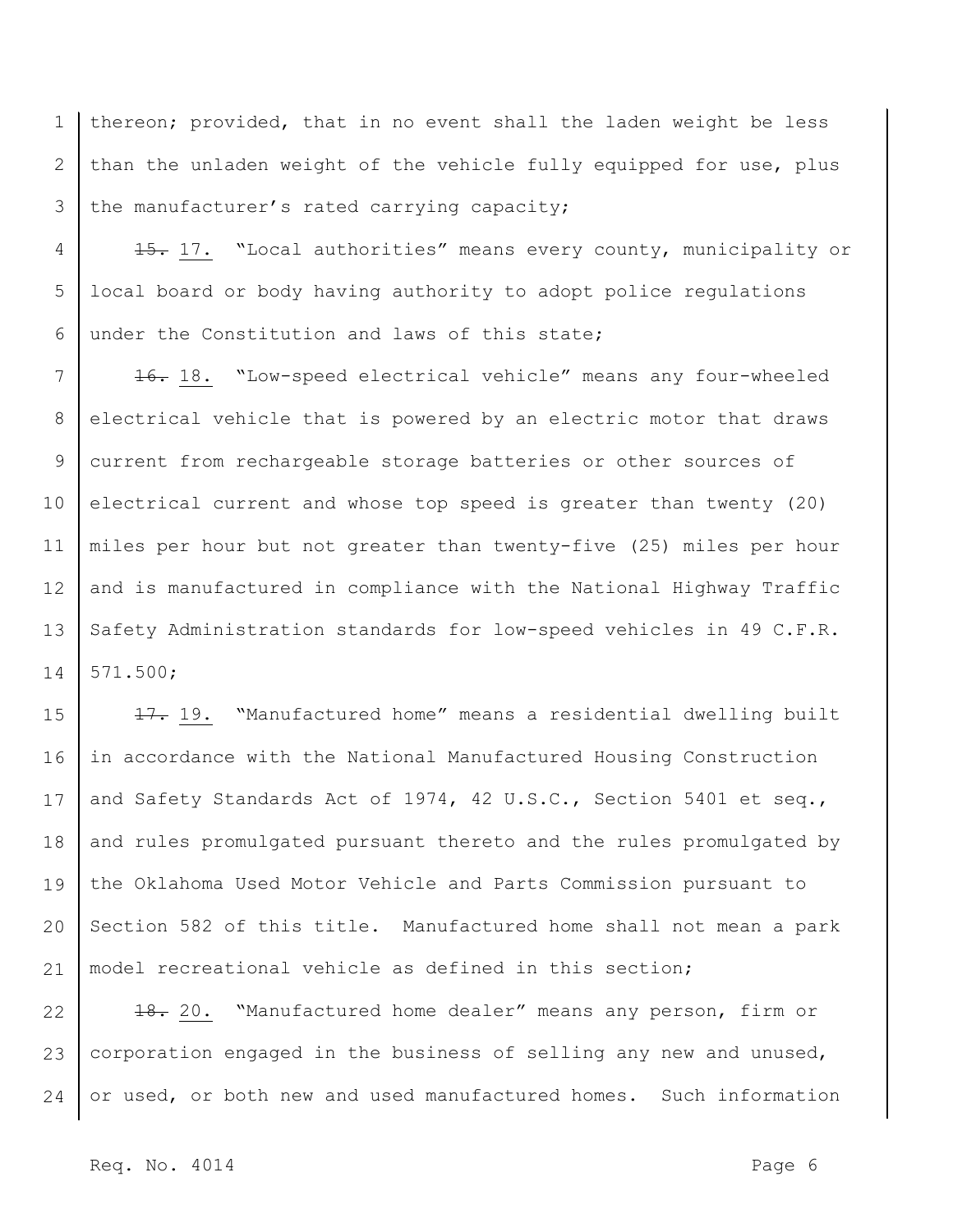1 2 3 4 5 6 7 8 9 10 11 12 and a valid franchise letter as proof of authorization to sell any such new manufactured home product line or lines shall be attached to the application for a dealer license to sell manufactured homes. "Manufactured home dealer" shall not include any person, firm or corporation who sells or contracts for the sale of the dealer's own personally titled manufactured home or homes. No person, firm or corporation shall be considered a manufactured home dealer as to any manufactured home purchased or acquired by such person, firm or corporation for purposes other than resale; provided, that the restriction set forth in this sentence shall not prevent an otherwise qualified person, firm or corporation from utilizing a single manufactured home as a sales office;

13 14 15 16 17 19. 21. "Medium-speed electrical vehicle" means any selfpropelled, electrically powered four-wheeled motor vehicle, equipped with a roll cage or crush-proof body design, whose speed attainable in one (1) mile is more than thirty (30) miles per hour but not greater than thirty-five (35) miles per hour;

18 19 20 21 20. "Motor license agent" means any person appointed, designated or authorized by the Oklahoma Tax Commission to collect the fees and to enforce the provisions provided for in the Oklahoma Vehicle License and Registration Act;

22 23 21. 23. "New vehicle" or "unused vehicle" means a vehicle which has been in the possession of the manufacturer, distributor or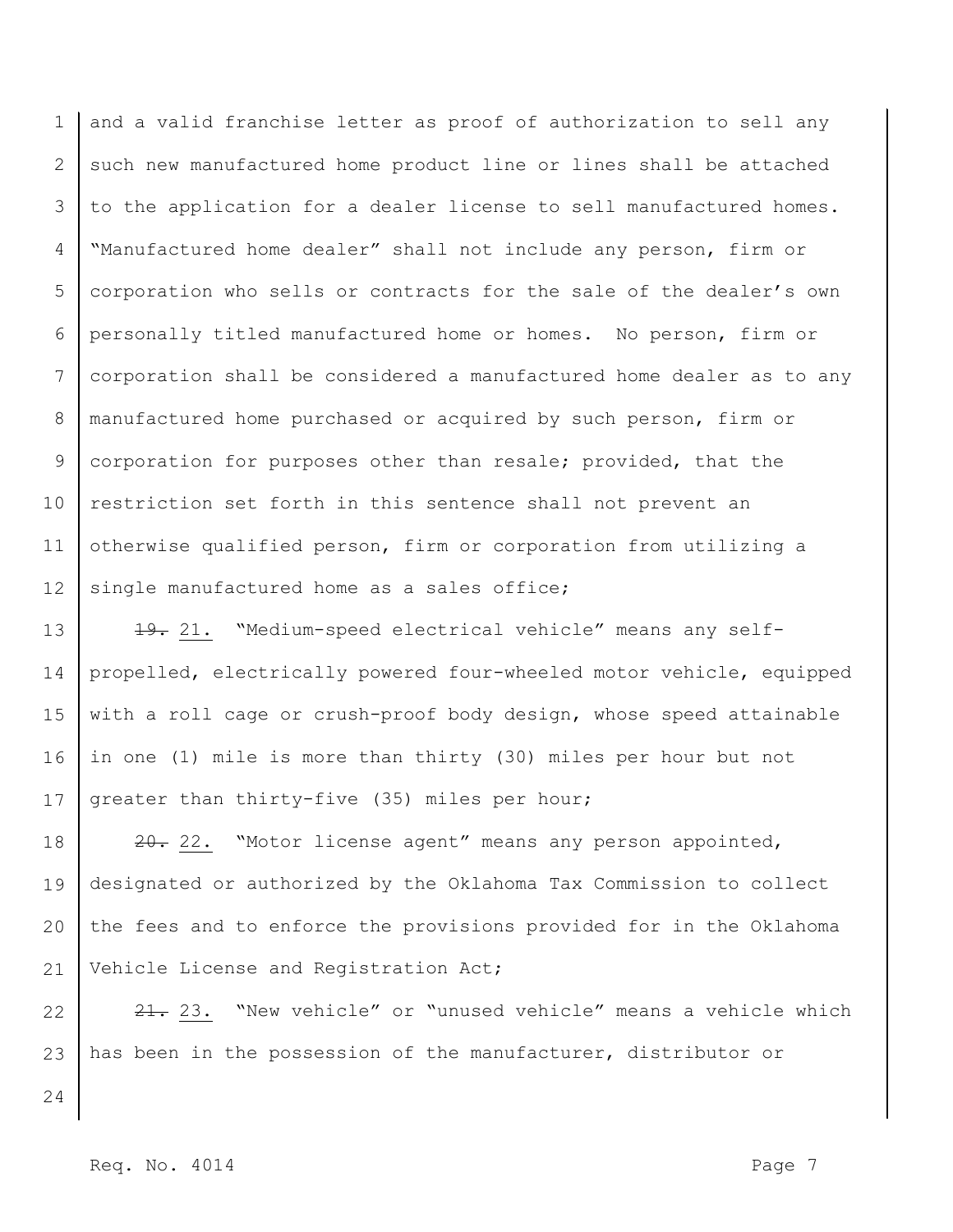1 2 wholesaler or has been sold only by the manufacturer, distributor or wholesaler to a dealer;

3 4 22. 24. "Nonresident" means any person who is not a resident of this state;

5 6 7 8 23. 25. "Off-road motorcycle" means any motorcycle, as defined in Section 1-135 of this title, when such motorcycle has been manufactured for and used exclusively off roads, highways and any other paved surfaces;

9 10 24. 26. "Owner" means any person owning, operating or possessing any vehicle herein defined;

11 12 25. 27. "Park model recreational vehicle" means a vehicle that is:

- 13 14 a. designed and marketed as temporary living quarters for camping, recreational, seasonal or travel use,
- 15 16 b. not permanently affixed to real property for use as a permanent dwelling,
- 17 18 19 c. built on a single chassis mounted on wheels with a gross trailer area not exceeding four hundred (400) square feet in the setup mode, and
- 20 21 22 d. certified by the manufacturer as complying with standard A119.5 of the American National Standards Institute, Inc.;

23 24 26. 28. "Person" means any individual, copartner, joint venture, association, corporation, limited liability company,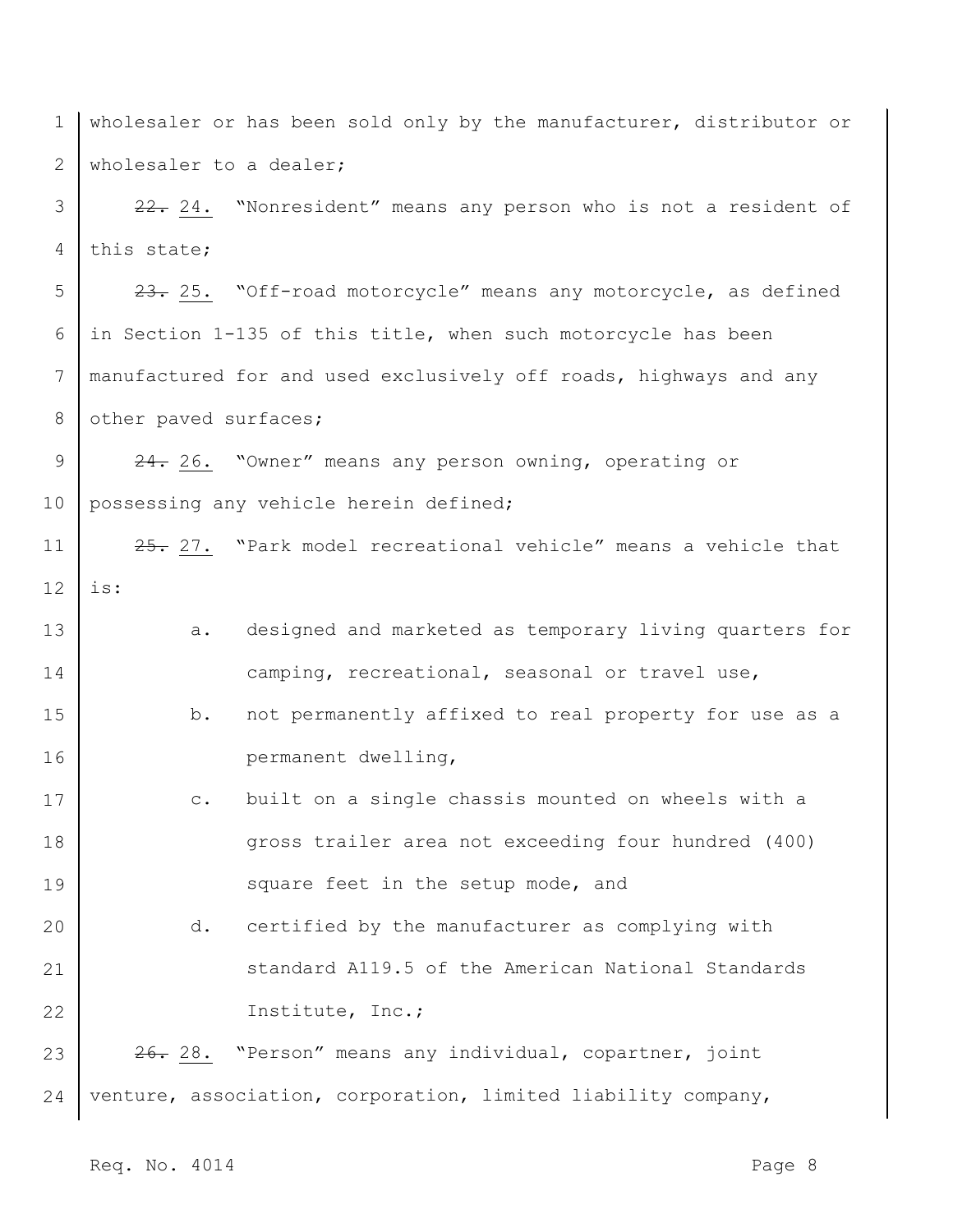1 2 3 4 estate, trust, business trust, syndicate, the State of Oklahoma, or any county, city, municipality, school district or other political subdivision thereof, or any group or combination acting as a unit, or any receiver appointed by the state or federal court;

5 6 7 29. "Possess" means, with respect to a certificate of title or lien, to hold or otherwise exercise control over a document which is in either a physical or electronic format;

27. 30. "Rebodied vehicle" means a vehicle:

9 10 11 12 13 14 15 16 17 18 a. which has been assembled using a new body or new major component which is of the identical type as the original vehicle and is licensed by the manufacturer of the original vehicle and other original, new or reconditioned parts. For purposes of this paragraph, "new body or new major component" means a new body, cab, frame, front end clip or rear end clip, b. which is not a salvage, rebuilt, or junked vehicle as defined by paragraph 1, 2, or 6 of subsection A of Section 1105 of this title, and

19 20 c. for which the Tax Commission has assigned or will assign a new identifying number;

21 22 23 24 28. 31. "Recreational off-highway vehicle" means a vehicle manufactured and used exclusively for off-highway use, traveling on four or more non-highway tires, and being sixty-five (65) inches or less in width;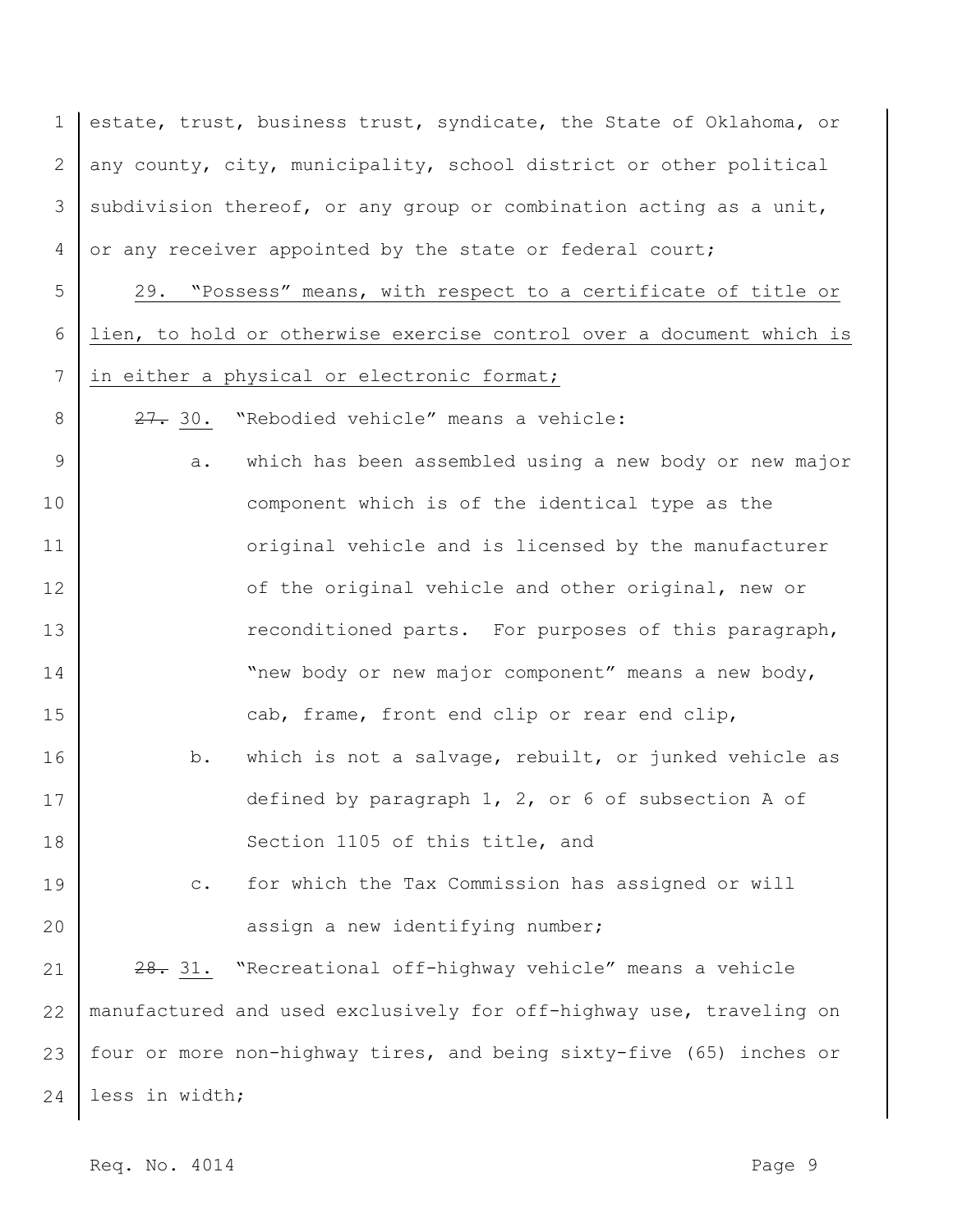1 2 3 4 5 6 7 8 9 10 11 12 13 29. 32. "Recreational vehicle" means every vehicle which is built on or permanently attached to a self-propelled motor chassis or chassis cab which becomes an integral part of the completed vehicle and is capable of being operated on the highways. In order to qualify as a recreational vehicle pursuant to this paragraph such vehicle shall be permanently constructed and equipped for human habitation, having its own sleeping and kitchen facilities, including permanently affixed cooking facilities, water tanks and holding tank with permanent toilet facilities. Recreational vehicle shall not include manufactured homes or any vehicle with portable sleeping, toilet and kitchen facilities which are designed to be removed from such vehicle. Recreational vehicle shall include park model recreational vehicles as defined in this section;

14 15 16 17 18 19 30. "Remanufactured vehicle" means a vehicle which has been assembled by a vehicle remanufacturer using a new body and which may include original, reconditioned, or remanufactured parts, and which is not a salvage, rebuilt, or junked vehicle as defined by paragraphs 1, 2, and 6, respectively, of subsection A of Section 1105 of this title;

20 21 22 23 24 31. 34. "Rental trailer" means all small or utility trailers or semitrailers constructed and suitable for towing by a passenger automobile and designed only for carrying property, when the trailers or semitrailers are owned by, or are in the possession of, any person engaged in renting or leasing such trailers or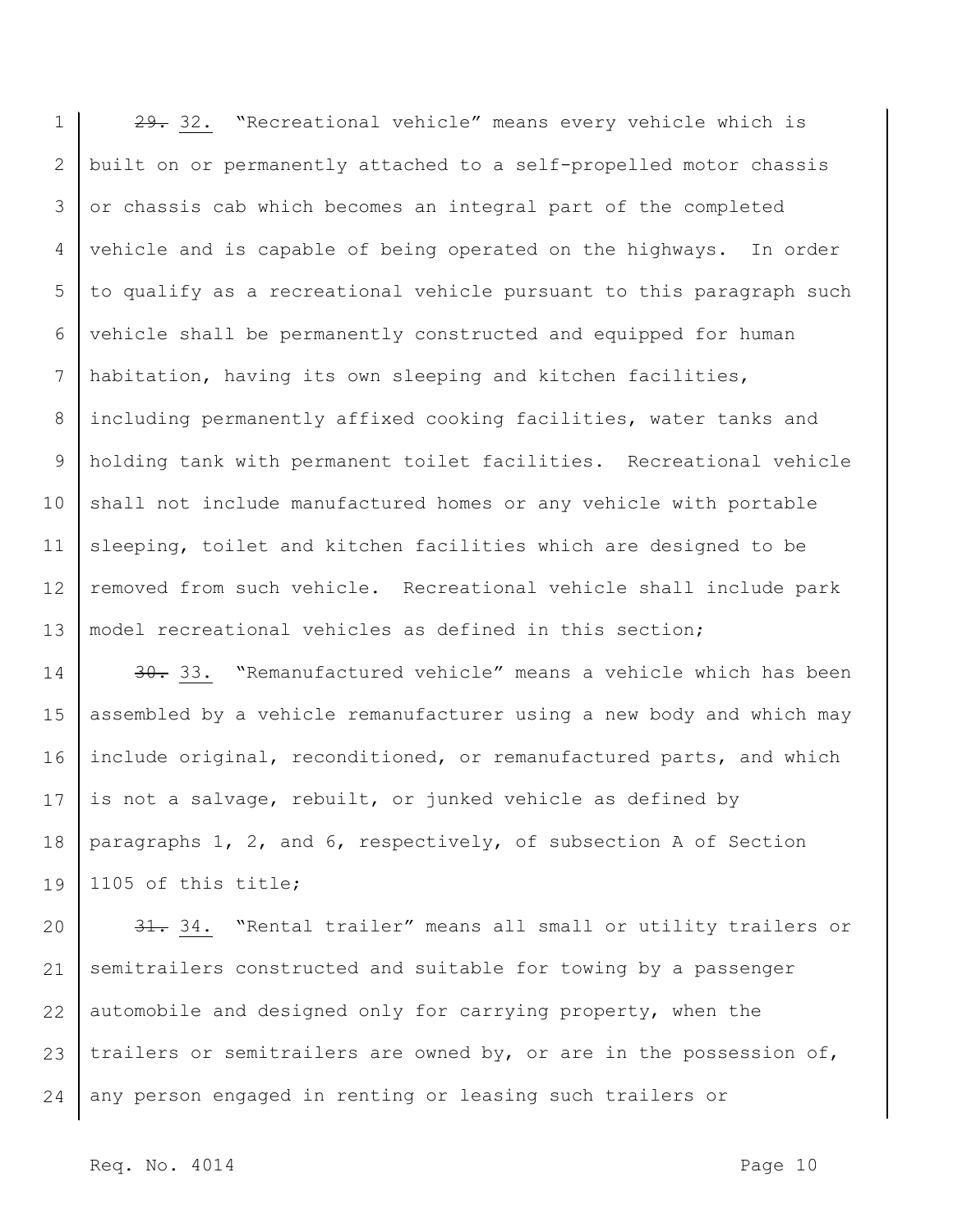1 2 semitrailers for intrastate or interstate use or combined intrastate and interstate use;

3 4 5 6 7 8 9 32. 35. "Special mobilized machinery" means special purpose machines or devices, either self-propelled or drawn as trailers or semitrailers, which derive no revenue from the transportation of persons or property, whose use of the highway is only incidental, and whose useful revenue producing service is performed at destinations in an area away from the traveled surface of an established open highway;

10 33. 36. "State" means the State of Oklahoma;

11 12 13 14 34. 37. "Station wagon" means any passenger vehicle which does not have a separate luggage compartment or trunk and which does not have open beds, and has one or more rear seats readily lifted out or folded, whether same is called a station wagon or ranch wagon;

15 16 17 18 19 20 35. 38. "Travel trailer" means any vehicular portable structure built on a chassis, used as a temporary dwelling for travel, recreational or vacational use, and, when factory-equipped for the road, it shall have a body width not exceeding eight (8) feet and an overall length not exceeding forty (40) feet, including the hitch or coupling;

21 22 23 24 36. 39. "Travel trailer dealer" means any person, firm or corporation engaged in the business of selling any new and unused, or used, or both new and used travel trailers. Such information and a valid franchise letter as proof of authorization to sell any such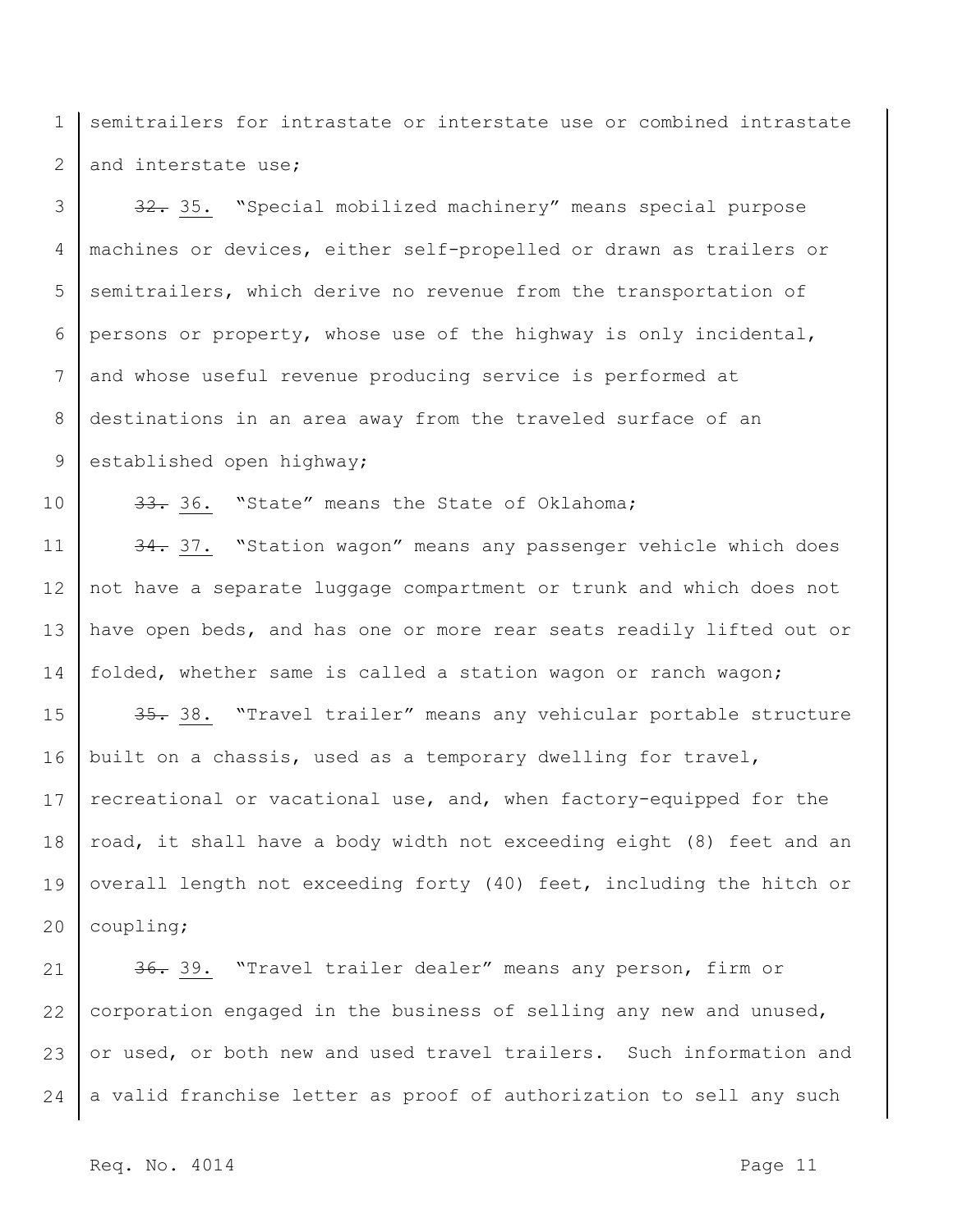1 2 3 4 5 6 7 8 new travel trailer product line or lines shall be attached to the application for a dealer license to sell travel trailers. "Travel trailer dealer" shall not include any person, firm or corporation who sells or contracts for the sale of his or her own personally titled travel trailer or trailers. No person, firm or corporation shall be considered as a travel trailer dealer as to any travel trailer purchased or acquired by such person, firm or corporation for purposes other than resale;

9 10 37. 40. "Used motor vehicle dealer" means "used motor vehicle dealer" as defined in Section 581 of this title;

11 12 13 14 15 16 38. 41. "Used vehicle" means any vehicle which has been sold, bargained, exchanged or given away, or used to the extent that it has become what is commonly known, and generally recognized, as a "secondhand" vehicle. This shall also include any vehicle other than a remanufactured vehicle, regardless of age, owned by any person who is not a dealer;

17 18 19 20 39. 42. "Utility vehicle" means a vehicle powered by an internal combustion engine, manufactured and used exclusively for off-highway use, equipped with seating for two or more people and a steering wheel, traveling on four or more wheels;

21 22 23 24 40. 43. "Vehicle" means any type of conveyance or device in, upon or by which a person or property is or may be transported from one location to another upon the avenues of public access within the state. "Vehicle" does not include bicycles, trailers except travel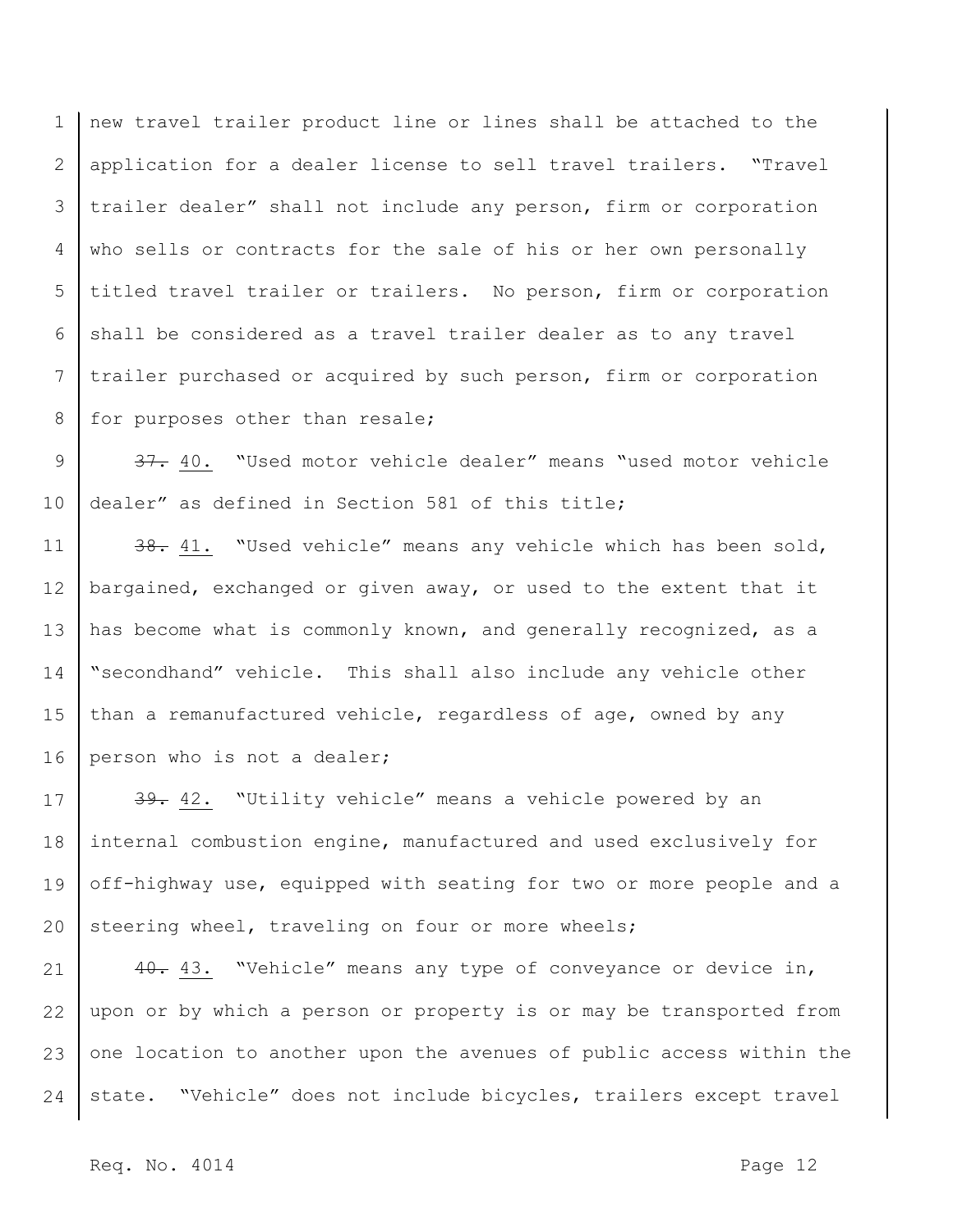1 2 3 4 5 6 7 8 trailers and rental trailers, or implements of husbandry as defined in Section 1-125 of this title. All implements of husbandry used as conveyances shall be required to display the owner's driver license number or license plate number of any vehicle owned by the owner of the implement of husbandry on the rear of the implement in numbers not less than two (2) inches in height. The use of the owner's Social Security number on the rear of the implement of husbandry shall not be required; and

9 10 41. 44. "Vehicle remanufacturer" means a commercial entity which assembles remanufactured vehicles.

11 12 SECTION 3. AMENDATORY 47 O.S. 2011, Section 1103, is amended to read as follows:

13 14 15 16 17 18 19 20 21 22 23 24 Section 1103. It is the intent of the Legislature that the owner or owners of every vehicle in this state shall possess a certificate of title as proof of ownership and that every vehicle shall be registered in the name of the owner or owners thereof. On and after the effective date of this act, all certificates of title and any associated liens shall be in electronic format and if there is a perfected security interest in a vehicle, the certificate of title shall be held by the party having the perfected security interest in the collateral. All registration and license fees and mileage taxes imposed by this act the Oklahoma Vehicle License and Registration Act shall be for the purpose of providing funds for the general governmental functions of the state, counties,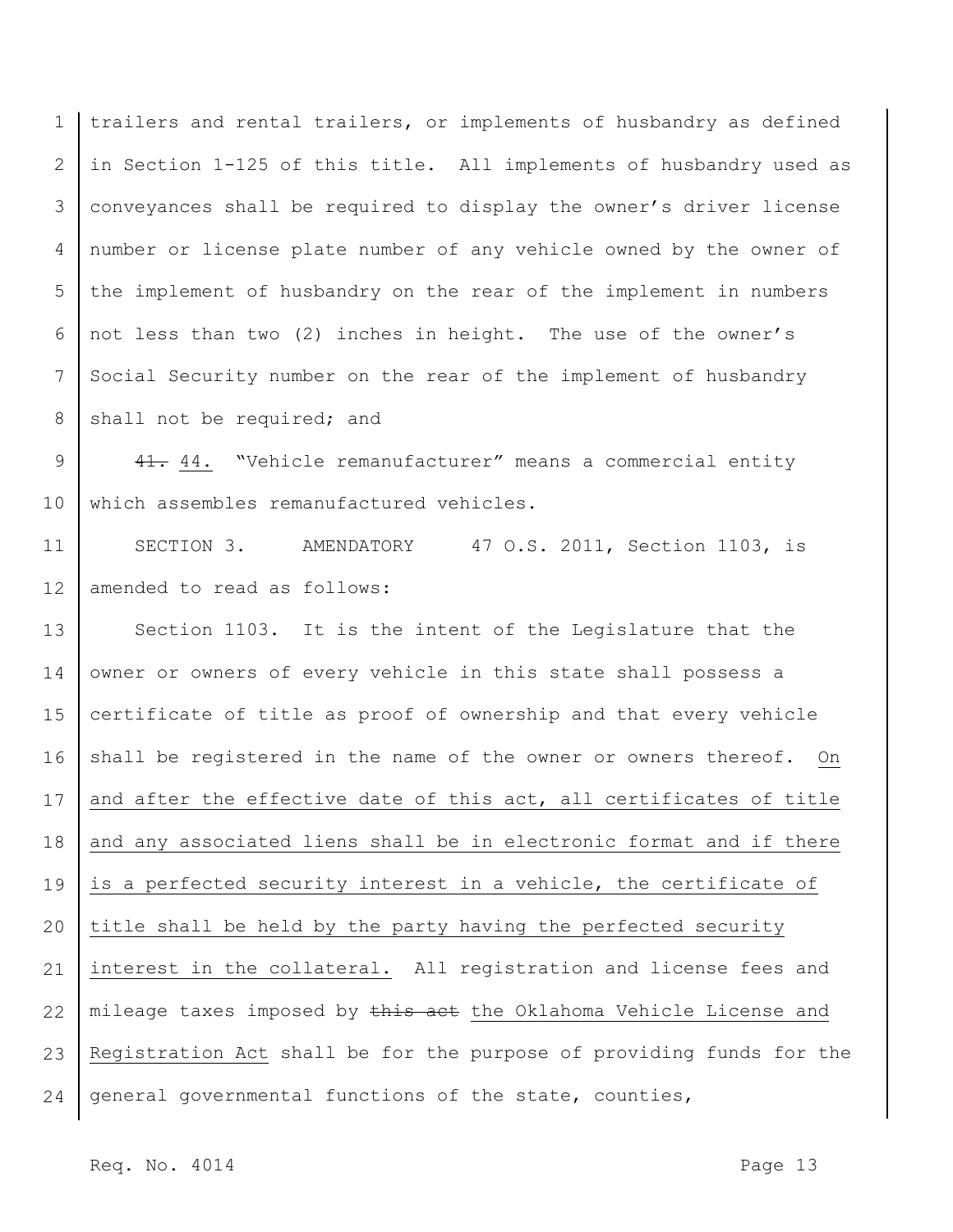1 2 3 4 5 6 municipalities and schools and for the maintenance and upkeep of the avenues of public access of this state. Such registration and license fees shall apply to every vehicle operated upon, over, along or across any avenue of public access within this state and when paid in full, shall be in lieu of all other taxes, general and local, unless otherwise specifically provided.

7 8 9 SECTION 4. AMENDATORY 47 O.S. 2011, Section 1105, as last amended by Section 2, Chapter 133, O.S.L. 2016 (47 O.S. Supp. 2019, Section 1105), is amended to read as follows:

10 11 Section 1105. A. As used in the Oklahoma Vehicle License and Registration Act:

12 13 14 15 16 17 18 19 20 1. "Salvage vehicle" means any vehicle which is within the last ten (10) model years and which has been damaged by collision or other occurrence to the extent that the cost of repairing the vehicle for safe operation on the highway exceeds sixty percent (60%) of its fair market value, as defined by Section 1111 of this title, immediately prior to the damage. For purposes of this section, actual repair costs shall only include labor and parts for actual damage to the suspension, motor, transmission, frame or unibody and designated structural components;

21 22 23 24 2. "Rebuilt vehicle" means any salvage vehicle which has been rebuilt and inspected for the purpose of registration and title; 3. "Flood-damaged vehicle" means a salvage or rebuilt vehicle which was damaged by flooding or a vehicle which was submerged at a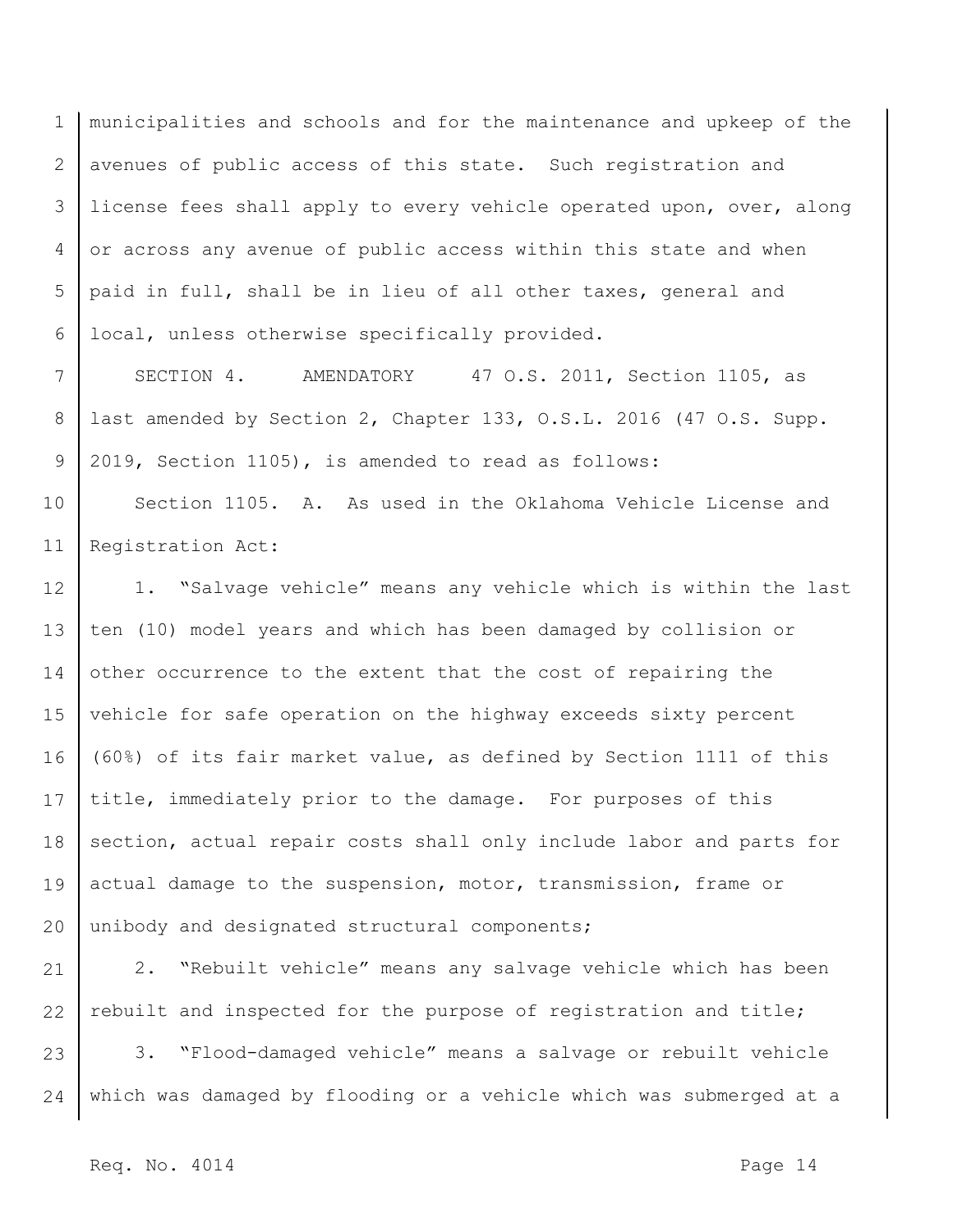1 2 level to or above the dashboard of the vehicle and on which an amount of loss was paid by the insurer;

3 4 4. "Unrecovered-theft vehicle" means a vehicle which has been stolen and not yet recovered;

5 6 5. "Recovered-theft vehicle" means a vehicle, including a salvage or rebuilt vehicle, which was recovered from a theft; and

7 8 9 10 6. "Junked vehicle" means any vehicle which is incapable of operation or use on the highway, has no resale value except as a source of parts or scrap and has an eighty percent (80%) loss in fair market value.

11 12 13 14 15 16 17 18 19 20 21 22 23 24 B. The Prior to the effective date of this act, the owner of every vehicle in this state shall possess a certificate of title as proof of ownership of such vehicle, except those vehicles registered pursuant to Section 1120 of this title and trailers registered pursuant to Section 1133 of this title, previously titled by anyone in another state and engaged in interstate commerce, and except as provided in subsection M of this section. On and after the effective date of this act, if there is a perfected security interest in a vehicle, the certificate of title shall be held by the party having the perfected security interest in the collateral. Except for owners that possess an agricultural exemption permit pursuant to Section 1358.1 of Title 68 of the Oklahoma Statutes, the owner of an all-terrain vehicle or a motorcycle used exclusively off roads or highways in this state which is purchased or the ownership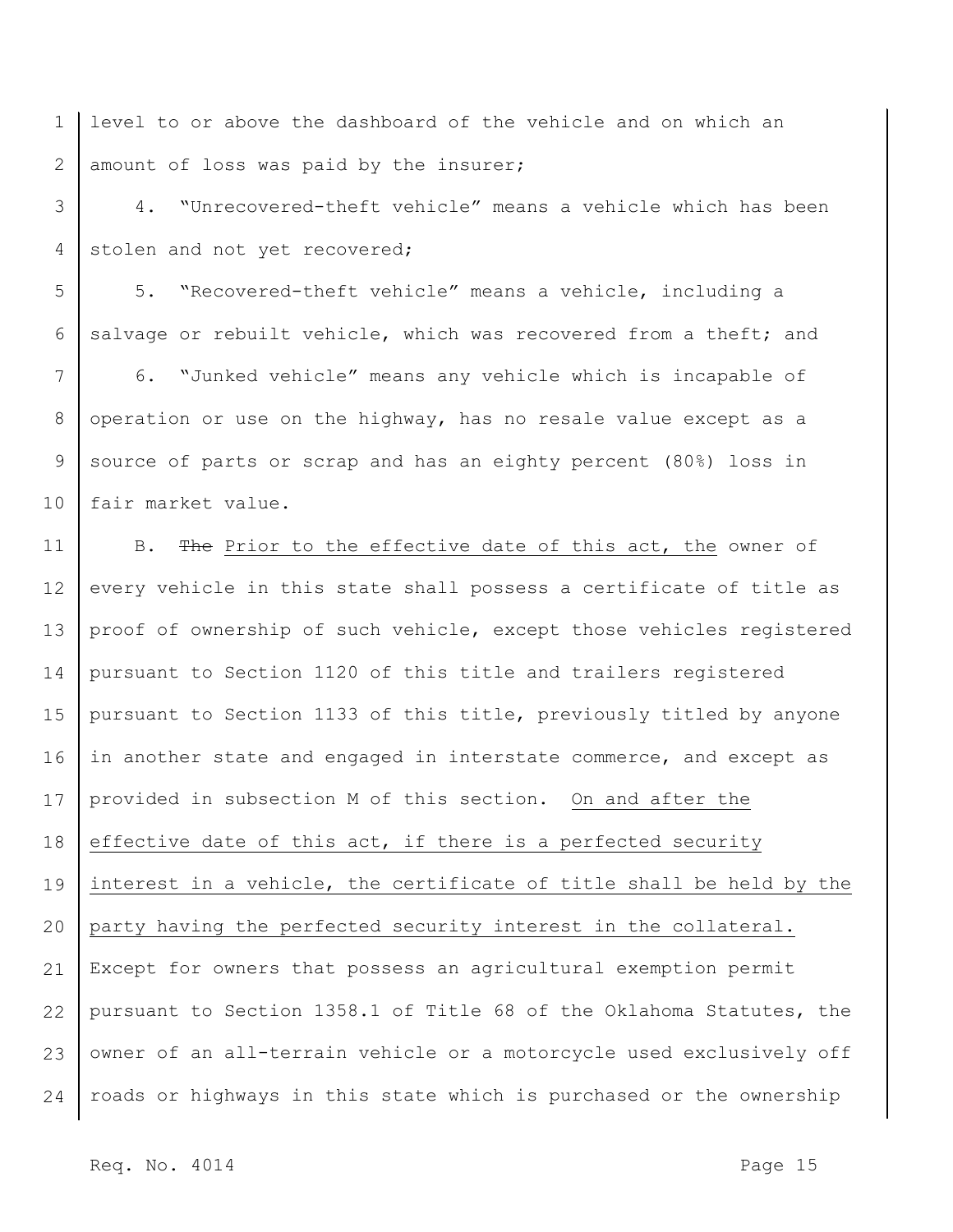1 2 3 4 5 6 7 8 9 10 11 12 13 14 15 16 17 18 19 20 of which is transferred on or after July 1, 2005, and the owner of a utility vehicle used exclusively off roads and highways in this state which is purchased or the ownership of which is transferred on or after July 1, 2008, shall possess a certificate of title as proof of ownership. Any person possessing an agricultural exemption permit and owning an all-terrain vehicle or a motorcycle used exclusively off roads or highways in this state which is purchased or the ownership of which is transferred on or after July 1, 2008, shall possess a certificate of title as proof of ownership. Upon receipt of proper application information by such owner, the Oklahoma Tax Commission shall issue an original or transfer certificate of title. Until July 1, 2008, any security interest in an all-terrain vehicle that attached and was perfected before July 1, 2005, and that has not otherwise terminated shall remain perfected, and shall take priority over any subsequently perfected security interest in the same all-terrain vehicle, notwithstanding that a certificate of title may have been issued with respect to the same all-terrain vehicle on or after July 1, 2005, and that a lien may have been recorded on said the certificate of title. There shall be eight types of certificates of title:

21 22 23 1. Original title for any motor vehicle which is not a remanufactured, salvage, unrecovered-theft, rebuilt, rebodied or junked vehicle;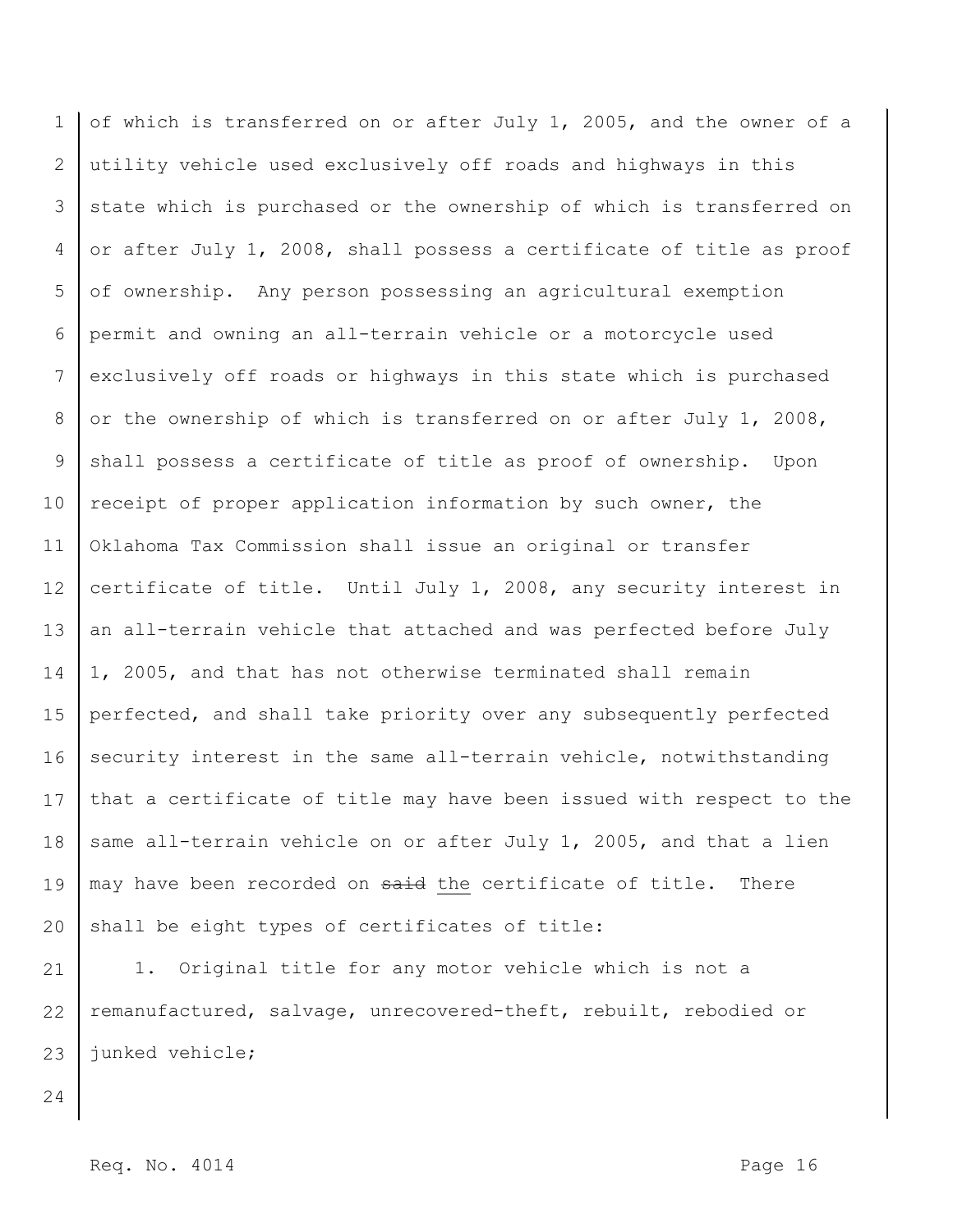1 2 3 2. Salvage title for any motor vehicle which is a salvage vehicle or is specified as a salvage vehicle or the equivalent thereof on a certificate of title from another state;

4 5 3. Rebuilt title for any motor vehicle which is a rebuilt vehicle;

6 7 8 4. Junked title for any motor vehicle which is a junked vehicle or is specified as a junked vehicle or the equivalent thereof on a certificate of title from another state;

9 10 5. Classic title for any motor vehicle, except a junked vehicle, which is twenty-five (25) model years or older;

11 12 6. Remanufactured title for any vehicle which is a remanufactured vehicle;

13 14 7. Unrecovered-theft title for any motor vehicle which has been stolen and not recovered; and

15 16 8. Rebodied title for any motor vehicle which is a rebodied vehicle.

17 18 19 20 21 22 23 24 Application for a certificate of title, whether the initial certificate of title or a duplicate, may be made to the Tax Commission or any motor license agent; provided, after the effective date of this act, a certificate of title shall be in an electronic format and any physical copy must be requested by the applicant. When application is made with a motor license agent, the application information shall be transmitted either electronically or by mail to the Tax Commission by the motor license agent. If the application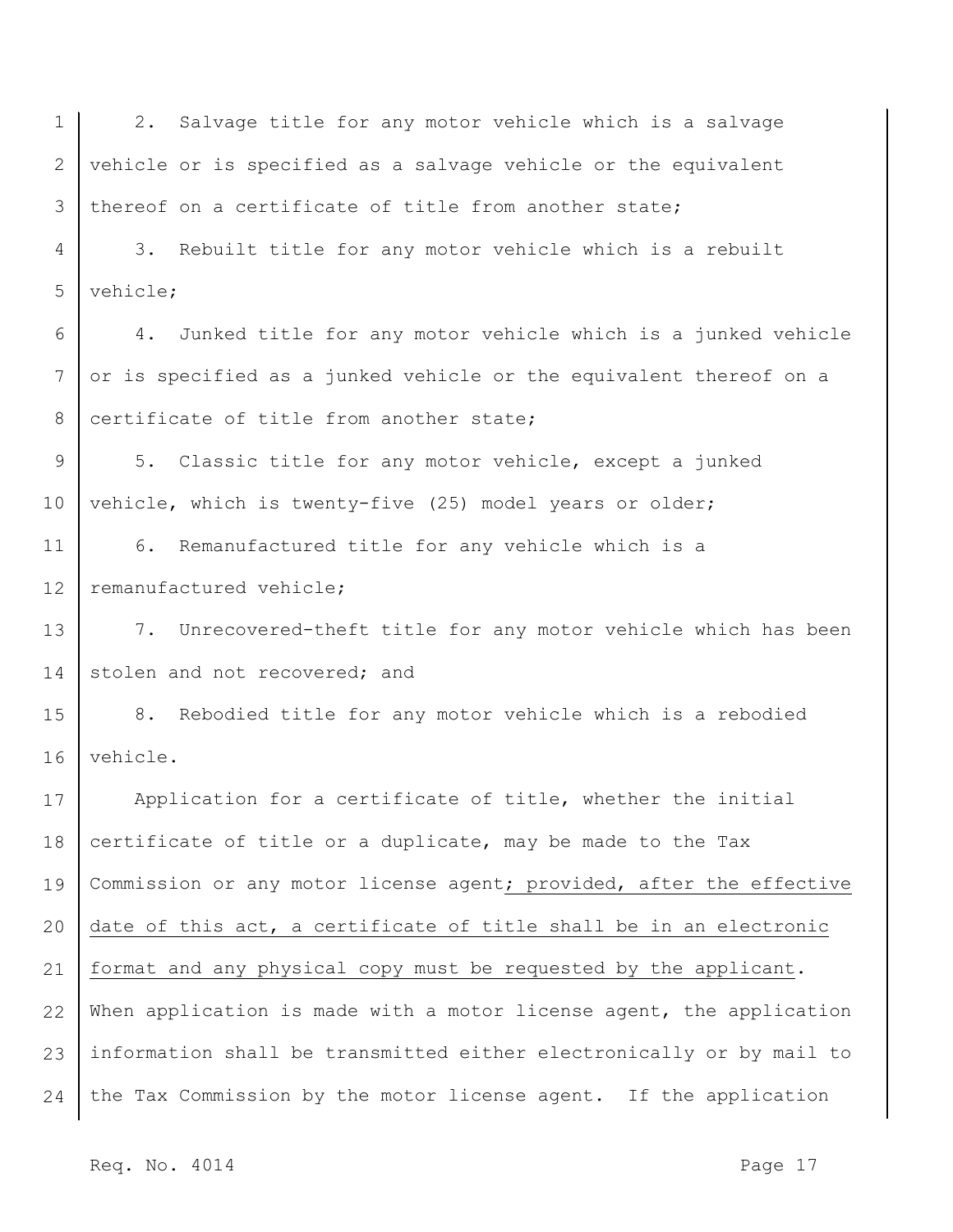| $\mathbf 1$ | information is transmitted electronically, the motor license agent     |
|-------------|------------------------------------------------------------------------|
| 2           | shall forward the required application along with evidence of          |
| 3           | ownership, where required, by mail or electronically. Where the        |
| 4           | transmission of application information cannot be performed            |
| 5           | electronically, the Tax Commission is authorized to provide postage    |
| 6           | paid envelopes to motor license agents for the purpose of mailing      |
| 7           | the application along with evidence of ownership, where required.      |
| 8           | The Tax Commission shall upon receipt of proper application            |
| 9           | information issue an Oklahoma certificate of title.<br>The             |
| 10          | certificates may be mailed to the applicant. Upon issuance of a        |
| 11          | certificate of title, the Tax Commission shall provide the             |
| 12          | appropriate motor license agent with confirmation of such issuance.    |
| 13          | C. 1. The application for certificate of title shall be upon a         |
| 14          | blank physical or automated form furnished by the Tax Commission,      |
| 15          | containing:                                                            |
| 16          | a full description of the vehicle,<br>a.                               |
| 17          | the manufacturer's serial or other identification<br>b.                |
| 18          | number,                                                                |
| 19          | the motor number and the date on which first sold by<br>$\mathbb{C}$ . |
| 20          | the manufacturer or dealer to the owner,                               |
| 21          | any distinguishing marks,<br>d.                                        |
| 22          | a statement of the applicant's source of title,<br>е.                  |
| 23          | f.<br>any security interest upon the vehicle, and                      |
| 24          |                                                                        |
|             |                                                                        |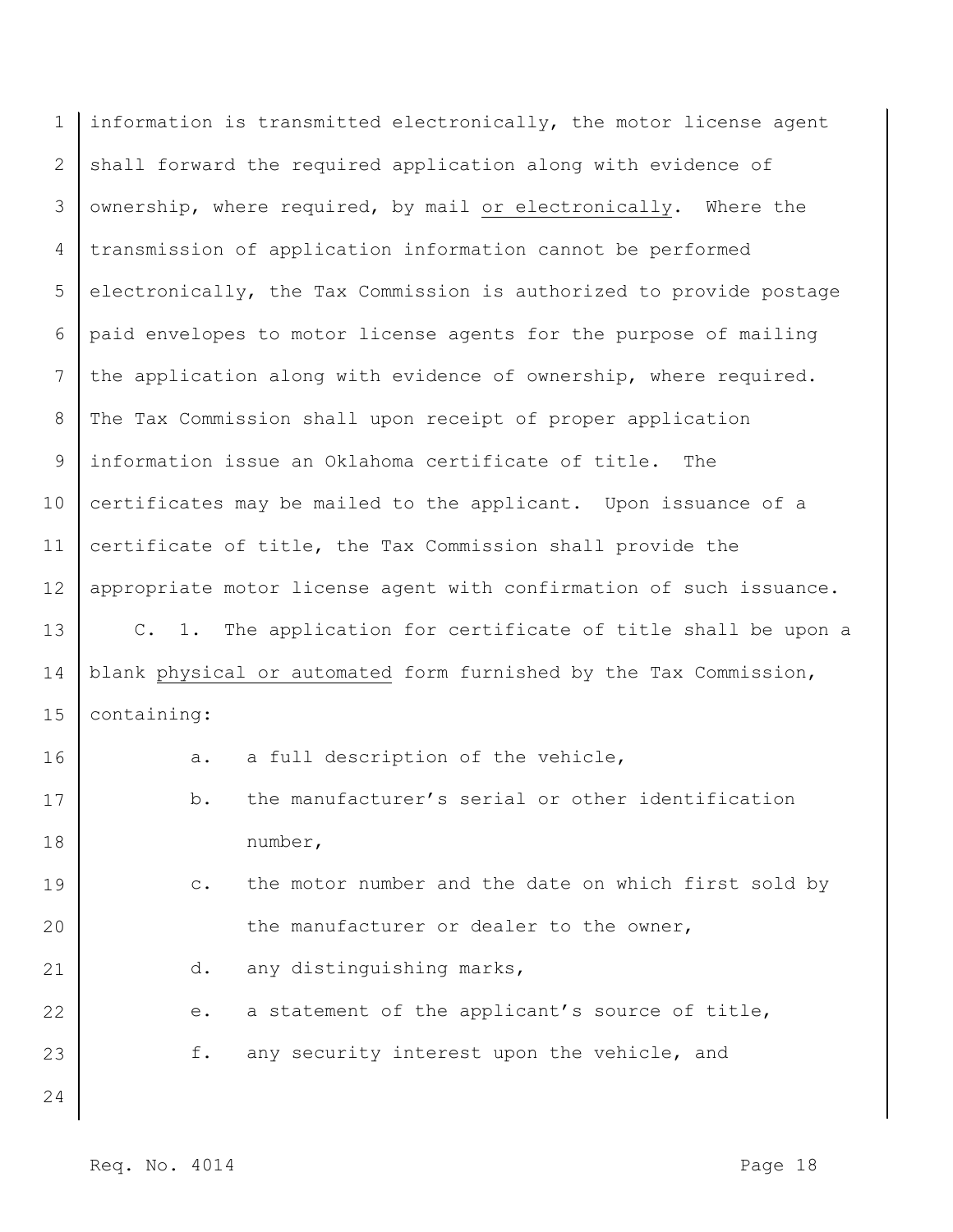g. such other information as the Tax Commission may require.

3 4 5 6 7 8 2. The application for a certificate of title for a vehicle which is within the last seven (7) model years shall require a declaration as to whether the vehicle has been damaged by collision or other occurrence and whether the vehicle has been recovered from theft and the extent of the damage to the vehicle. The declaration shall be made by the owner of a vehicle if:

9 a. the vehicle has been damaged or stolen,

- 10 11 b. the owner did or did not receive any payment for the loss from an insurer, or
- 12 13 14 c. the vehicle is titled or registered in a state that does not classify the vehicle or brand the title because of damage to or loss of the vehicle similar to

the classifications or brands utilized by this state.

16 17 18 19 20 21 22 23 24 The declaration shall be based upon the best information and knowledge of the owner and shall be in addition to the requirements specified in paragraph 1 of this subsection. The Tax Commission shall not issue a certificate of title for a vehicle which is subject to the provisions of this paragraph without the required declaration, completed and signed physically or digitally by the owner of the vehicle. Upon receipt of an application without the properly completed declaration, the Tax Commission shall return the application to the applicant with notice that the title may not be

1

2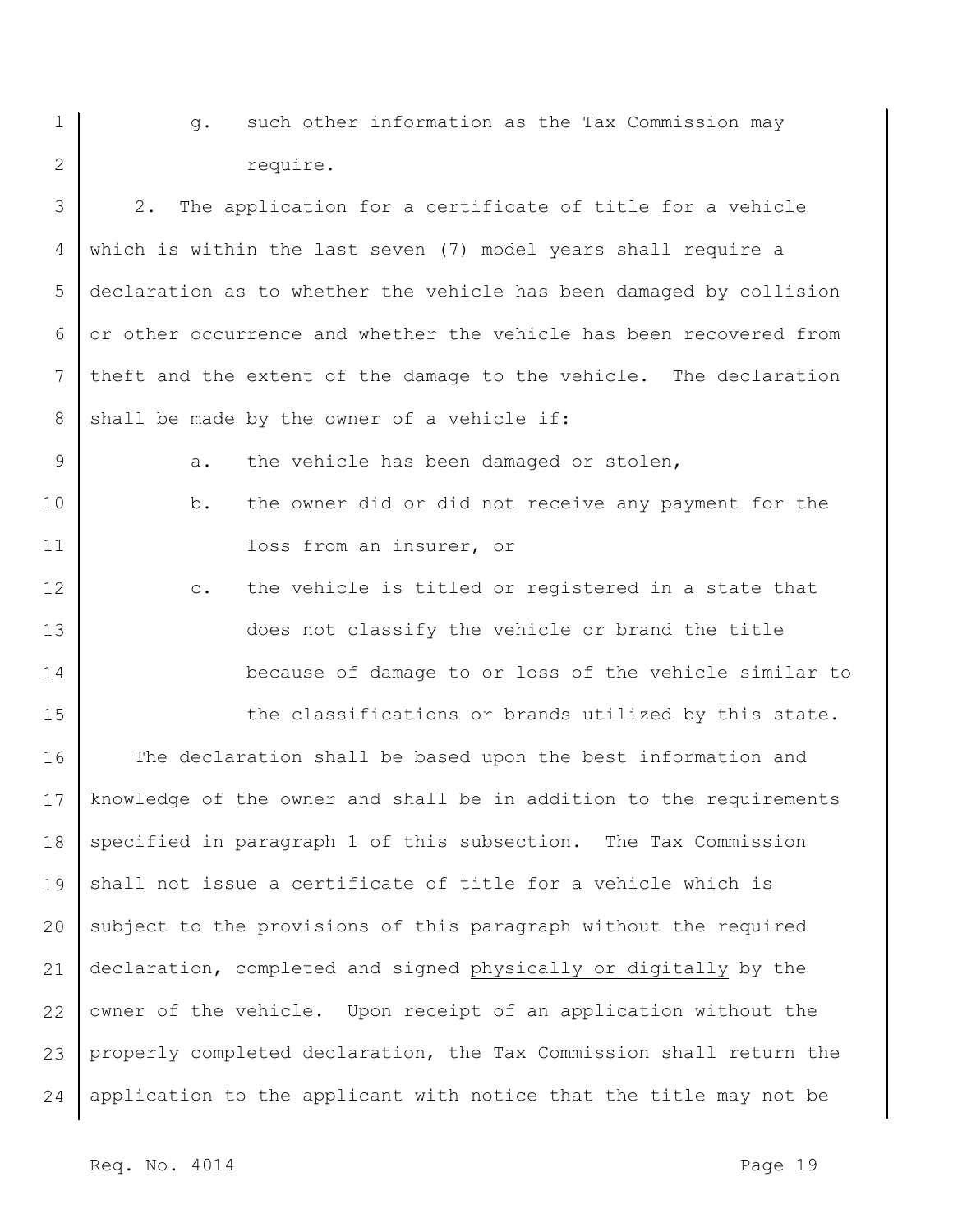1 2 3 4 5 issued without the required declaration. Nothing in this paragraph shall prohibit the Tax Commission from recognizing the type of or brand on a title or other ownership document issued by another state or the inspection conducted in another state and issuing the appropriate certificate of title for the vehicle.

6 7 3. The physical certificate of title shall have the following security features:

8 9 a. intaglio printing or security thread, with or without watermark,

10 b. latent images,

11 c. fluorescent inks,

12 d. micro print,

- 13 e. void background, and
- 14 f. color coding.

15 16 17 4. Each title issued pursuant to the provisions of the Oklahoma Vehicle License and Registration Act shall be color coded as determined by the Tax Commission.

18 19 20 21 22 23 24 5. The physical certificate of title shall be of such size and design and color as the Tax Commission may direct pursuant to the provisions of this section. The title shall be on colored paper or other material as designated by the Tax Commission and be of such intensity or hue as will allow easy identification as to whether the title is an original title, a salvage title, a rebuilt title, remanufactured title, rebodied title or a junked title. The type of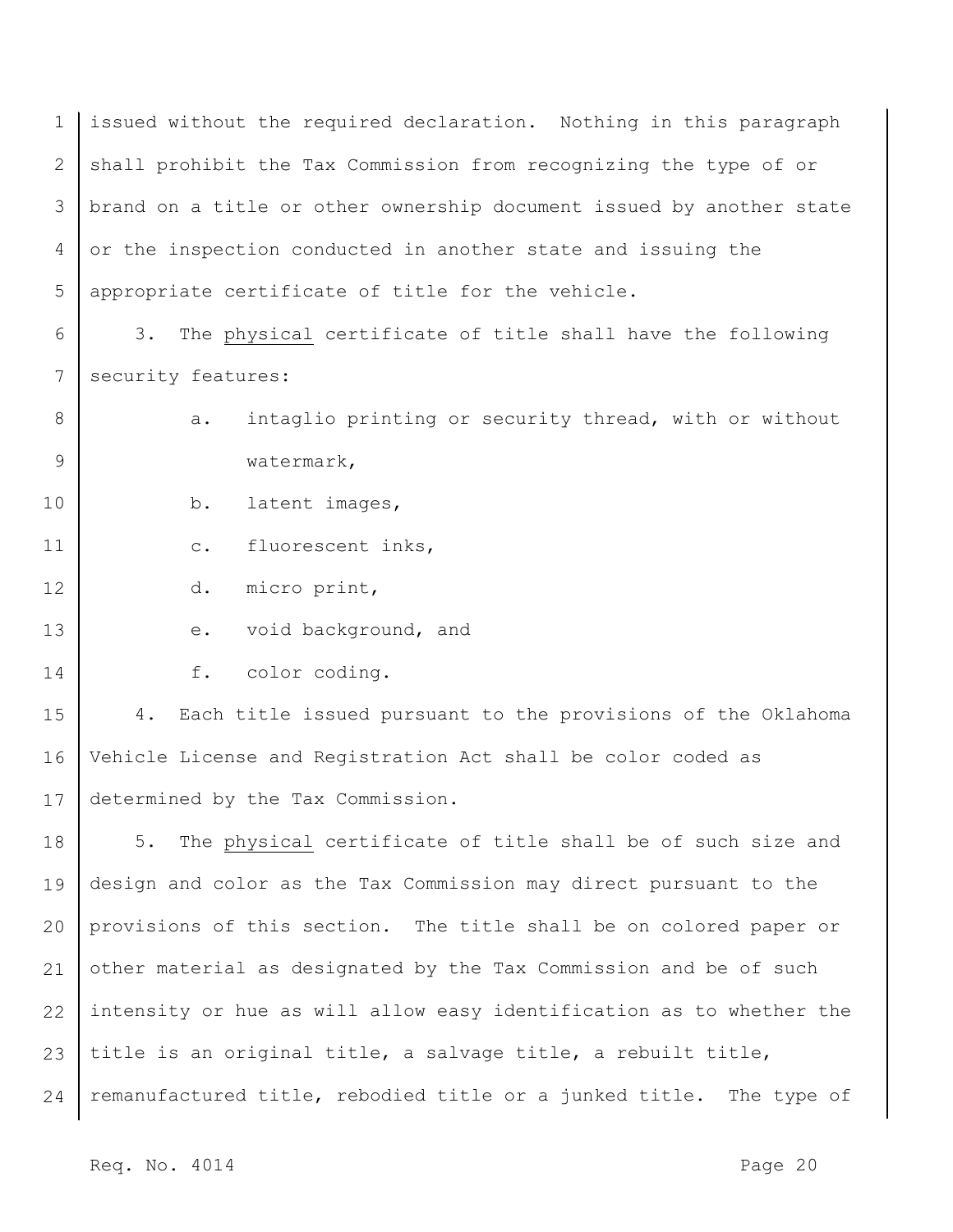1 2 3 4 5 6 7 8 9 10 11 12 title shall be identified on the front of the certificate of title. The original title, rebuilt title, remanufactured title, an unrecovered-theft title, rebodied title or classic title shall be identified by the word "Original", "Rebuilt", "Remanufactured", "Unrecovered Theft", "Rebodied" or "Classic" printed in the upper right quadrant of the certificate of title, in the space which is currently captioned "type of title". A rebodied title shall also identify on the front of the title, if a physical copy, the year, make and model of the originally manufactured vehicle which has been rebodied and display a notation that reads as follows: "This vehicle has been assembled with new major components licensed by the original manufacturer".

13 14 15 16 17 18 19 20 21 D. 1. To obtain an original certificate of title for a vehicle that is being registered for the first time in this state which has not been previously registered in any other state, the applicant shall be required to deliver, as evidence of ownership, a manufacturer's certificate of origin properly assigned by the manufacturer, distributor, or dealer licensed in this or any other state shown thereon to be the last transferee to the applicant upon a form to be prescribed and approved by the Tax Commission. A manufacturer's certificate of origin shall contain:

22

23

a. the manufacturer's serial or other identification number,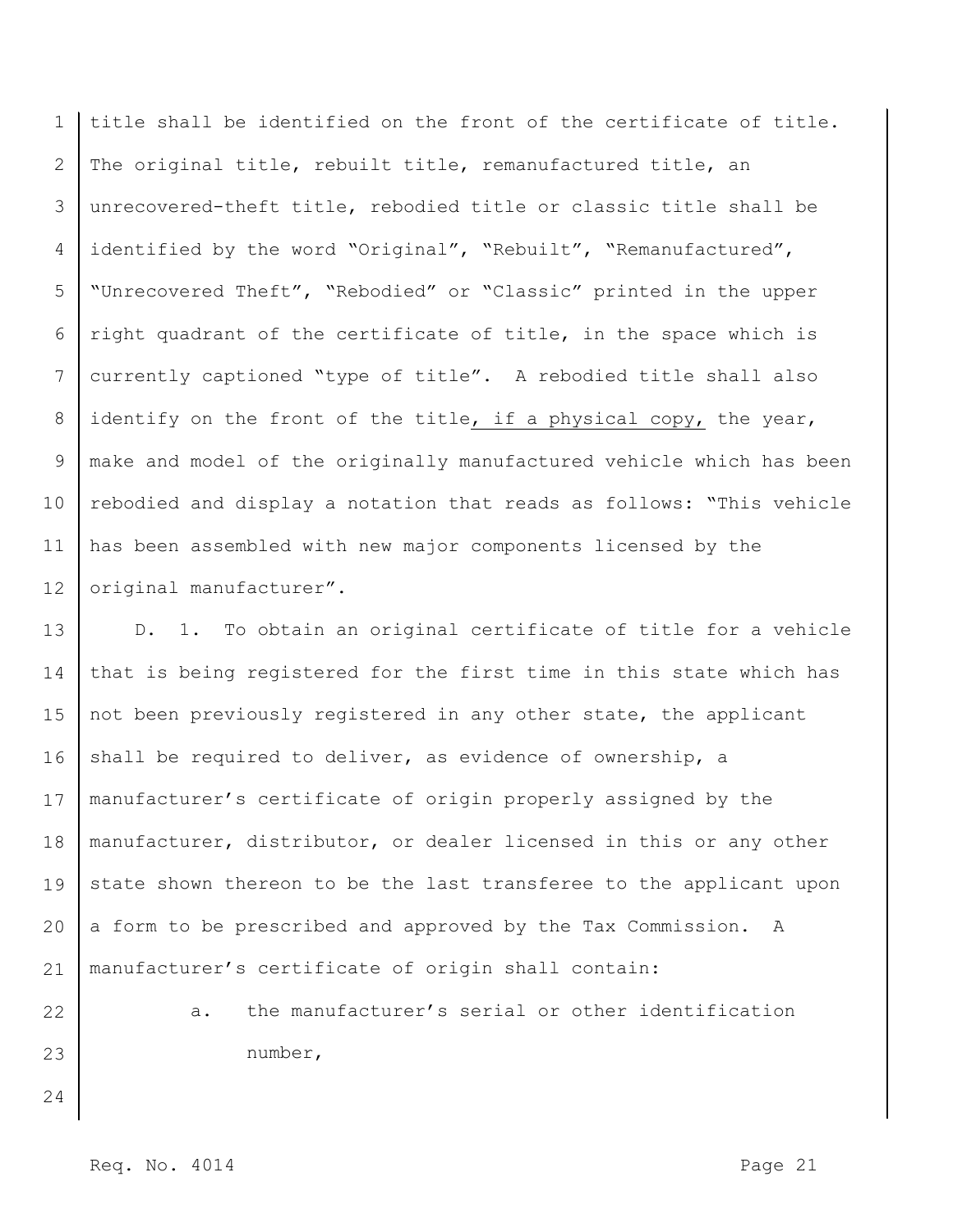| $\mathbf 1$ | date on which first sold by the manufacturer to the<br>b.               |
|-------------|-------------------------------------------------------------------------|
| 2           | dealer,                                                                 |
| 3           | any distinguishing marks including model and the year<br>$\mathtt{C}$ . |
| 4           | same was made,                                                          |
| 5           | a statement of any security interests upon the<br>d.                    |
| 6           | vehicle, and                                                            |
| 7           | such other information as the Tax Commission may<br>е.                  |
| 8           | require.                                                                |
| 9           | 2.<br>The manufacturer's certificate of origin shall have the           |
| 10          | following security features:                                            |
| 11          | intaglio printing or security thread, with or without<br>a.             |
| 12          | watermark,                                                              |
| 13          | latent images,<br>b.                                                    |
| 14          | fluorescent inks,<br>$\mathtt{C}$ .                                     |
| 15          | micro print, and<br>d.                                                  |
| 16          | void background.<br>е.                                                  |
| 17          | In the absence of a dealer's or manufacturer's number, the<br>Ε.        |
| 18          | Tax Commission may assign such identifying number to the vehicle,       |
| 19          | which shall be permanently stamped, burned or pressed or attached       |
| 20          | into the vehicle, and a certificate of title shall be delivered to      |
| 21          | the applicant upon payment of all fees and taxes, and the remaining     |
| 22          | copies shall be permanently filed and indexed by the Tax Commission.    |
| 23          | The Tax Commission shall assign an identifying number to any rebuilt    |
| 24          | vehicle if the vehicle identification number displayed on the           |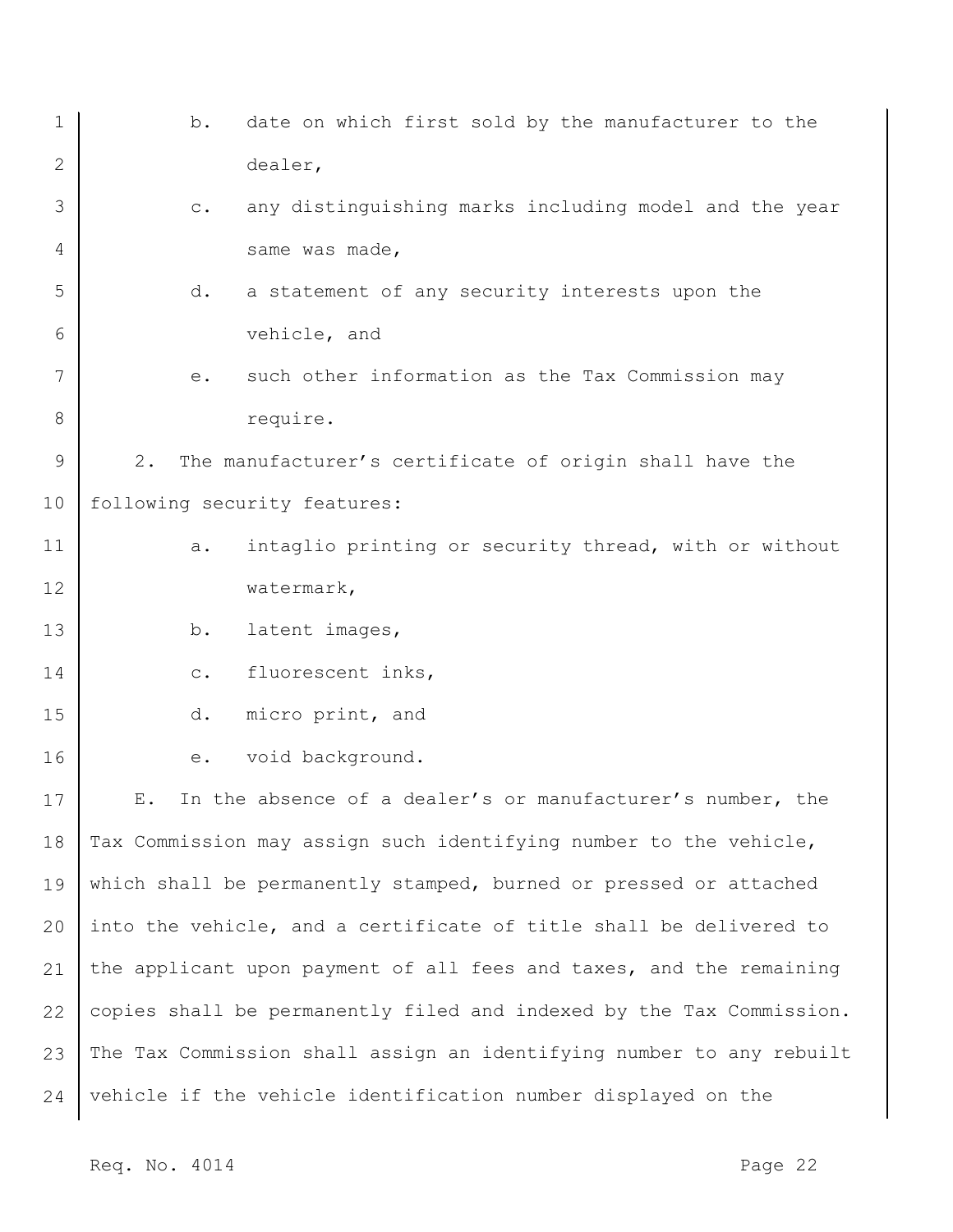1 2 3 4 5 6 7 8 9 10 11 rebuilt vehicle does not accurately describe the vehicle as rebuilt. The motor license agent, at the time of inspection of the rebuilt vehicle pursuant to Section 1111 of this title, shall identify the make, model, and year for the body to accurately describe the rebuilt vehicle. At the time of the inspection, an appropriate identifying number shall be permanently stamped, burned, pressed, or attached on the rebuilt vehicle. The assigned identifying number shall be recorded on the certificate of title for the rebuilt vehicle. The dealer's or manufacturer's vehicle identification number on the rebuilt vehicle shall be preserved in the computer files of the Tax Commission for at least five (5) years.

12 13 14 15 F. When registering for the first time in this state a vehicle which was not originally manufactured for sale in the United States, to obtain a certificate of title, the Tax Commission shall require the applicant to deliver:

16 17 18 19 20 1. As evidence of ownership, if the vehicle has not previously been titled in the United States, the documents constituting valid proof of ownership in the country in which the vehicle was originally purchased, together with a notarized translation of any such documents; and

21 22 23 24 2. As evidence of compliance with federal law, copies of the bond release letters for the vehicle issued by the United States Environmental Protection Agency and the United States Department of Transportation, together with a receipt issued by the Internal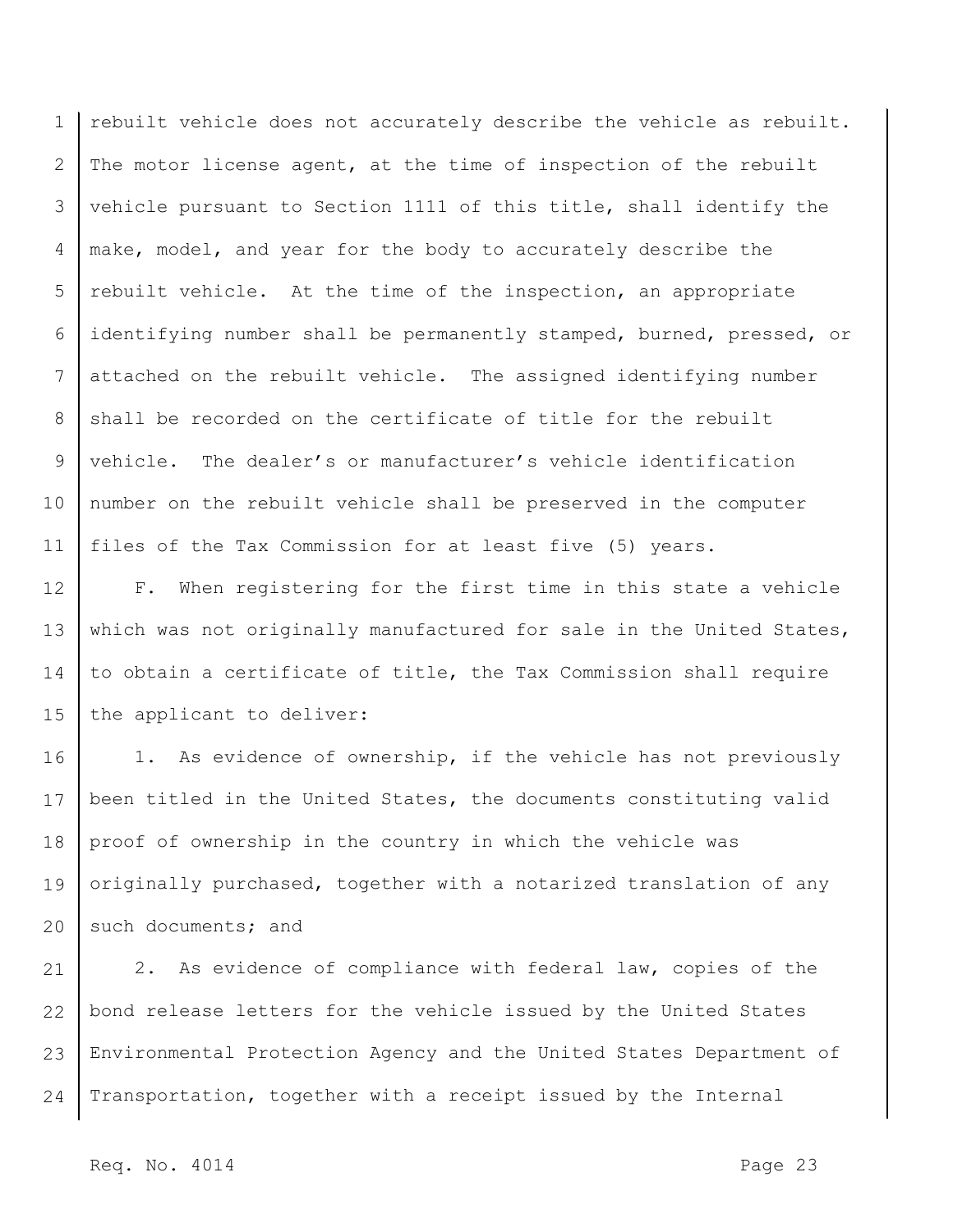1 2 Revenue Service indicating that the applicable federal gas guzzler tax has been paid.

3 4 5 6 7 8 9 10 11 12 13 14 The Tax Commission shall not issue a certificate of title for a vehicle which is subject to the provisions of this paragraph without the required documentation from agencies of the United States and evidence of ownership. Upon receipt of an application without the required documentation, the Tax Commission shall return the application to the applicant with notice that the certificate of title may not be issued without the required documentation. Nothing in this paragraph shall prohibit the Tax Commission from issuing certificates of title for antique or classic vehicles not driven upon the public streets, roads, or highways, for mini-trucks registered pursuant to Section 1151.3 of this title, or for mediumspeed electric vehicles.

15 16 17 18 19 20 21 22 23 24 G. When registering in this state a vehicle which was titled in another state and which title contains the name of a secured party on the face of the other state certificate of title, or such state certificate is being held by the secured party in that state or any other state, the Tax Commission or the motor license agent shall complete a lien entry form as prescribed by the Tax Commission. The owner of such vehicle shall file an affidavit with the Tax Commission or the motor license agent stating that title to the vehicle is being held by a secured party, has not been issued pursuant to the laws of the state where titled, and that there is an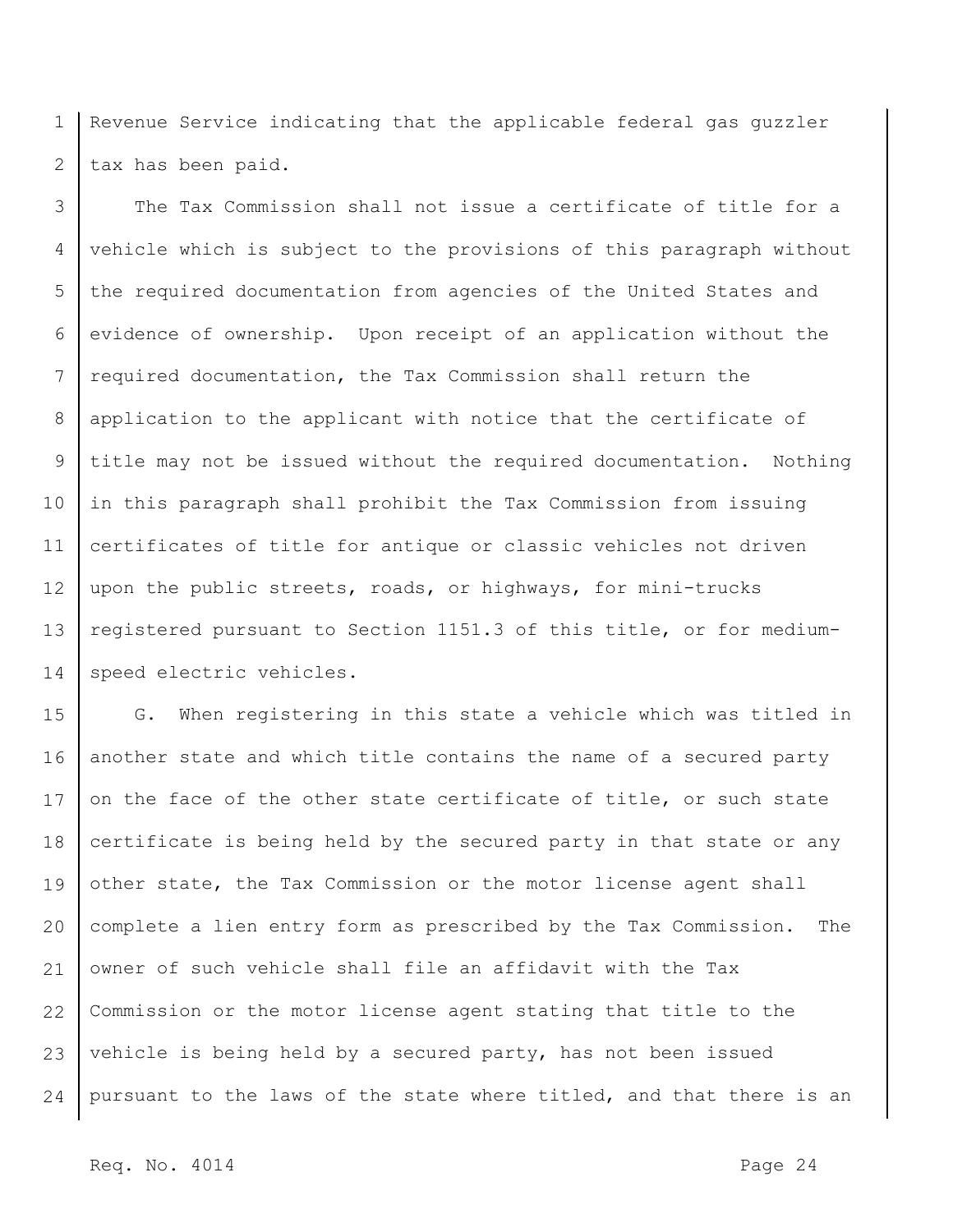1 2 3 4 5 6 7 8 9 10 11 12 13 14 15 existing lien or encumbrance on the vehicle. The current name and address of the secured party or lienholder shall also be stated in the affidavit. The form of the affidavit shall be prescribed by the Tax Commission and contain any other information deemed necessary by the Tax Commission. A statement of the lien or encumbrance shall be included on the Oklahoma certificate of title and the lien or encumbrance shall be deemed continuously perfected as though it had been perfected pursuant to Section 1110 of this title. For completing the lien entry form and recording the security interest on the certificate of title, the Tax Commission or the motor license agent shall collect a fee of Three Dollars (\$3.00) which shall be in addition to other fees provided by the Oklahoma Vehicle License and Registration Act. The fee, if collected by the motor license agent pursuant to this subsection, shall be retained by the motor license agent.

16 17 18 19 20 21 22 23 24 H. The charge for each certificate of title issued, except for junked titles as defined in paragraph 4 of subsection B of this section, shall be Eleven Dollars (\$11.00), which charge shall be in addition to any other fees or taxes imposed by law for such vehicle. If a certificate of title is issued in both physical and automated formats, a charge shall be made for each. One Dollar (\$1.00) of each such charge shall be deposited in the Oklahoma Tax Commission Reimbursement Fund. However, the charge shall not apply to any vehicle which is to be registered in this state pursuant to the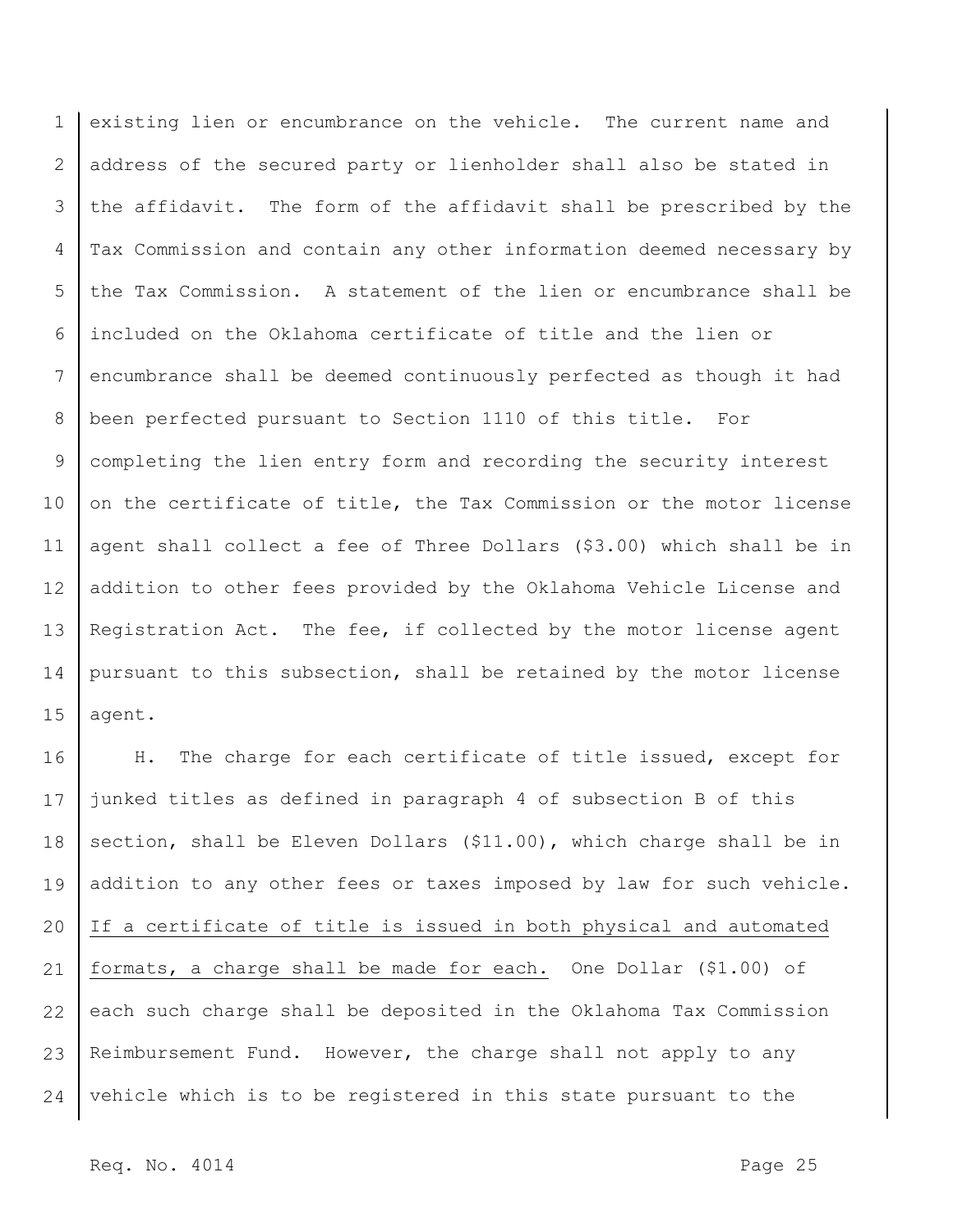1 2 3 4 5 6 7 8 9 10 11 12 provisions of Section 1120 or 1133 of this title and which was registered in another state at least sixty (60) days prior to the time it is required to be registered in this state. When an insurer requests a salvage or junk title in the name of the insurer resulting from the settlement of a total loss claim and upon presentation of appropriate proof of loss documentation as required by the Commission, such transfer may be processed as one title transaction, without first requiring issuance of a replacement certificate of title in the name of the vehicle owner. The fee shall be Twenty-two Dollars (\$22.00). Two Dollars (\$2.00) of this fee shall be deposited in the Oklahoma Tax Commission Reimbursement Fund.

13 14 15 16 17 18 I. The vehicle identification number of a junked vehicle shall be preserved in the computer files of the Tax Commission for a period of not less than five (5) years. The charge of junked titles as defined in paragraph 4 of subsection B of this section shall be Four Dollars (\$4.00). The fee remitted to the Tax Commission shall be deposited in the Oklahoma Tax Commission Reimbursement Fund.

19 20 21 22 23 24 J. If a vehicle is sold to a resident of another state destroyed, dismantled, or ceases to be used as a vehicle, the owner shall immediately notify the Tax Commission. Absent evidence to the contrary, failure to notify the Tax Commission shall be prima facie evidence that the vehicle has been in continuous operation in this state.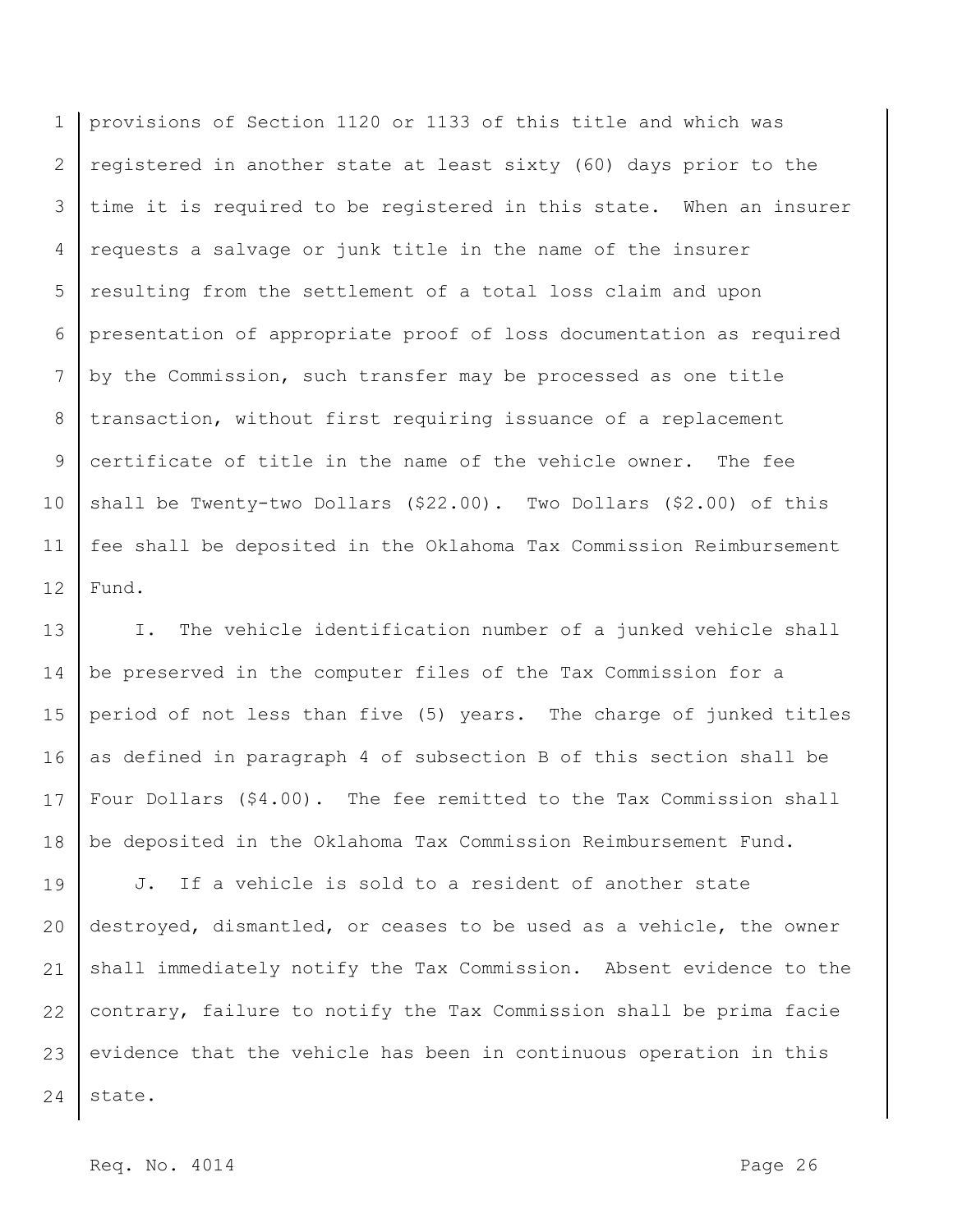1 2 3 4 K. If a vehicle is stolen, the owner shall immediately notify the appropriate law enforcement agency. Immediately after receiving such notification, the law enforcement agency shall notify the Tax Commission.

5 6 7 8 9 10 11 12 13 14 15 L. Except for all-terrain vehicles, utility vehicles and motorcycles used exclusively for off-road use, no title for an outof-state vehicle, except any commercial truck or truck-tractor registered pursuant to Section 1120 of this title which is engaged in interstate commerce or any trailer or semitrailer registered pursuant to Section 1133 of this title which is engaged in interstate commerce, shall be issued without an inspection of such vehicle and payment of a fee of Four Dollars (\$4.00) for such inspection; provided, the Tax Commission may enter into reciprocal agreements with other states for such inspections to be performed at locations outside the boundaries of this state for vehicles which:

16

1. Are offered for sale at auction;

17 18 19 2. Have been solely used as vehicles for rent under the ownership of a licensed motor vehicle dealer or a person engaged in the business of renting motor vehicles; or

20 21 3. Have not been registered in this or any other state for more than one (1) year.

22 23 24 The inspection shall include a comparison of the vehicle identification number on the vehicle with the number recorded on the ownership records and the recording of the actual odometer reading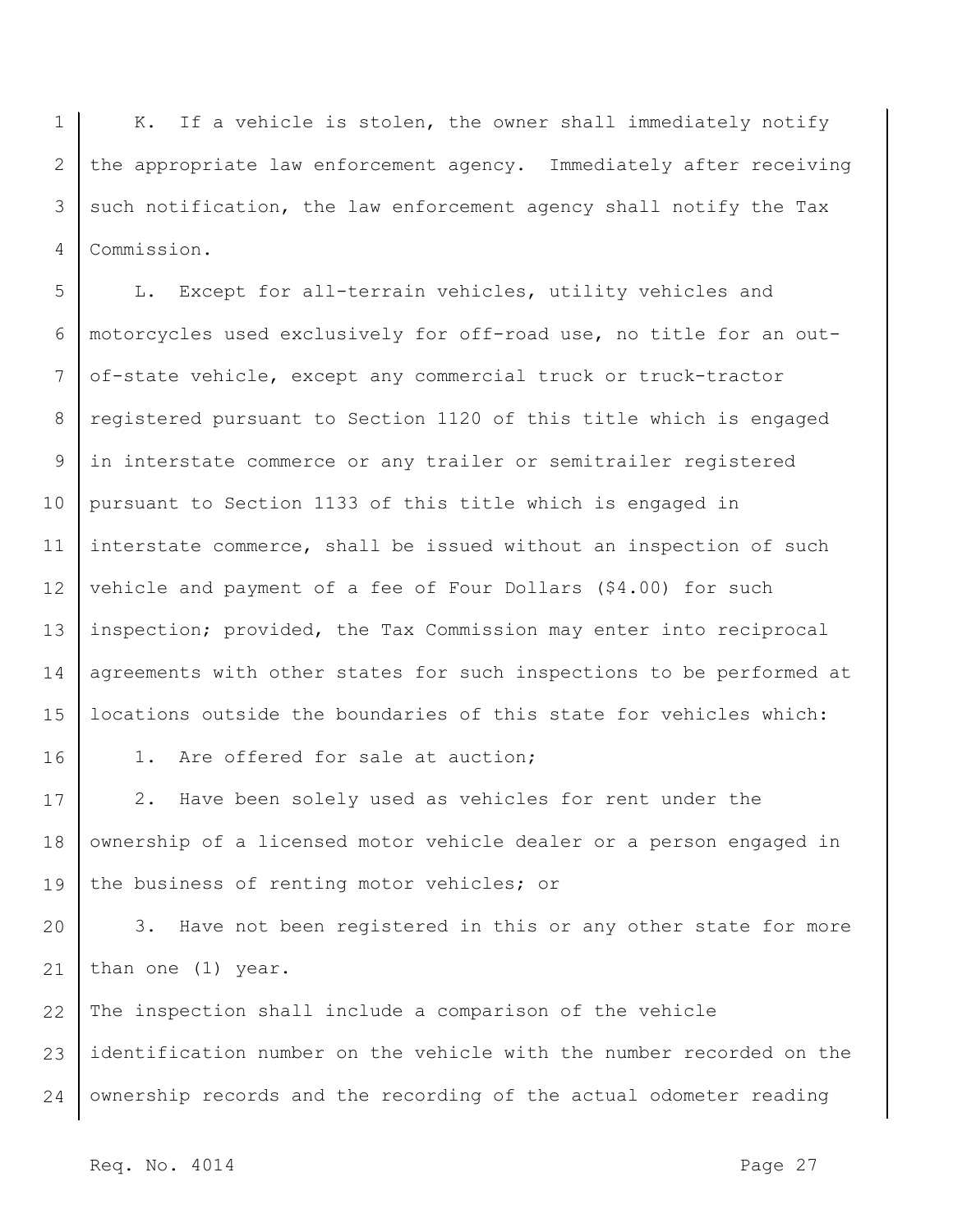1 2 3 4 5 on the vehicle. The four-dollar fee shall be collected by the motor license agent or Tax Commission when the title is issued. The motor license agent shall retain Two Dollars (\$2.00). The remaining Two Dollars (\$2.00) shall be deposited in the Oklahoma Tax Commission Reimbursement Fund.

6 7 8 The Tax Commission may allow the inspection to be performed at a location out-of-state by another state's department of motor vehicles or state police.

9 10 11 12 13 14 15 16 17 18 19 20 21 22 23 24 M. No title for any out-of-state vehicle offered for sale at salvage pools, salvage disposal sales, or an auction, or by a dealer or a licensed automotive dismantler and parts recycler, shall be issued without an inspection to compare the vehicle identification number on the vehicle with the number recorded on the ownership record and to record the actual odometer reading on the vehicle. Upon request of the seller, person or entity conducting an auction, dealer or licensed dismantler, the inspection shall be conducted at the location or place of business of the sale, auction, dealer, or the dismantler. The inspection shall be conducted by any motor license agent or a duly authorized employee thereof; provided, if the vehicle identification number on the vehicle offered for sale at salvage pools, salvage disposal sales or a classic or antique auction does not match the number recorded on the ownership record, the inspection may be conducted at the location of or place of business of such sale or auction by any state, county or city law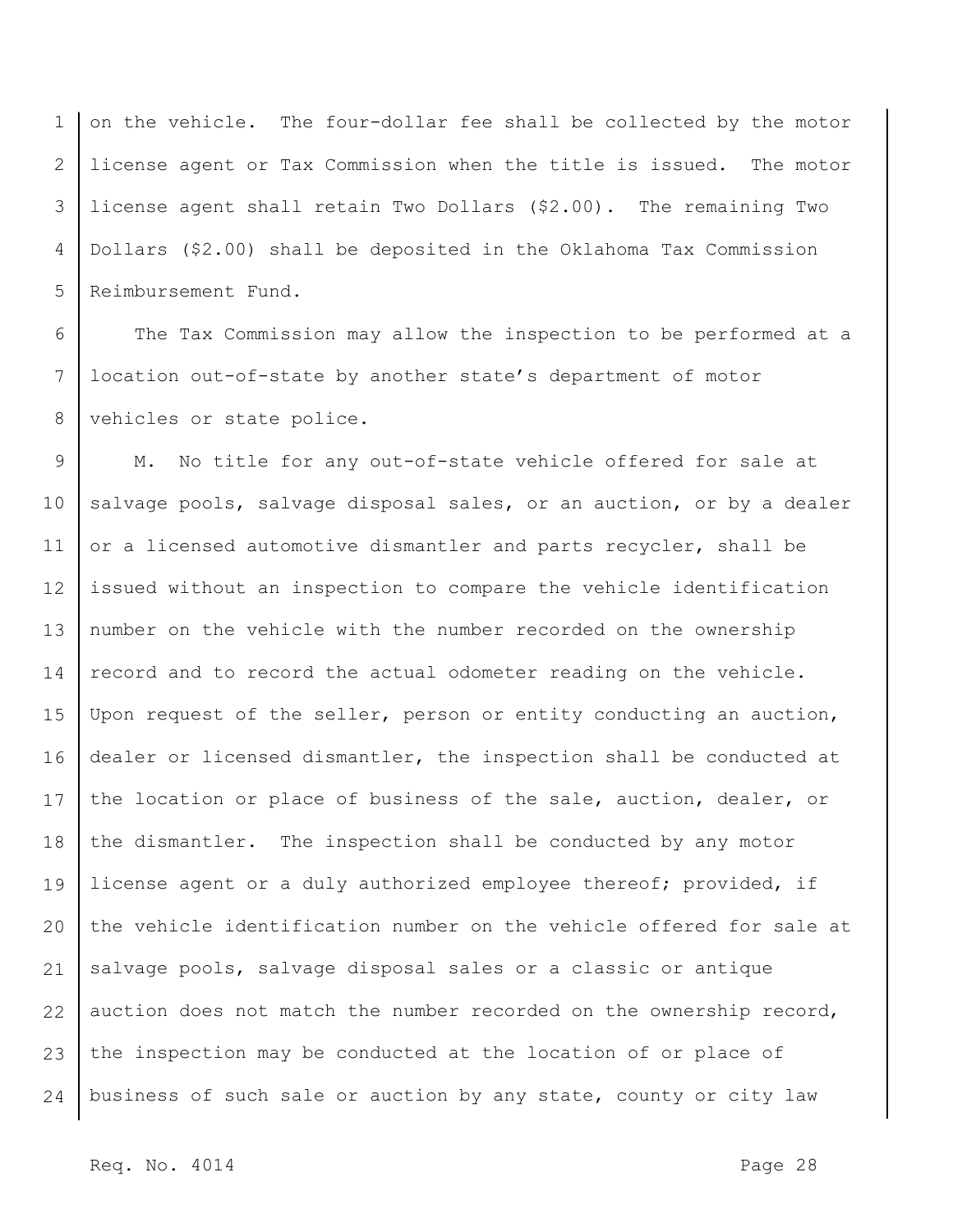1 2 3 enforcement officer. The Tax Commission may enter into reciprocal agreements with other states for such inspections to be performed at locations outside the boundaries of this state for vehicles which:

4

1. Are offered for sale at auction;

5 6 7 2. Have been solely used as vehicles for rent under the ownership of a licensed motor vehicle dealer or a person engaged in the business of renting motor vehicles; or

8 9 3. Have not been registered in this or any other state for more than one (1) year.

10 11 12 13 14 15 16 17 18 19 20 21 22 23 24 The inspection shall be certified upon forms prescribed by the Tax Commission. The name and other identification of the authorized person conducting the inspection shall be legibly printed or typed on the form. Prior to any inspection by any employee of a motor license agent, the motor license agent shall notify the Tax Commission of the name and any other identification information requested by the Tax Commission of the authorized person. A signature specimen of the authorized person shall be submitted to the Tax Commission by the employing motor license agent. If the authorization to inspect vehicles is withdrawn or the employeremployee relationship is terminated, the motor license agent, immediately, shall notify the Tax Commission and return any remaining inspection forms to the Tax Commission. The fee for the inspection shall be Four Dollars (\$4.00). The motor license agent shall retain Three Dollars (\$3.00) of the fee. Fees received by a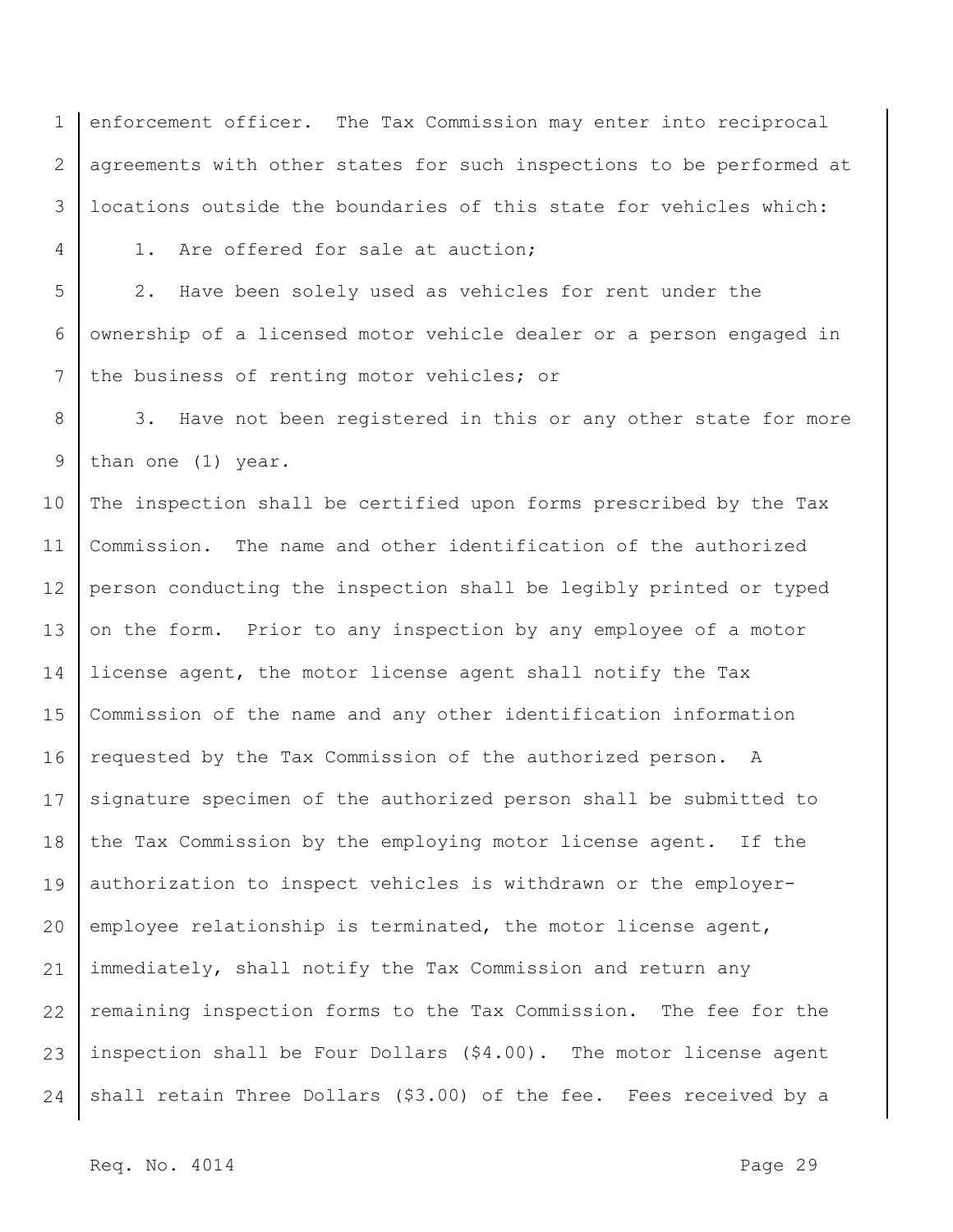1 2 3 4 5 6 7 8 9 10 11 12 13 motor license agent or an authorized employee thereof shall be handled and accounted for in the manner as prescribed by law for any other fees paid to or received by a motor license agent. Out-ofstate vehicles brought into this state by a person licensed in another state to sell new or used vehicles to be sold within this state at a motor vehicle auction which is limited to dealer-todealer transactions shall not be required to be inspected, unless the vehicle is purchased by an Oklahoma dealer. Any person licensed in another state to sell new or used motor vehicles, who offers a motor vehicle for sale within this state at a motor vehicle auction which is limited to dealer-to-dealer transactions, shall not be within the definition of "owner" in Section 1102 of this title, for purposes of Section 1101 et seq. of this title.

14 15 16 17 18 19 20 21 22 23 24 N. A licensed motor vehicle dealer, upon payment of a fee of Fifteen Dollars (\$15.00), may reassign an out-of-state certificate of title to a used motor vehicle provided such dealer obtains the appropriate inspection form required by either subsection L or M of this section and attaches the form to the out-of-state certificate of title. Motor license agents shall be allowed to retain Two Dollars and twenty-five cents (\$2.25) of the fee plus an additional Two Dollars (\$2.00) or Three Dollars (\$3.00) as provided in subsections L and M of this section for performance of the inspection. Two Dollars (\$2.00) of the fee shall be deposited in the Tax Commission Reimbursement Fund. An out-of-state vehicle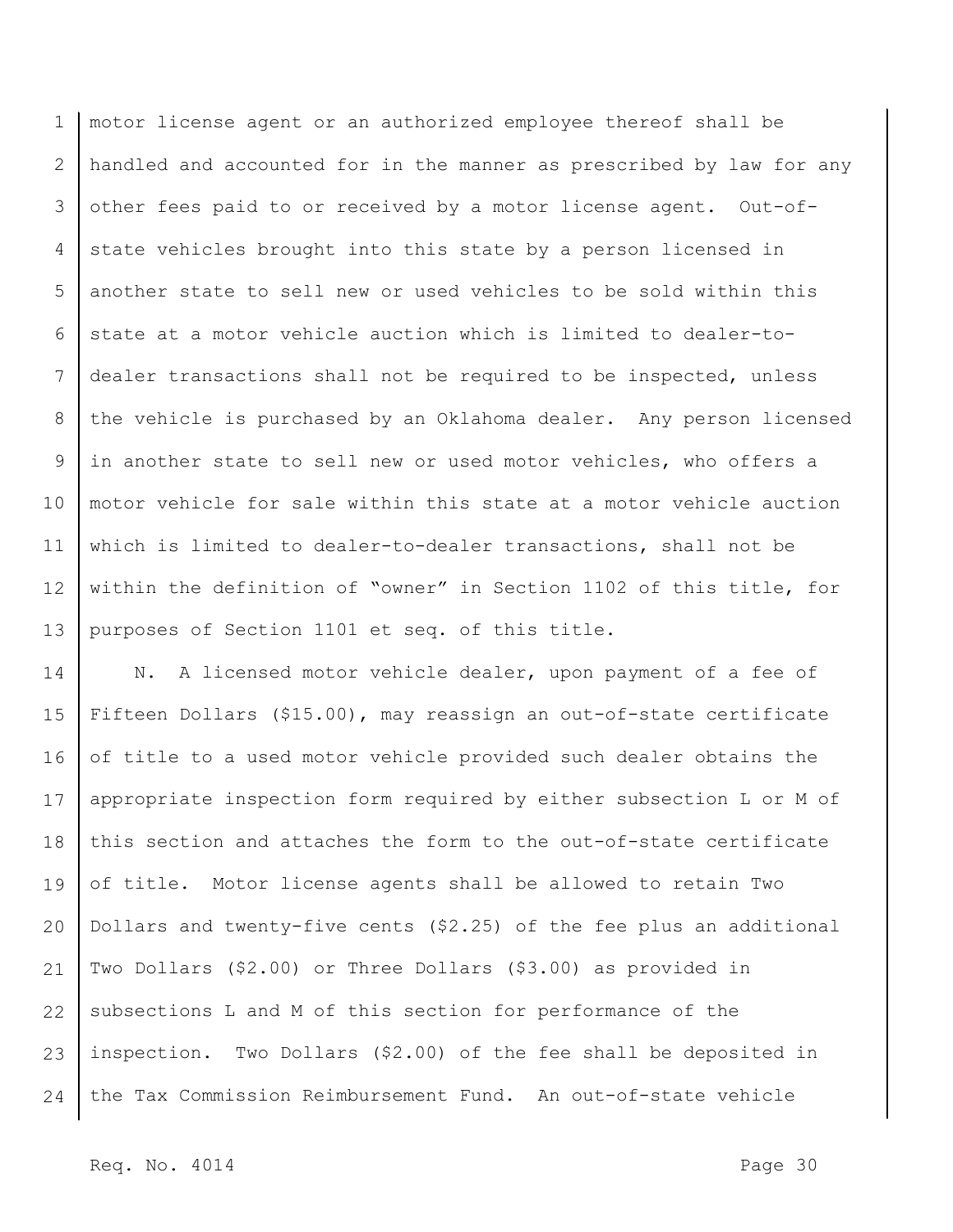1 2 3 4 5 6 7 8 9 10 11 which has been rebuilt shall be inspected pursuant to the provisions of Section 1111 of this title. The Tax Commission shall train motor license agents in interpreting vehicle identification numbers to assure that it accurately describes the vehicle and to detect rollback or alteration of the odometer. Failure of a motor license agent to inspect the vehicle and make the required notations shall be a misdemeanor punishable by a fine of not more than One Thousand Dollars (\$1,000.00) for the first offense and Five Thousand Dollars (\$5,000.00) for the second offense or subsequent offense, or by imprisonment in the county jail for not more than six (6) months, or by both such fine and imprisonment.

12 13 14 15 16 17 18 19 20 21 22 23 24 O. The ownership of any unrecovered vehicle which has been declared a total loss by an insurer because of theft shall be transferred to the insurer by an unrecovered-theft vehicle title; provided, the ownership of any such vehicle which has been declared a total loss by an insurer licensed by the Insurance Department of the State of Oklahoma and maintaining a multi-state motor vehicle salvage processing center in this state shall be transferred to the insurer by a salvage or an unrecovered-theft title without the requirement of a visual inspection of the vehicle identification number by the insurer. Upon recovery of the vehicle, the ownership shall be transferred by an original title, salvage title, or junked title, as may be appropriate based upon an estimate of the amount of loss submitted by the insurer.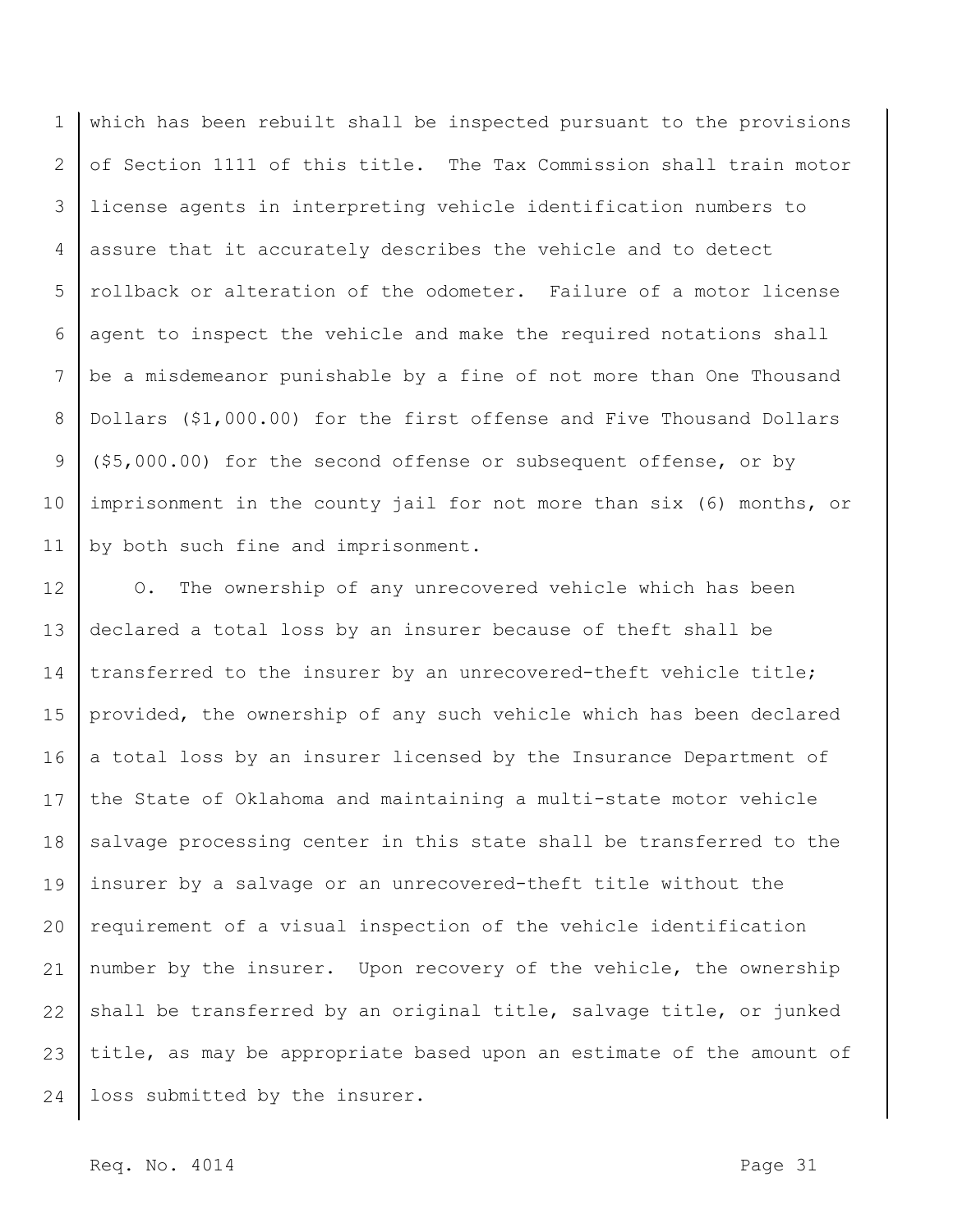1 2 3 4 5 6 7 8 9 10 11 12 13 P. When an insurance company makes a total loss settlement on a total loss vehicle and the insurance company or a salvage pool authorized by the insurance company is unable to obtain the properly endorsed certificate of ownership or other evidence of ownership acceptable to the Oklahoma Tax Commission within thirty (30) days following acceptance by the owner of an offer of an amount in settlement of a total loss, that insurance company or salvage pool, on a form provided by the Oklahoma Tax Commission and signed under penalty of perjury, may request the Oklahoma Tax Commission to issue the applicable salvage title for the vehicle. The request shall include information declaring that the requester has made at least two written attempts to obtain the certificate of ownership or other acceptable evidence of title.

14 15 16 17 18 19 20 21 22 23 24 Q. The owner of any vehicle which is incapable of operation or use on the public roads and has no resale value, except as parts, scrap or junk, may deliver the certificate of title to the vehicle to the Tax Commission for cancellation. Upon verification that any perfected lien against the vehicle has been released, the certificate of title shall be canceled without any fee, charge, or cost required from the owner. The vehicle identification numbers on the certificates of title shall be preserved in the computer files of the Tax Commission for at least five (5) years from the date of cancellation of the certificate of title. The Tax Commission shall prescribe and provide an affidavit form to be completed by the owner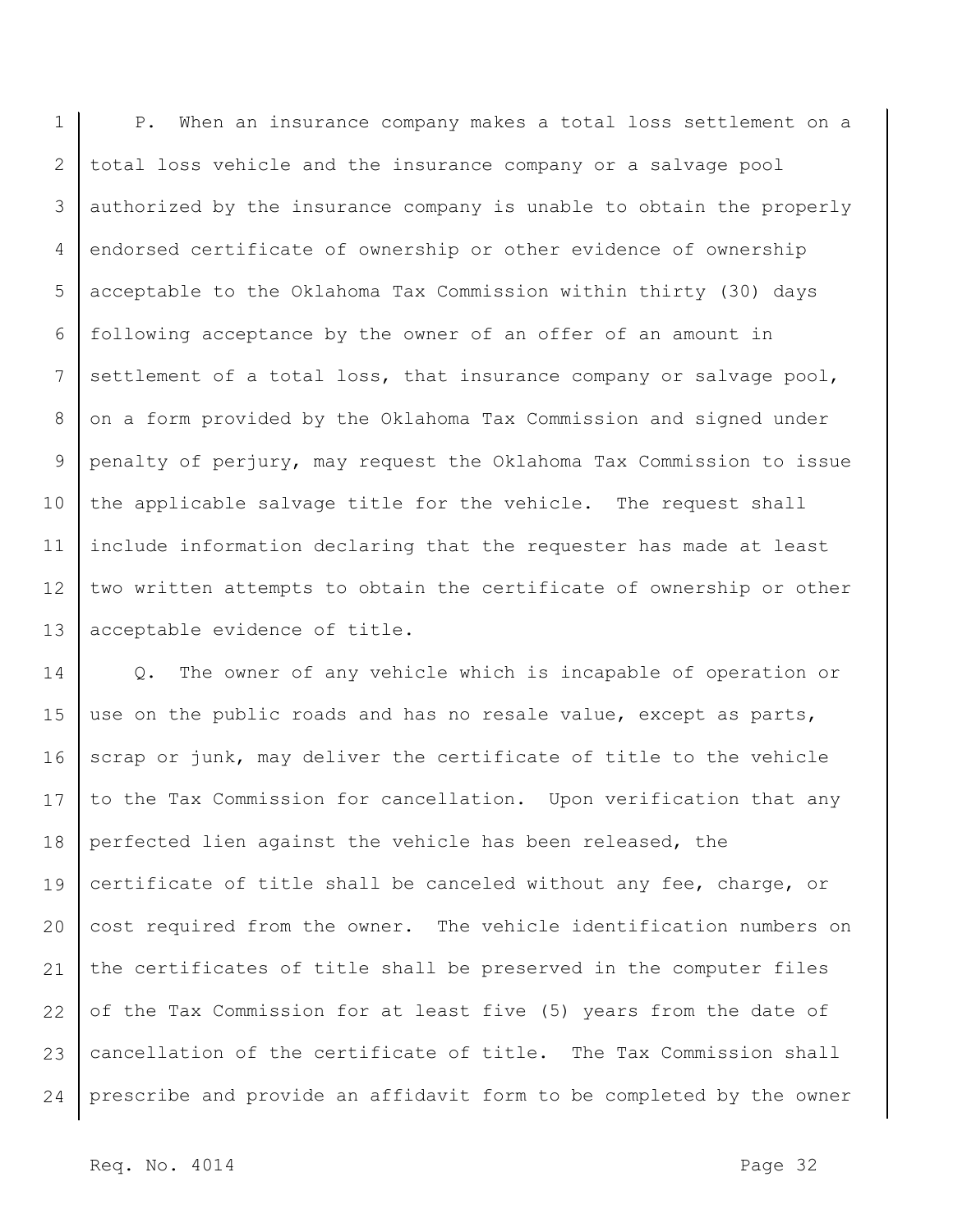1 2 3 4 5 6 of any vehicle for which the certificate of title is canceled. No title or registration shall subsequently be issued for a vehicle for which the certificate of title has been surrendered pursuant to this subsection. The Tax Commission shall prescribe a form for the transfer of ownership of a vehicle for which the certificate of title has been canceled.

7 8 9 10 11 12 13 14 15 16 17 18 19 20 21 22 R. The owner of a vehicle which is not within the last ten (10) model years, not roadworthy and not capable of repair for operation or use on the roads and highways, or a vehicle which is being sold to a scrap metal dealer pursuant to Section 11-92 of Title 2 of the Oklahoma Statutes, shall transfer the vehicle only upon a certificate of ownership prescribed by the Tax Commission, if the certificate of title to the vehicle is lost, has been canceled, or otherwise not available. The prescribed ownership form shall include the names and addresses of the buyer and seller, the driver license number or social security number of the seller, the make and model of the vehicle, and the public vehicle identification number. If there is no public vehicle identification number, the vehicle shall be inspected by a law enforcement officer to verify the absence of the number on the vehicle and the prescribed ownership form shall include a signed statement, by such officer, verifying the absence of the number.

23 24 The certificate of ownership shall be completed in triplicate. The buyer and seller shall each retain a copy. Within thirty (30)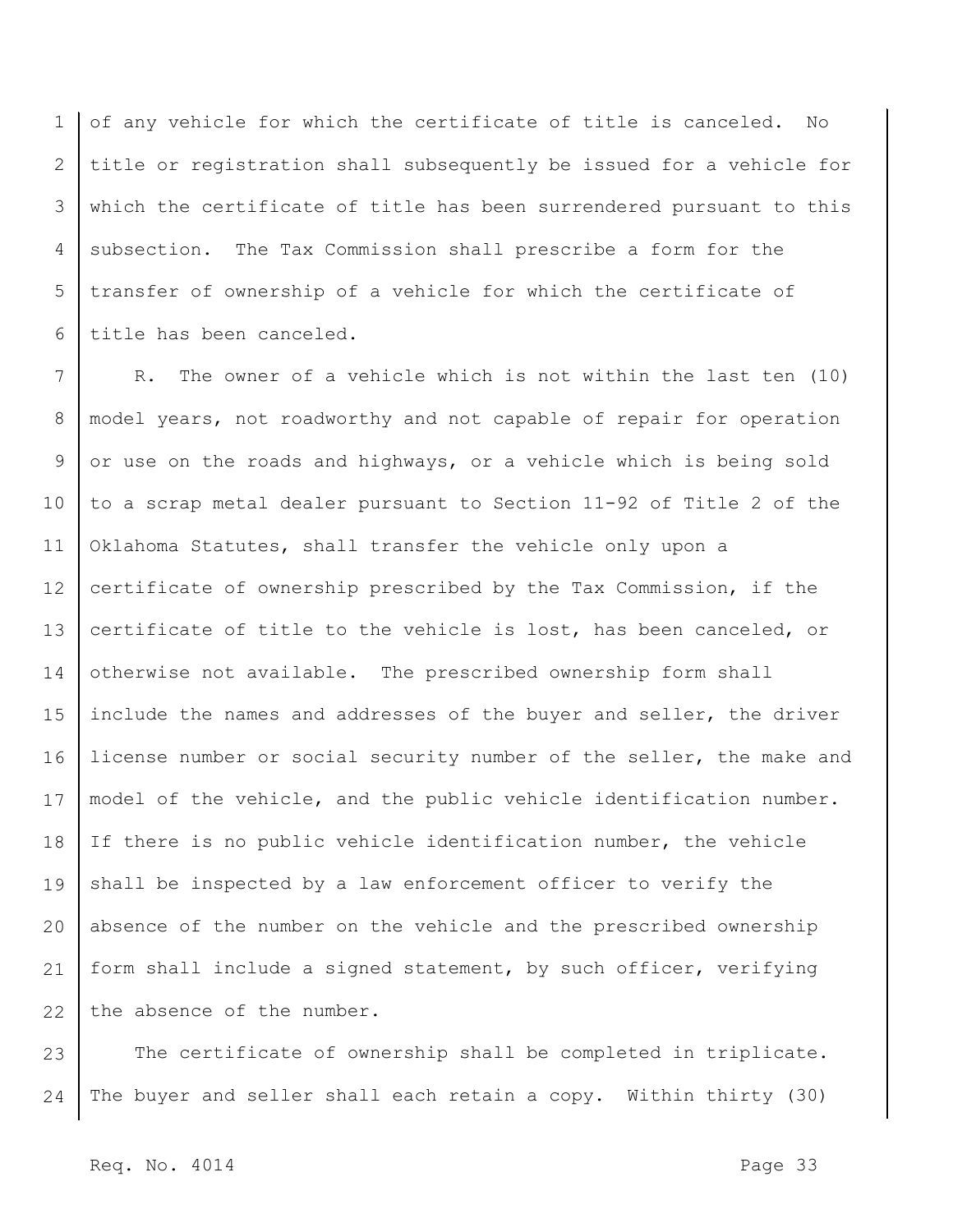1 2 3 4 5 days of the transaction, the seller shall submit one copy to the Tax Commission or a motor license agent accompanied with a fee of Four Dollars (\$4.00). One Dollar (\$1.00) shall be retained by the motor license agent and Three Dollars (\$3.00) shall be deposited in the Oklahoma Tax Commission Reimbursement Fund in the State Treasury.

6 7 8 9 10 11 12 13 14 15 Upon receipt of the certificate, the Tax Commission shall verify that any perfected lien upon the vehicle has been released. If the lien is not released, the Tax Commission shall mail notice of the transfer to the lienholder at the lienholder's last-known address. If a certificate of title has been issued, it shall be canceled and the vehicle identification number shall be preserved in the computer of the Tax Commission for at least five (5) years. The buyer of the vehicle may not be sued and shall not be liable for monetary damages to the lienholder, however, the vehicle shall be subject to a valid repossession by a lienholder.

16 17 18 19 20 S. The Tax Commission shall notify the chief administrative officer of the agency or department responsible for issuing motor vehicle certificates of title in each state in the United States of the types of motor vehicle certificate of title effective in Oklahoma on and after January 1, 1989.

21 22 23 T. When registering for the first time in this state a remanufactured vehicle which has not been registered in any other state since its remanufacture, before issuing a certificate of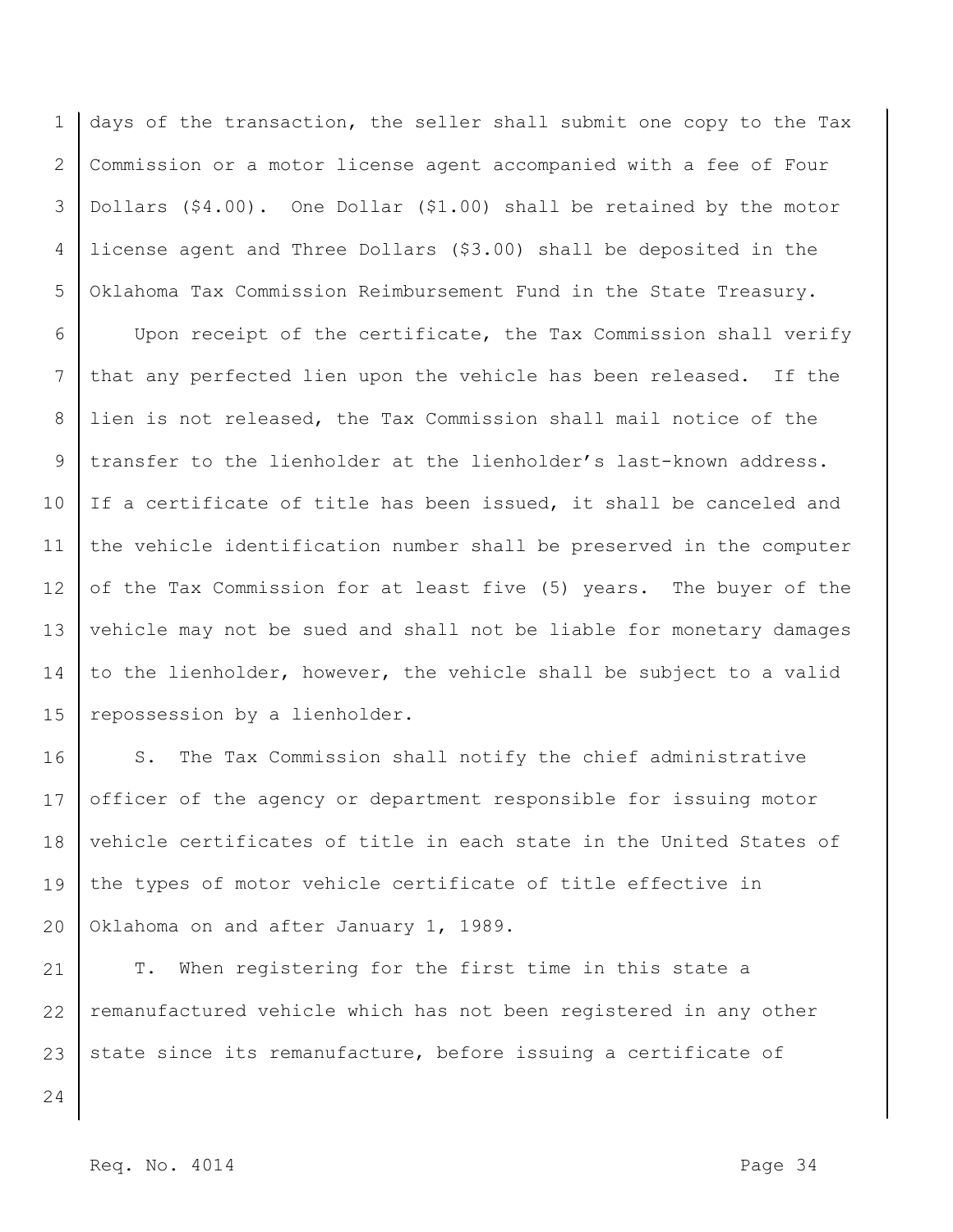1 2 title, the Tax Commission shall require the applicant to deliver a statement of origin from the remanufacturer.

3 4 5 6 7 8 9 10 11 12 U. If a vehicle is sold to a foreign buyer pursuant to the provisions of the Automotive Dismantlers and Parts Recycler Act, the licensed seller shall stamp the title with: "EXPORT ONLY. NONTRANSFERABLE IN THE UNITED STATES." The licensed seller shall supply the Tax Commission the title number, the vehicle identification number and the foreign buyer's bid identification number on a form prescribed by the Tax Commission. The Tax Commission shall cancel the title, and the vehicle identification number shall be preserved in the computer files of the Tax Commission for a period of not less than five (5) years.

13 14 15 16 17 18 19 20 21 22 23 V. The Tax Commission shall not be considered a necessary party to any lawsuit which is instigated for the purpose of determining ownership of a vehicle, wherein the Tax Commission's only involvement would be to issue title, and the court shall issue an order dismissing the Tax Commission from the pending action. In the event no other party or lienholder can be identified as to ownership or claim, the Tax Commission shall accept an affidavit of ownership from the party claiming ownership and issue proper title thereon. SECTION 5. AMENDATORY 47 O.S. 2011, Section 1107, as last amended by Section 21, Chapter 210, O.S.L. 2016 (47 O.S. Supp. 2019, Section 1107), is amended to read as follows:

24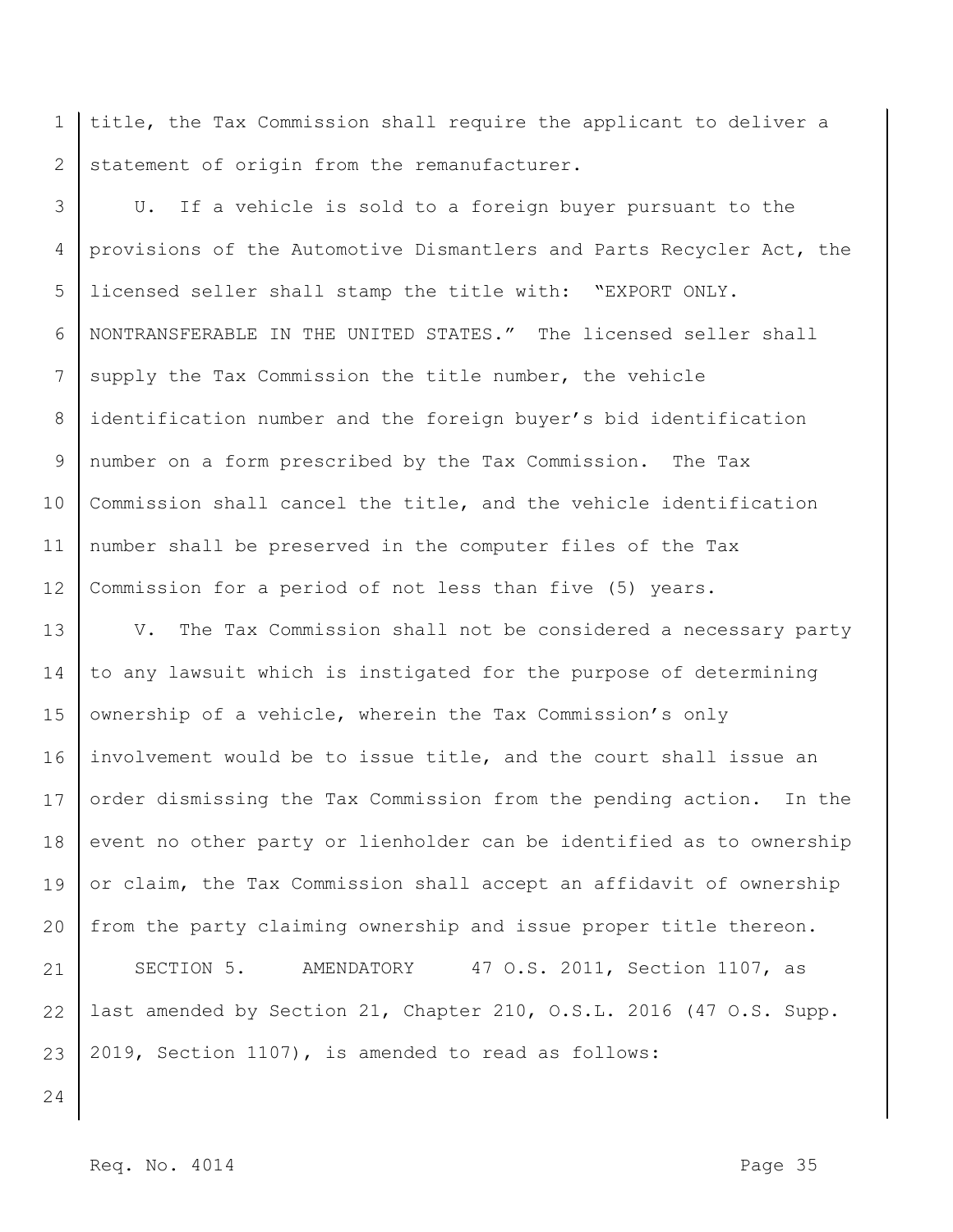1 2 3 4 5 6 7 8 9 10 11 12 13 14 15 16 17 18 19 20 21 22 23 24 Section 1107. A. In the event of the sale or transfer of the ownership of a vehicle for which a certificate of title has been issued as provided by Section 1105 of this title, the holder of such certificate shall endorse on the back of same provide proof in whatever form required by the Oklahoma Tax Commission of a complete assignment thereof with warranty of title in form printed thereon with a statement of all liens or encumbrances on the vehicle, sworn to before a notary public or some other person authorized by law to take acknowledgments, and deliver same to the purchaser or transferee at the time of delivery to the purchaser or transferee of the vehicle; provided, a transfer of the ownership of a vehicle to an insurer resulting from the settlement of a total loss claim shall not require a notarized signature on the certificate of title. The purchaser or transferee, unless such person is a bona fide used motor vehicle dealer licensed by this state, a retail implement dealer in connection with the purchase or transfer of off-road vehicles or a charitable organization shall, within thirty (30) days from the time of delivery to the purchaser or transferee of the vehicle, present the assigned certificate of title and the insurance security verification to the vehicle to the Oklahoma Tax Commission, or one of its motor license agents, accompanied by a fee of Eleven Dollars (\$11.00), together with any motor vehicle excise tax or license fee that may be due, whereupon a new certificate of title, shall be issued to the assignee. Provided, if there is a perfected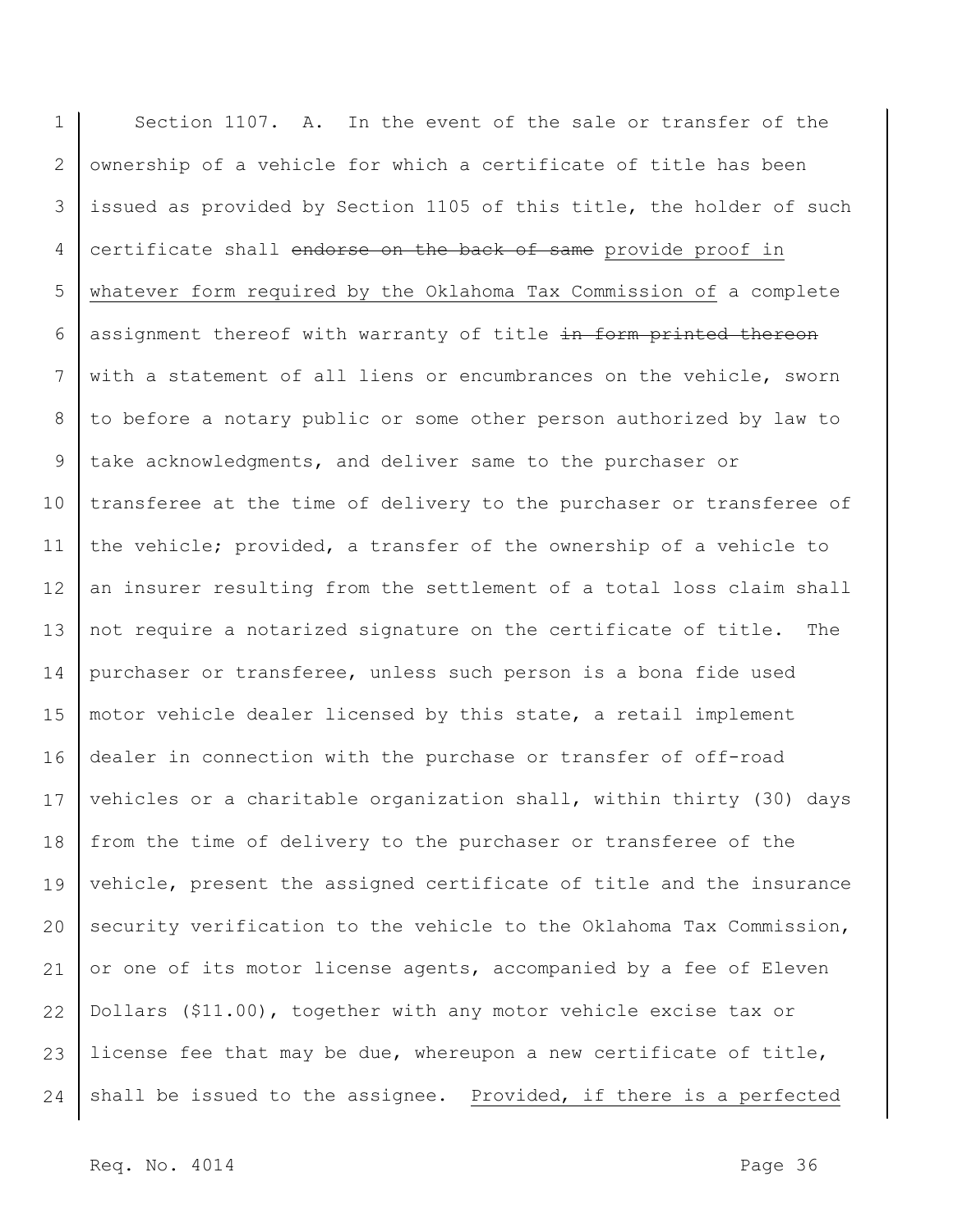1 2 3 4 5 6 7 8 security interest in a vehicle, the Oklahoma Tax Commission or a motor license agent shall issue the new certificate of title to the party having the perfected security interest in the collateral. One Dollar (\$1.00) of each fee shall be deposited in the Oklahoma Tax Commission Reimbursement Fund. Any charitable organization utilizing the exemption authorized by this subsection shall receive training as prescribed by the Oklahoma Used Motor Vehicle and Parts Commission.

9 10 11 12 13 14 15 16 17 18 19 20 21 22 23 24 B. A licensed dealer, a retail implement dealer in connection with the sale or disposal of off-road vehicles or a charitable organization shall, on selling or otherwise disposing of a vehicle, execute and deliver to the purchaser or party having the perfected security interest in the collateral thereof the certificate of title properly and completely reassigned. Thereupon, the purchaser of the vehicle shall present the reassigned certificate to the Commission, or a motor license agent, accompanied by a fee of Eleven Dollars (\$11.00), and any motor vehicle excise tax or license fee that may be due, whereupon a new certificate of title will be issued to the purchaser or party having the perfected security interest in the collateral. One Dollar (\$1.00) of each fee shall be deposited in the Oklahoma Tax Commission Reimbursement Fund. The certificate, when so assigned and returned to the Commission, together with any subsequent assignment or reissue thereof, shall be appropriately filed and indexed so that at all times it will be possible to trace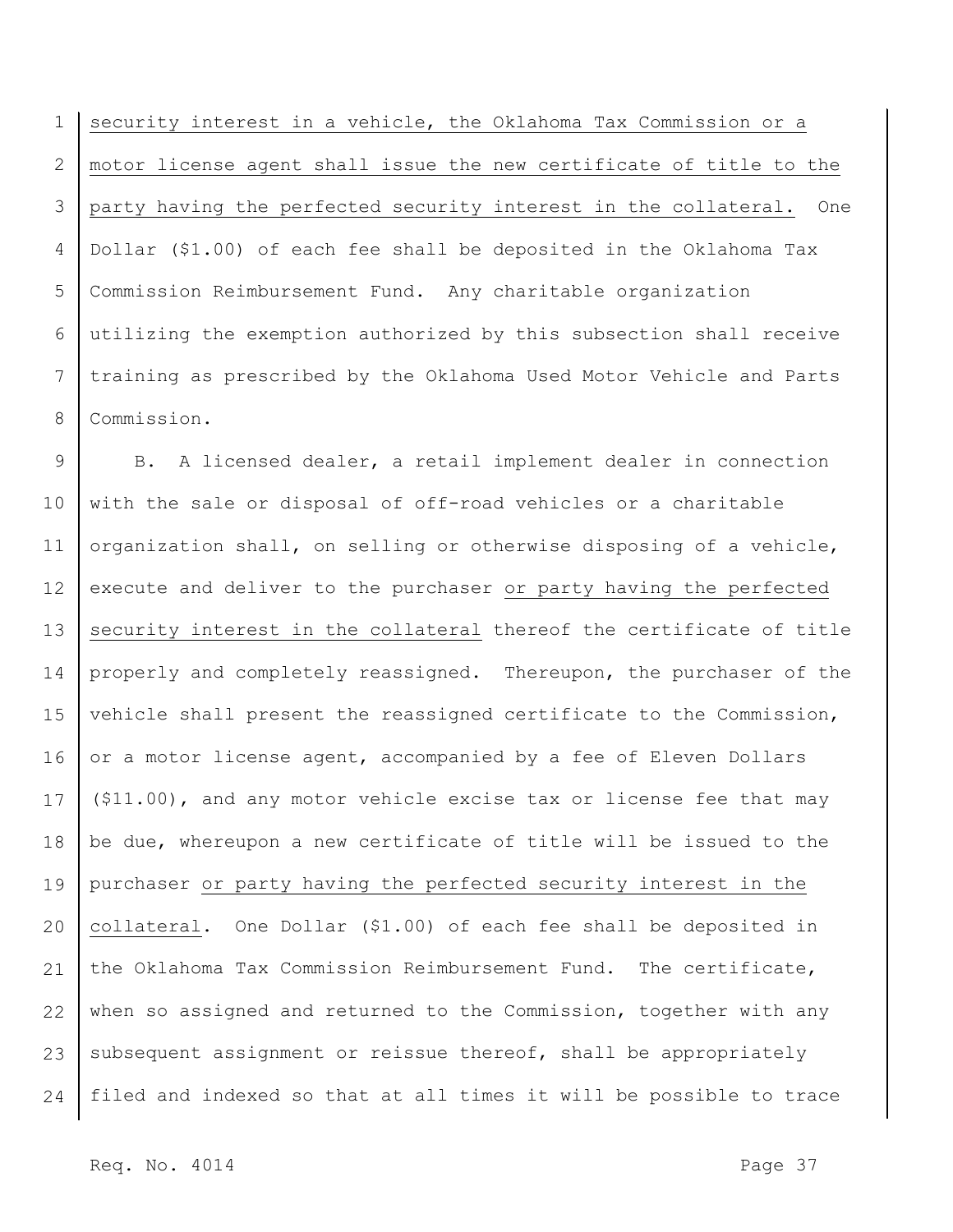1 2 3 4 5 6 7 8 9 10 11 12 13 14 15 16 17 18 19 20 21 22 23 24 title to the vehicle designated therein. Provided, when the ownership of any motor vehicle shall pass by operation of law, the person owning the vehicle may, upon furnishing satisfactory proof to the Commission of ownership, procure a title to the motor vehicle, regardless of whether a certificate of title has ever been issued. The dealer shall execute and deliver to the purchaser bills of sale on forms prescribed by the Commission for all new vehicles sold by the dealer. On presentation of a bill of sale executed on forms prescribed by the Commission, by a manufacturer or dealer for a new vehicle sold in this state, accompanied by remittance in the sum of Eleven Dollars (\$11.00), together with any motor vehicle excise tax or license fee that may be due, a certificate of title shall be issued in accordance with the provisions of the Oklahoma Vehicle License and Registration Act. One Dollar (\$1.00) of each fee shall be deposited in the Oklahoma Tax Commission Reimbursement Fund. For purposes of this subsection, "charitable organization" shall mean any organization which is exempt from taxation pursuant to the provisions of the Internal Revenue Code, 26 U.S.C., Section 501(c)(3) and which is registered as a charitable organization with the Oklahoma Secretary of State and the Oklahoma Attorney General's office; "off-road vehicles" means all-terrain vehicles, utility vehicles, and motorcycles used exclusively for off-road use; "retail implement dealer" means a business engaged primarily in the sale of farm tractors as defined in Section 1-118 of this title or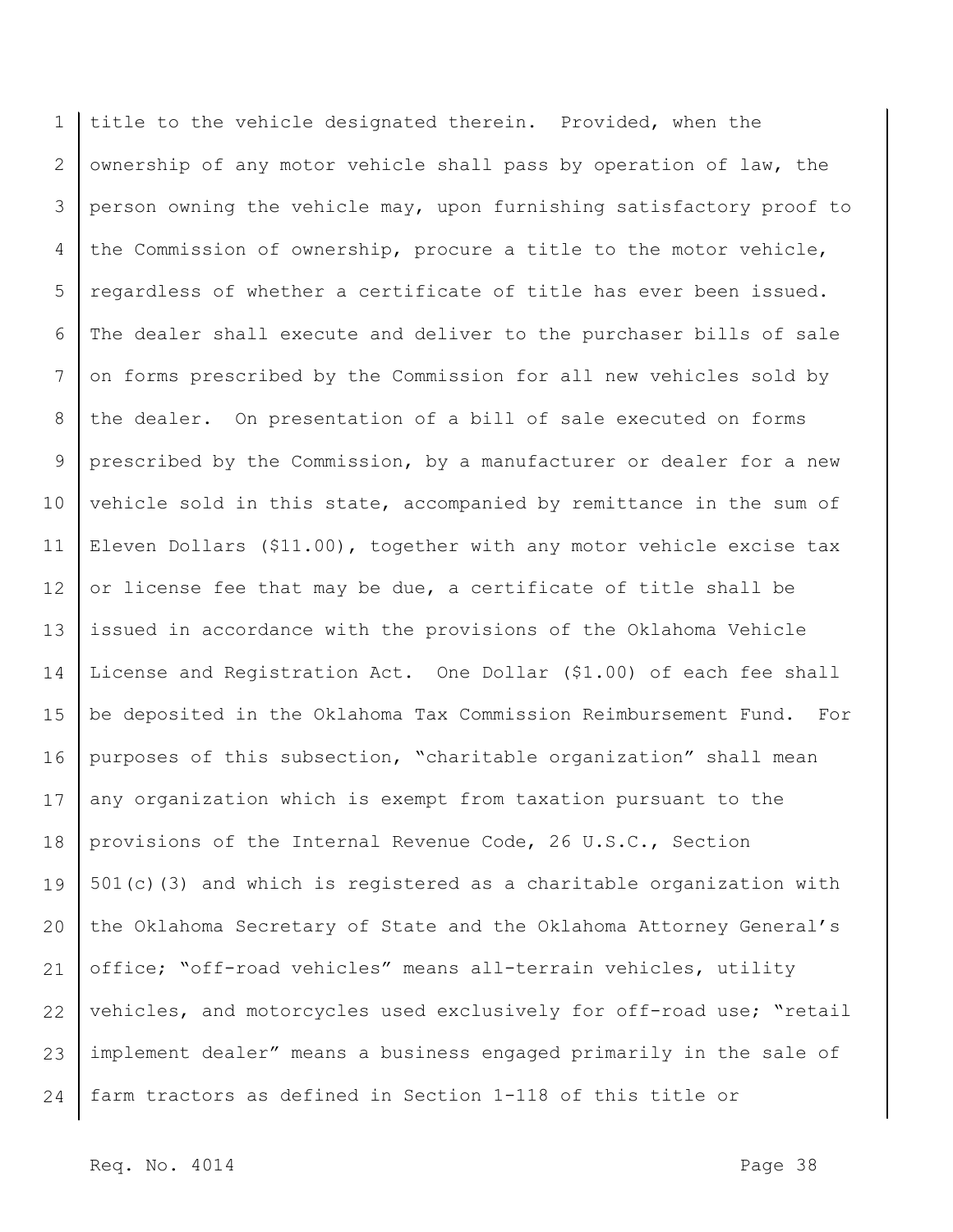1 2 implements of husbandry as defined in Section 1-125 of this title or a combination thereof.

3 4 5 6 7 8 9 10 11 12 13 14 15 C. Any person violating the provisions of this section shall be guilty of a misdemeanor and upon the first conviction thereof shall be punished by a fine not to exceed Five Hundred Dollars (\$500.00), with impoundment of the vehicle until all taxes and fees are paid. A second or subsequent conviction shall be punished by a fine not to exceed One Thousand Dollars (\$1,000.00), with impoundment of the vehicle until all taxes and fees are paid. If a vehicle is impounded pursuant to the provisions of this section, the vehicle shall not be released to the owner until the owner provides proof of security or an affidavit that the vehicle will not be used on public highways or public streets, as required pursuant to Section 7-600 et seq. of this title. Each vehicle involved in a violation of this section shall be considered a separate offense.

16 17 18 SECTION 6. AMENDATORY 47 O.S. 2011, Section 1110, as amended by Section 1, Chapter 224, O.S.L. 2015 (47 O.S. Supp. 2019, Section 1110), is amended to read as follows:

19 20 21 22 23 24 Section 1110. A. 1. Except for a security interest in vehicles held by a dealer for sale or lease, a vehicle registered by a federally recognized Indian tribe as provided in subsection G of this section, and a vehicle being registered in this state which was previously registered in another state and which title contains the name of a secured party on the face of the other state certificate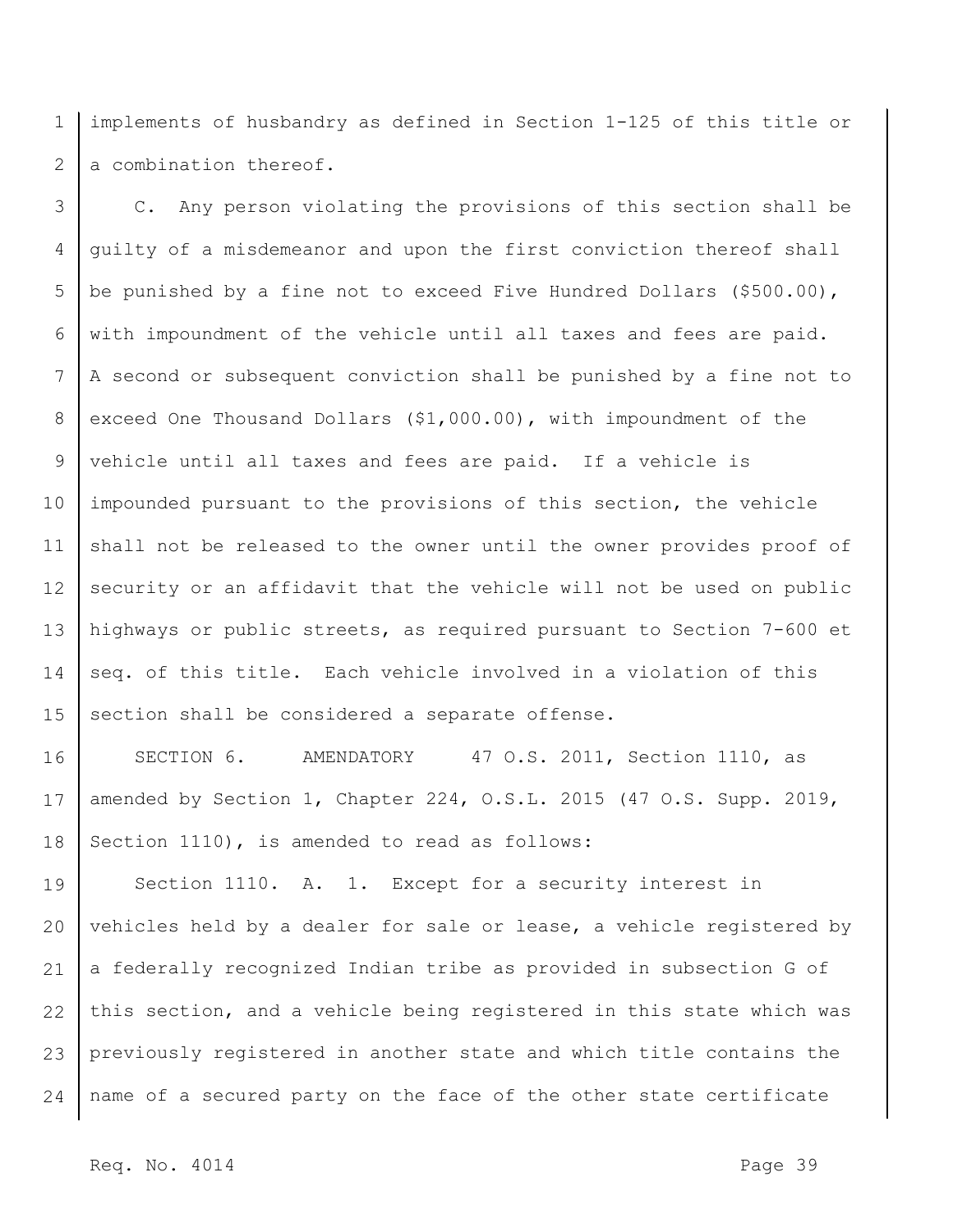1 2 3 4 5 6 7 8 9 10 11 12 13 14 15 16 17 18 19 20 21 22 23 24 or title, and except as otherwise provided in subsection B of Section 1105 of this title, a security interest in a vehicle as to which a certificate of title may be properly issued by the Oklahoma Tax Commission shall be perfected only when a lien entry form, and the existing certificate of title, if any, or application for a certificate of title and manufacturer's certificate of origin containing the name and address of the secured party and the date of the security agreement and the required fee are delivered to the Tax Commission or to a motor license agent. As used in this section, the term "dealer" shall be defined as provided in Section 1-112 of this title and the term "security interest" shall be defined as provided in paragraph (35) of Section 1-201 of Title 12A of the Oklahoma Statutes. When a vehicle title is presented to a motor license agent for transferring or registering and the documents reflect a lien holder, the motor license agent shall perfect the lien pursuant to subsection G of Section 1105 of this title. For the purposes of this section, the term "vehicle" shall not include special mobilized machinery, machinery used in highway construction or road material construction and rubber-tired road construction vehicles including rubber-tired cranes. The filing and duration of perfection of a security interest, pursuant to the provisions of Title 12A of the Oklahoma Statutes, including, but not limited to, Section 1-9-311 of Title 12A of the Oklahoma Statutes, shall not be applicable to perfection of security interests in vehicles as to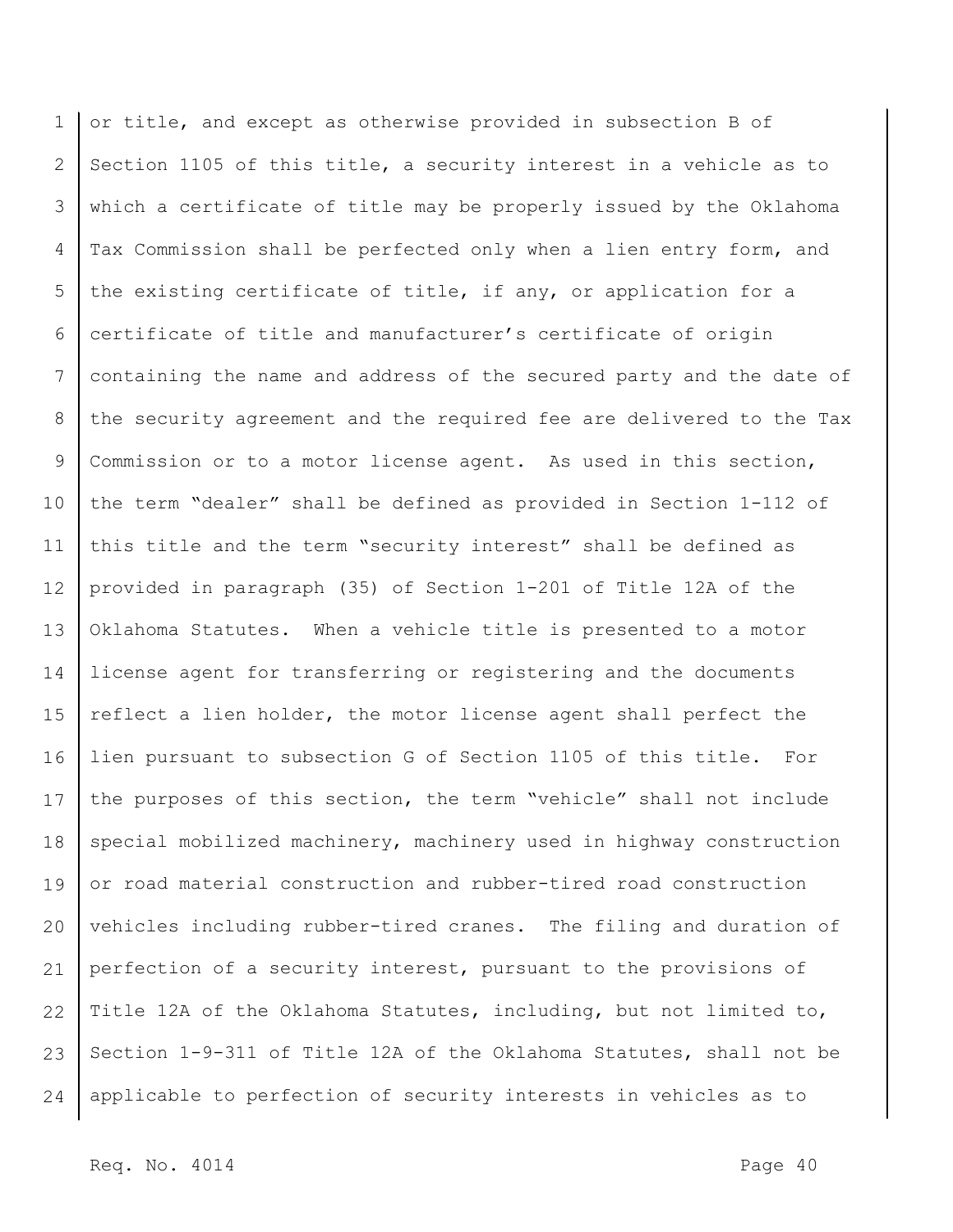1 2 3 4 5 6 which a certificate of title may be properly issued by the Tax Commission, except as to vehicles held by a dealer for sale or lease and except as provided in subsection D of this section. In all other respects Title 12A of the Oklahoma Statutes shall be applicable to such security interests in vehicles as to which a certificate of title may be properly issued by the Tax Commission.

7 8 9 10 11 12 13 14 15 16 17 18 19 20 21 22 23 2. Whenever a person creates a security interest in a vehicle, the person shall surrender, or cause to be surrendered electronically, to the secured party the certificate of title or the signed application for a new certificate of title, on the form prescribed by the Tax Commission, and the manufacturer's certificate of origin. The secured party shall deliver the lien entry form and the required lien filing fee within twenty-five (25) days as provided hereafter with certificate of title or the application for certificate of title and the manufacturer's certificate of origin to the Tax Commission or to a motor license agent. If the lien entry form, the lien filing fee and the certificate of title or application for certificate of title and the manufacturer's certificate of origin are delivered to the Tax Commission or to a motor license agent within twenty-five (25) days after the date of the lien entry form, perfection of the security interest shall begin from the date of the execution of the lien entry form, but otherwise, perfection of the security interest shall begin from the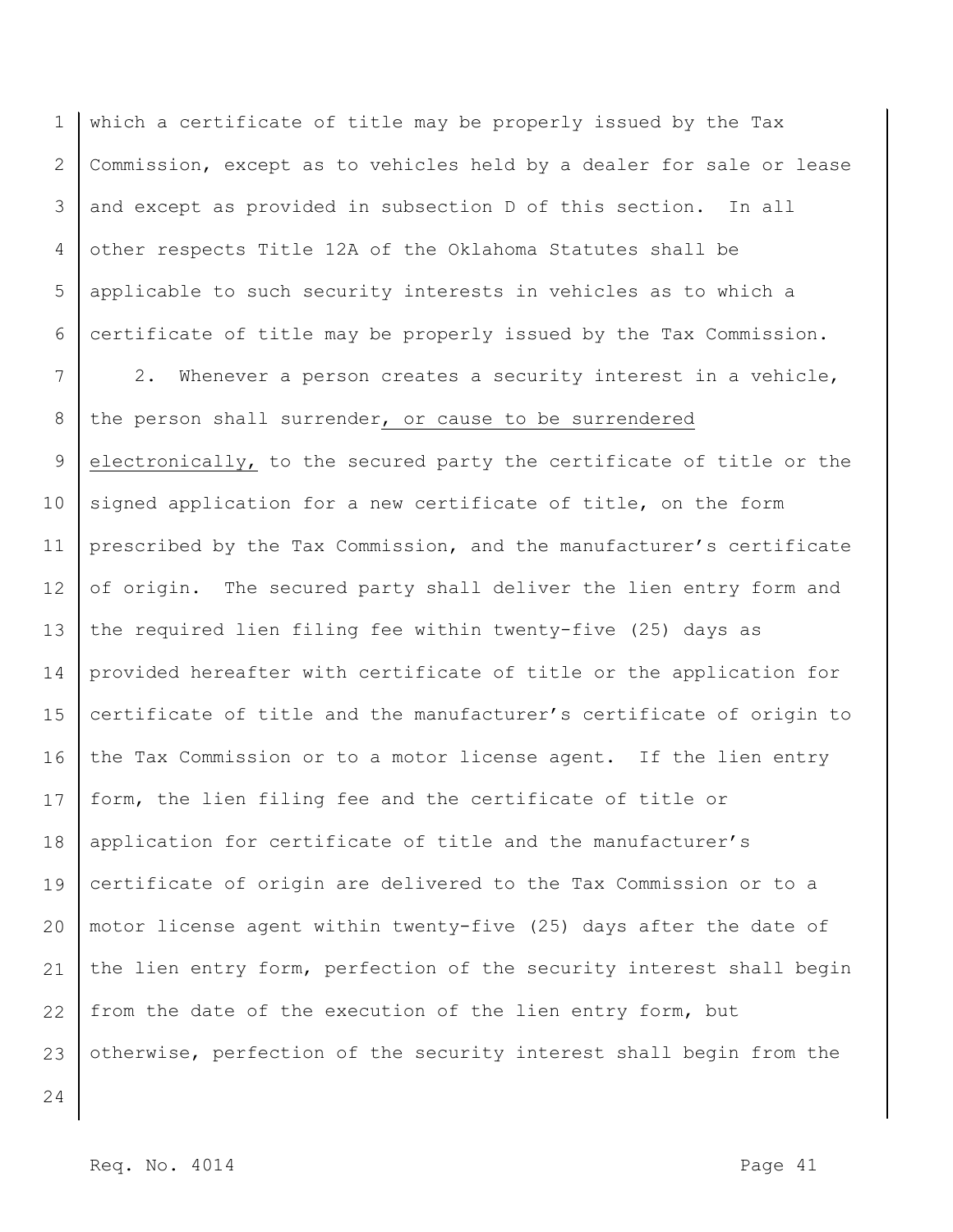1 2 date of the delivery to the Tax Commission or to a motor license agent.

3 4 5 6 7 8 9 10 11 12 13 14 15 16 17 18 19 20 21 22 23 3. a. For each security interest recorded on a certificate of title, or manufacturer's certificate of origin, such person shall pay a fee of Ten Dollars (\$10.00), which shall be in addition to other fees provided for in the Oklahoma Vehicle License and Registration Act. Upon the receipt of the lien entry form and the required fees with either the certificate of title or an application for certificate of title and manufacturer's certificate of origin, a motor license agent shall, by placement of a clearly distinguishing mark, record the date and number shown in a conspicuous place, on each of these instruments. Of the ten-dollar fee, the motor license agent shall retain Two Dollars (\$2.00) for recording the security interest lien. b. It shall be unlawful for any person to solicit, accept or receive any gratuity or compensation for acting as a messenger and for acting as the agent or representative of another person in applying for the recording of a security interest or for the registration of a motor vehicle and obtaining the

license plates or for the issuance of a certificate of

Req. No. 4014 Page 42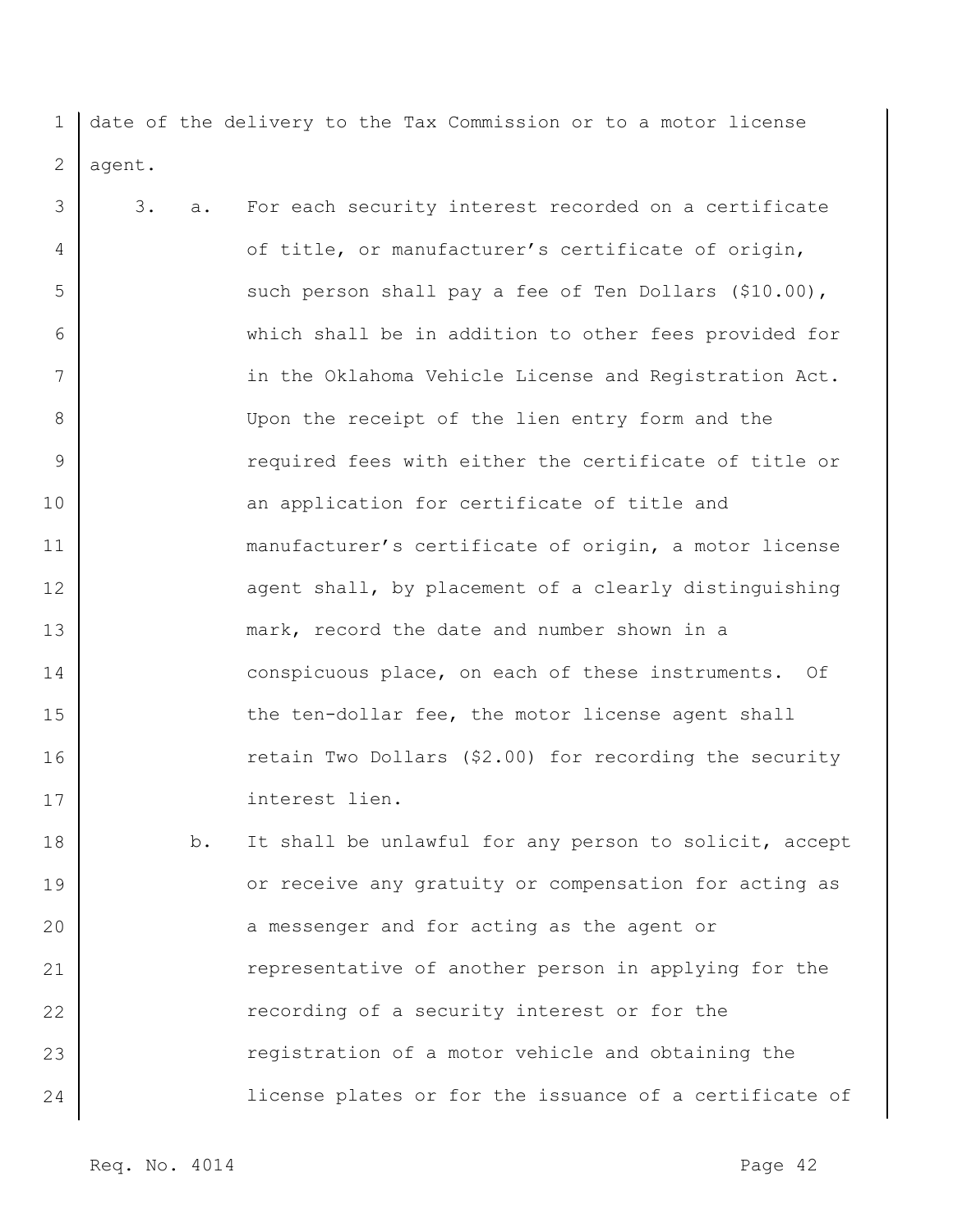title therefor unless the Tax Commission has appointed and approved the person to perform such acts; and before acting as a messenger, any such person shall furnish to the Tax Commission a surety bond in such amount as the Tax Commission shall determine appropriate.

7 8 9 10 11 12 13 14 15 4. The certificate of title or the application for certificate of title and manufacturer's certificate of origin with the record of the date of receipt clearly marked thereon shall be returned, either physically or electronically, to the debtor together with a notice that the debtor is required to register and pay all additional fees and taxes due within thirty (30) days from the date of purchase of the vehicle; provided, after the effective date of this act, the certificate of title shall be returned either physically or electronically to the secured party.

16 17 18 19 20 21 22 23 5. Any person creating a security interest in a vehicle that has been previously registered in the debtor's name and on which all taxes due the state have been paid shall surrender, either physically or electronically, the certificate of ownership to the secured party. The secured party shall have the duty to record the security interest as provided in this section and shall, at the same time, obtain a new certificate of title which shall show the secured interest on the face of the certificate of title.

24

1

2

3

4

5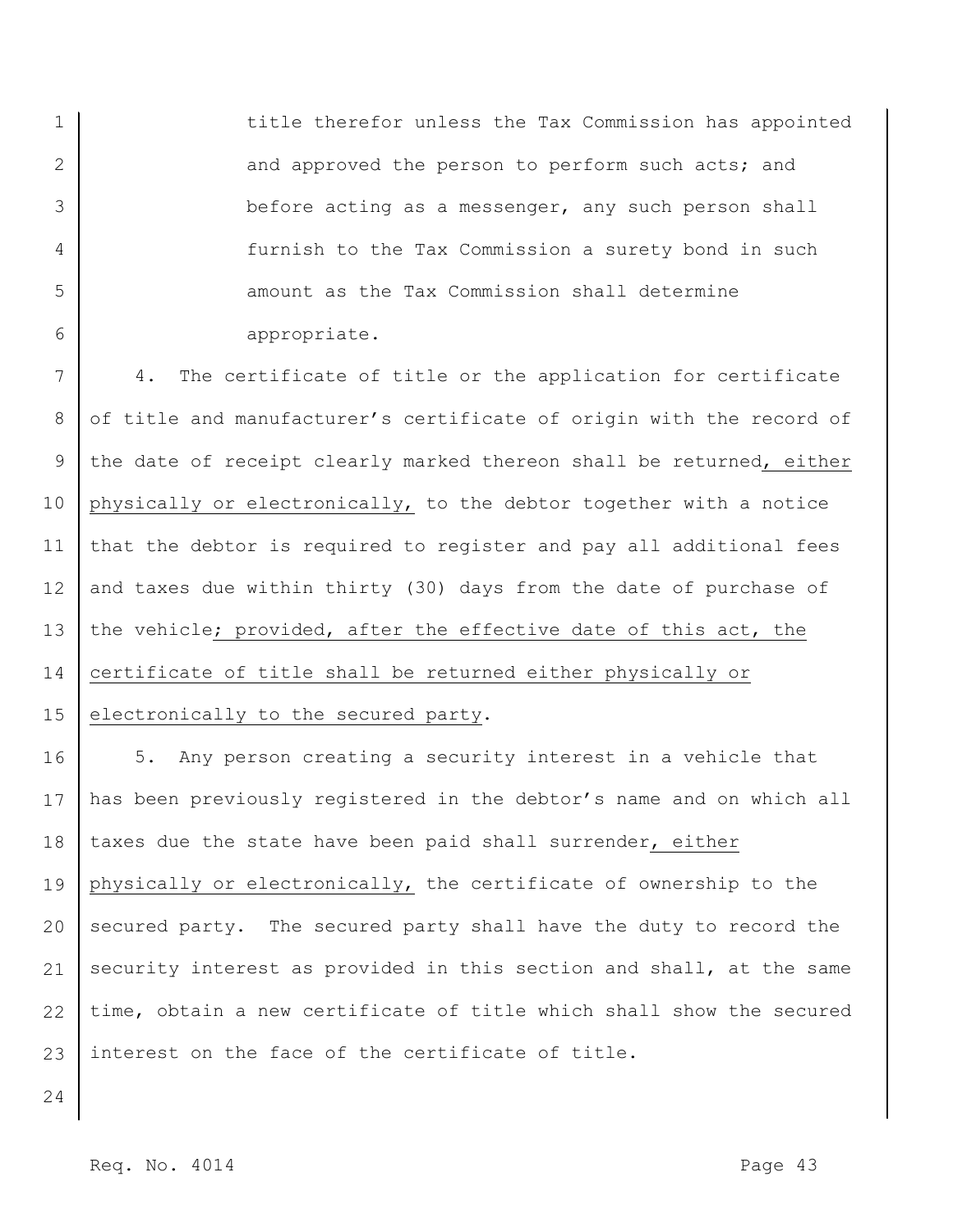1 2 3 4 5 6 7 6. The lien entry form with the date and assigned number thereof clearly marked thereon shall be returned, either physically or electronically, to the secured party. If the lien entry form is received and authenticated, as herein provided, by a motor license agent, the agent shall make a report thereof to the Tax Commission upon the forms and in the manner as may be prescribed by the Tax Commission.

8 9 10 11 12 13 7. The Tax Commission shall have the duty to record the lien, either electronically or upon the face of the certificate of title issued at the time of registering and paying all fees and taxes due on the vehicle. On and after the effective date of this act, any certificate of title issued which reflects a lien shall be held by the secured party.

14 15 16 17 18 19 20 21 22 23 24 B. 1. A secured party shall, within seven (7) business days after the satisfaction of the security interest, furnish directly or by mail a release of a security interest to the Tax Commission and mail a copy thereof to the last-known address of the debtor; provided, on or after July 1, 2021, such release shall be created, stored and delivered electronically. If the security interest has been satisfied by payment from a licensed used motor vehicle dealer to whom the motor vehicle has been transferred, the secured party shall also, within seven (7) business days after such satisfaction, mail an additional copy of the release to the dealer. If the secured party fails to furnish the release as required, the secured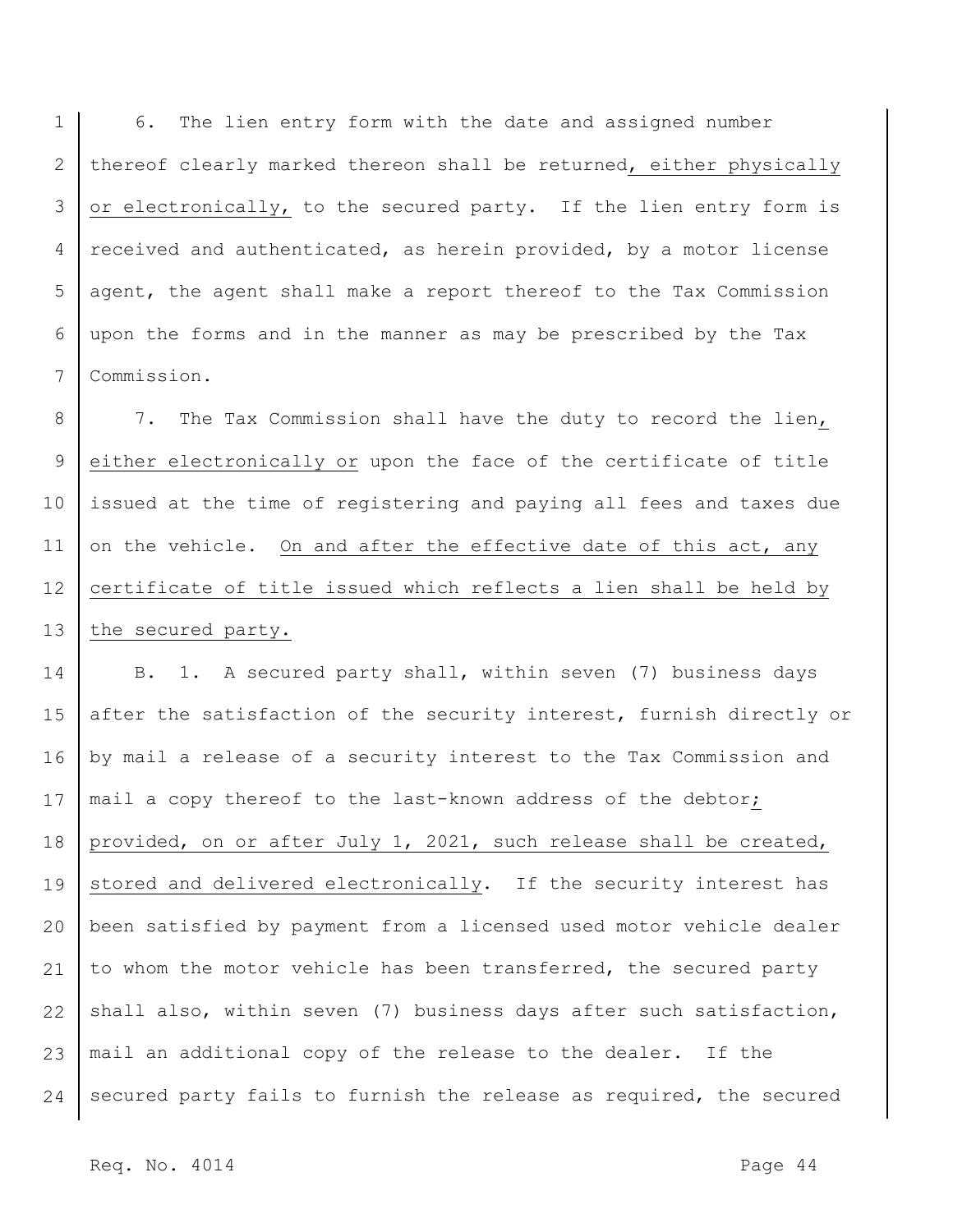1 2 3 4 5 6 7 8 9 party shall be liable to the debtor for a penalty of One Hundred Dollars (\$100.00). Following the seven (7) business days after satisfaction of the lien and upon receipt by the lienholder of written communication demanding the release of the lien, thereafter the penalty shall increase to One Hundred Dollars (\$100.00) per day for each additional day beyond seven (7) business days until accumulating to One Thousand Five Hundred Dollars (\$1,500.00) or the value of the vehicle, whichever is less, and, in addition, any loss caused to the debtor by such failure.

10 11 12 13 2. Upon release of a security interest the owner may obtain a new certificate of title omitting reference to the security interest, by submitting to the Tax Commission or to a motor license agent:

14 15 16 17 18 19 20 21 22 23 a. a release signed by the secured party, an application for new certificate of title and the proper fees, or b. by submitting to the Tax Commission or the motor license agent an affidavit, supported by such documentation as the Tax Commission may require, by the owner on a form prescribed by the Tax Commission stating that the security interest has been satisfied and stating the reasons why a release cannot be obtained, an application for a new certificate of title and the proper fees.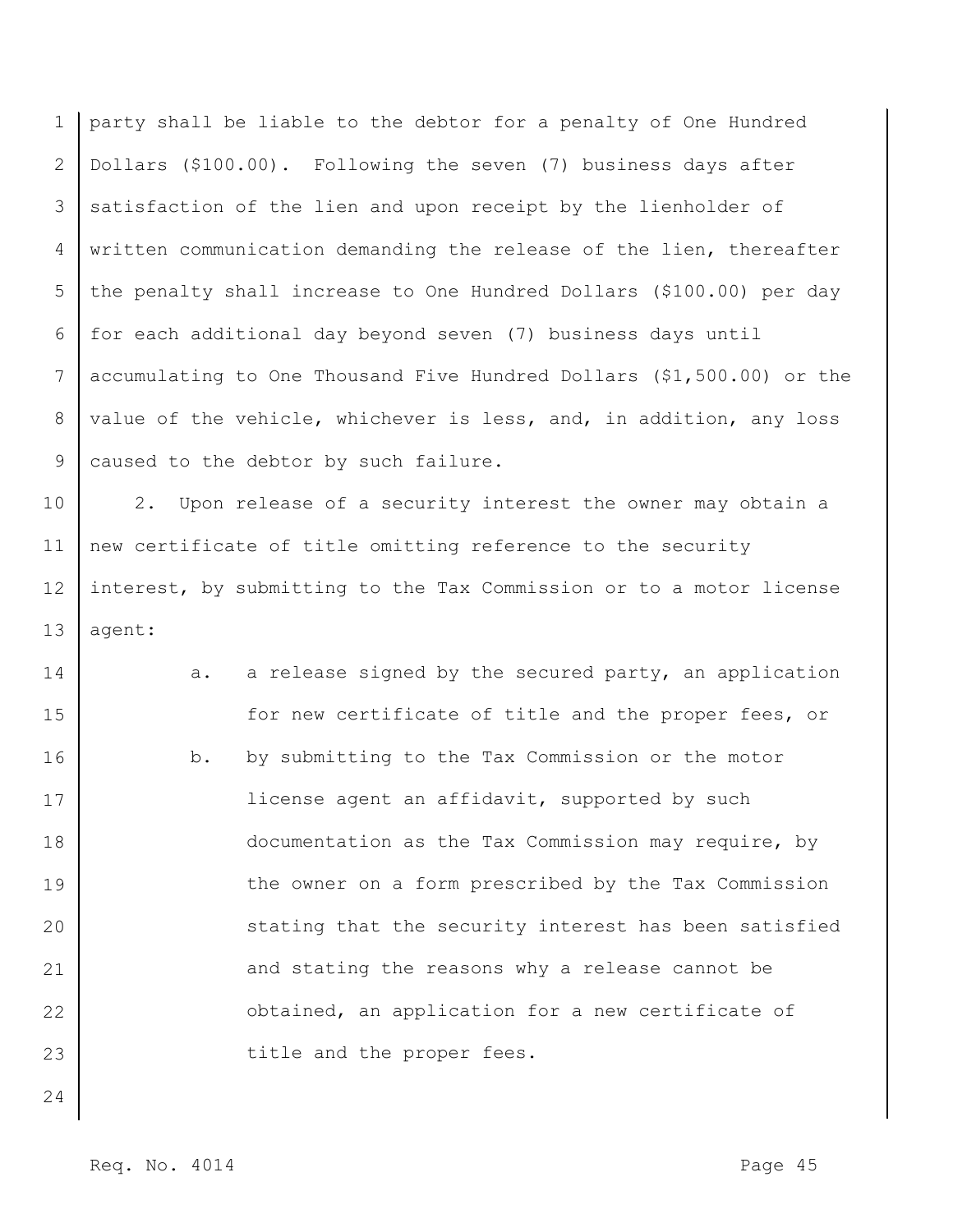1 2 3 4 5 6 7 8 9 Upon receiving such affidavit that the security interest has been satisfied, the Tax Commission shall issue a new certificate of title eliminating the satisfied security interest and the name and address of the secured parties who have been paid and satisfied. The Tax Commission shall accept a release of a security interest in any form that identifies the debtor, the secured party, and the vehicle, and contains the signature of the secured party. The Tax Commission shall not require any particular form for the release of a security interest.

10 11 12 The words "security interest" when used in the Oklahoma Vehicle License and Registration Act do not include liens dependent upon possession.

13 14 15 16 17 18 19 20 C. The Tax Commission shall file and index certificates of title so that at all times it will be possible to trace a certificate of title to the vehicle designated therein, identify the lien entry form, and the names and addresses of secured parties, or their assignees, so that all or any part of such information may be made readily available to those who make legitimate inquiry of the Tax Commission as to the existence or nonexistence of security interest in the vehicle.

21 22 23 24 D. 1. Any security interest in a vehicle properly perfected prior to July 1, 1979, may be continued as to its effectiveness or duration as provided by Sections 1-9-501 and 1-9-515 of Title 12A of the Oklahoma Statutes, or may be terminated, assigned or released as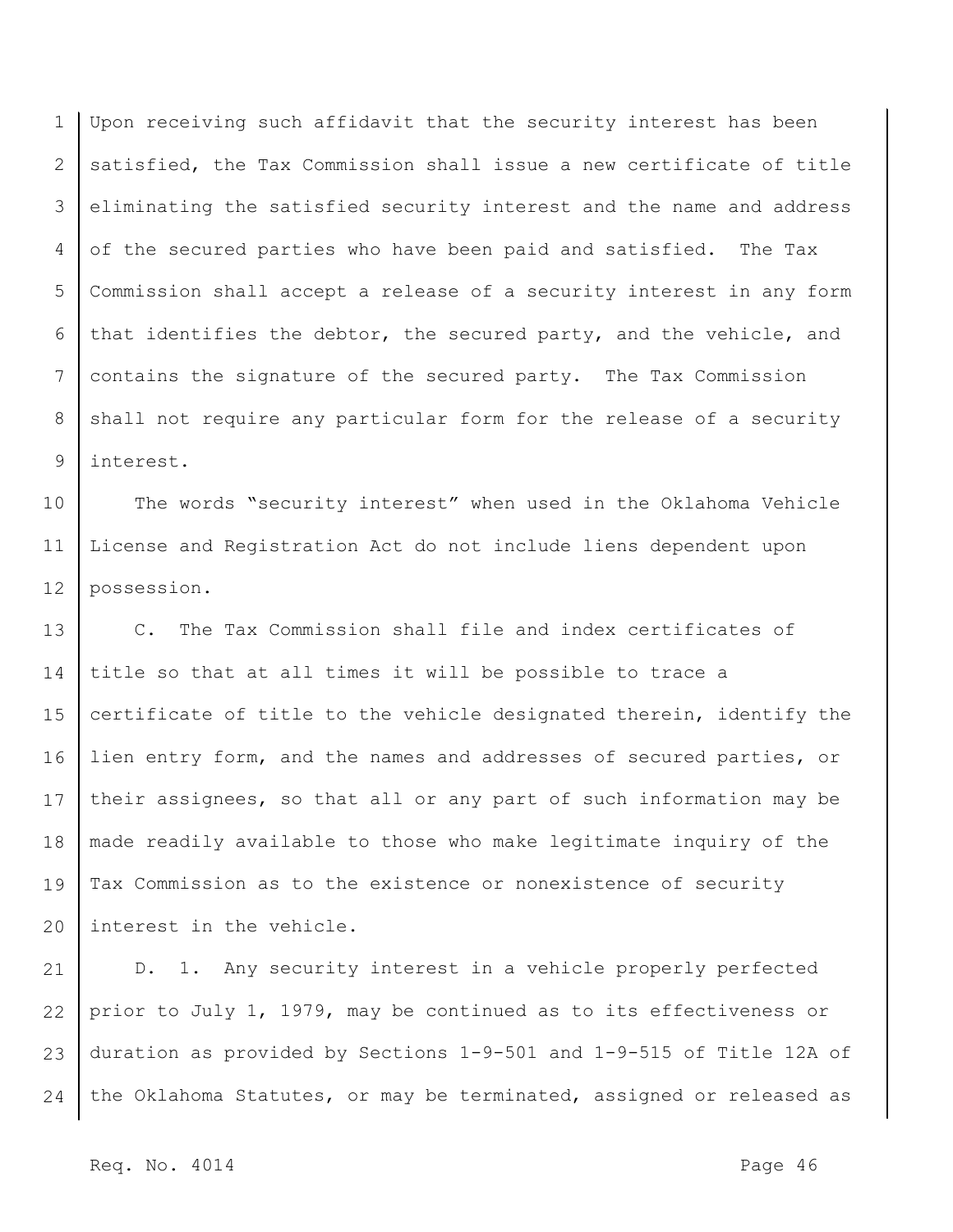1 2 3 4 5 6 provided by Sections 1-9-512, 1-9-513 and 1-9-514 of Title 12A of the Oklahoma Statutes, as fully as if this section had not been enacted, or, at the option of the secured party, may also be perfected under this section, and, if so perfected, the time of perfection under this section shall be the date the security interest was originally perfected under the prior law.

7 8 9 10 11 2. Upon request of the secured party, the debtor or any other holder of the certificate of title shall surrender, either physically or electronically, as applicable, the certificate of title to the secured party and shall do such other acts as may be required to perfect the security interest under this section.

12 13 14 15 16 17 18 19 20 21 22 23 24 E. If a manufactured home is permanently affixed to real estate, the original document of title may be surrendered to the Tax Commission or a motor license agent for cancellation. When the document of title is surrendered, the owner shall provide the legal description or the appropriate tract or parcel number of the real estate and other information as may be required on a form provided by the Tax Commission. The Tax Commission may not cancel a document of title if a lien has been registered or recorded. The Tax Commission or motor license agent shall notify the owner and any lienholder that the title has been surrendered to the Tax Commission and that the Tax Commission may not cancel the title until the lien is released. Such notification shall include a description of the lien and such notification to the owner shall be accompanied by the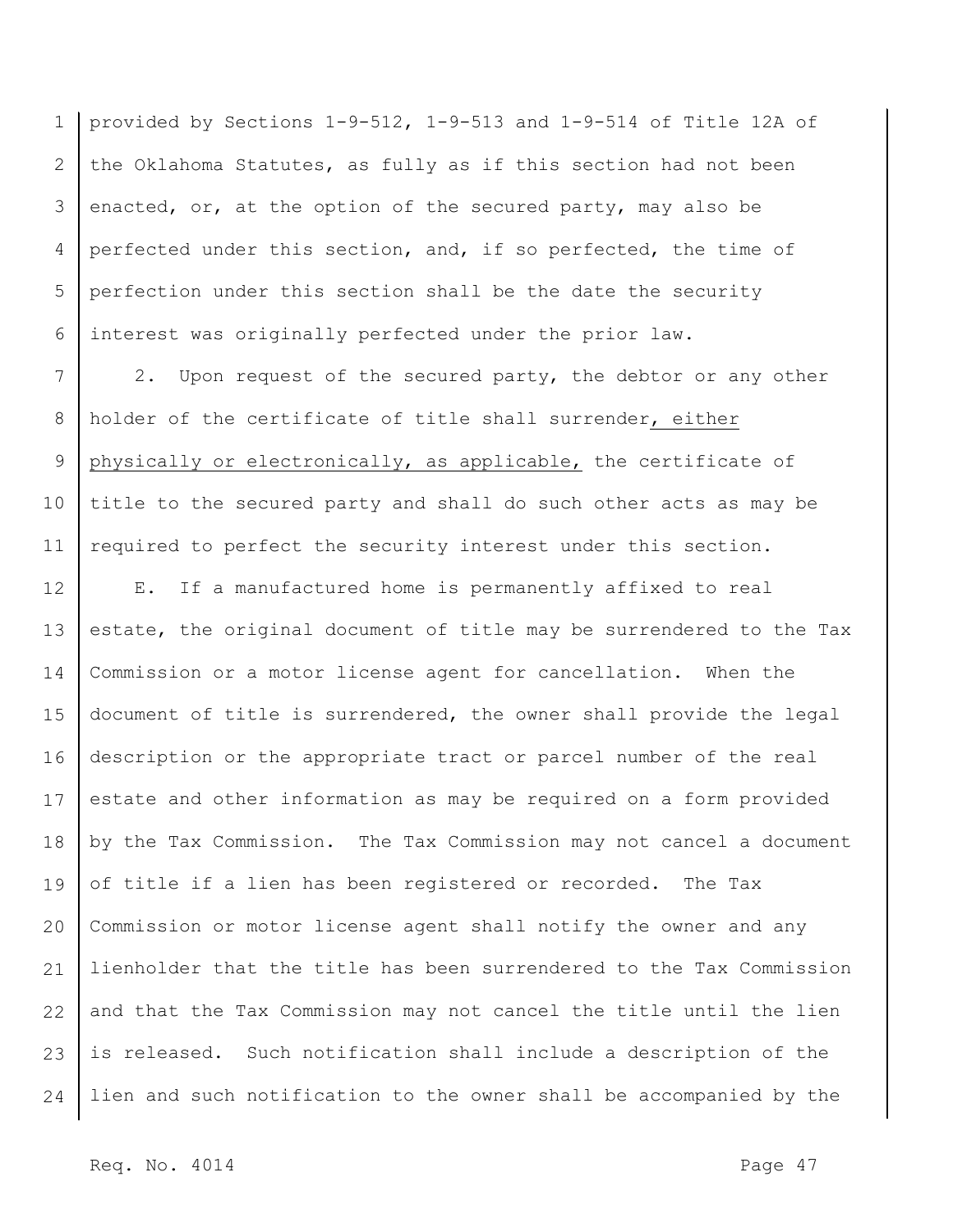1 2 3 4 5 6 7 8 9 10 11 12 13 14 15 16 17 18 19 20 21 22 23 24 return of title surrendered. Permanent attachment to real estate does not affect the validity of a lien recorded or registered with the Tax Commission before the document of title is cancelled pursuant to this section. The rights of a prior lienholder pursuant to a security agreement or the provisions of a credit transaction and the rights of the state pursuant to a tax lien are preserved. The Tax Commission or motor license agent shall forward the information to the county assessor of the county where the real estate is located and indicate whether the original document of title has been canceled. A fee of Five Dollars (\$5.00) shall accompany the application for cancellation of title. When the fee is paid by a person making an application directly with the Tax Commission, the fee shall be deposited in the Oklahoma Tax Commission Revolving Fund. A fee paid to a motor license agent shall be retained by the agent. The owner of a manufactured home upon which the document of title has been properly surrendered, may apply to the Tax Commission for issuance of a new original certificate of title upon submission of: (1) an attestation from the homeowner indicating ownership of the manufactured home and the nonexistence of any security interest or lien of record in the manufactured home, and (2) a title opinion by a licensed attorney, determining that the owner of the manufactured home has marketable title to the real property upon which the manufactured home is located and that no documents filed of record in the county clerk's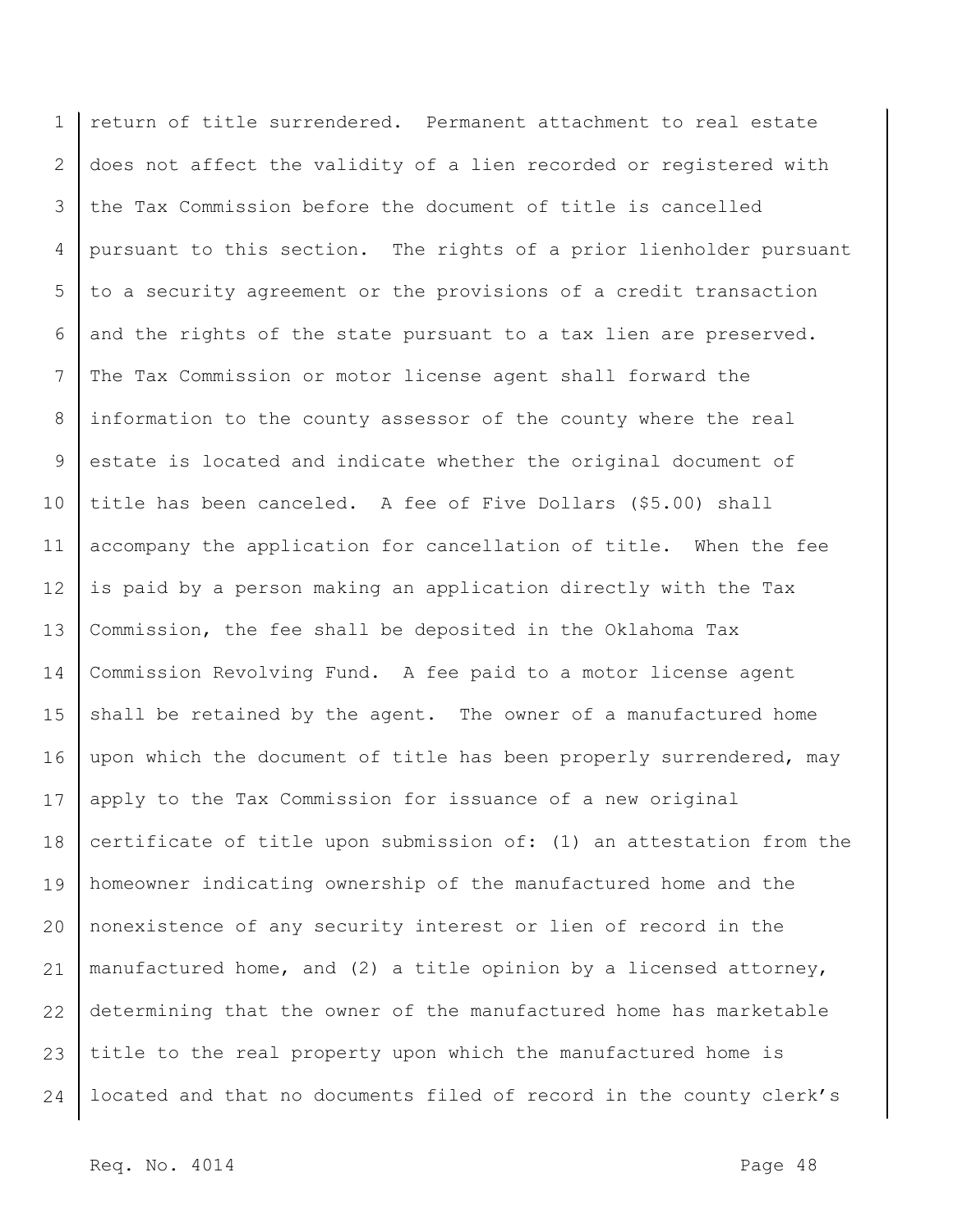1 2 3 4 5 6 7 8 9 10 11 12 13 14 15 16 17 18 19 20 21 22 23 office concerning the real property contain a mortgage, recorded financial statement, judgment, or lien of record. Persons or entities to whom the title opinion is addressed may rely on the title opinion. A security interest in a manufactured home perfected pursuant to this section shall have priority over a conflicting interest of a mortgagee or other lien encumbrancer, or the owner of the real property upon which the manufactured home became affixed or otherwise permanently attached. The holder of the security interest in the manufactured home, upon default, may remove the manufactured home from such real property. The holder of the security interest in the manufactured home shall reimburse the owner of the real property who is not the debtor and who has not otherwise agreed to access the real property for the cost of repair of any physical injury to the real property, but shall not be liable for any diminution in value to the real property caused by the removal of the manufactured home, trespass, or any other damages caused by the removal. The debtor shall notify the holder of the security interest in the manufactured home of the street address, if any, and the legal description of the real property upon which the manufactured home is affixed or otherwise permanently attached and shall sign such other documents, including any appropriate mortgage, as may reasonably be requested by the holder of such security interest.